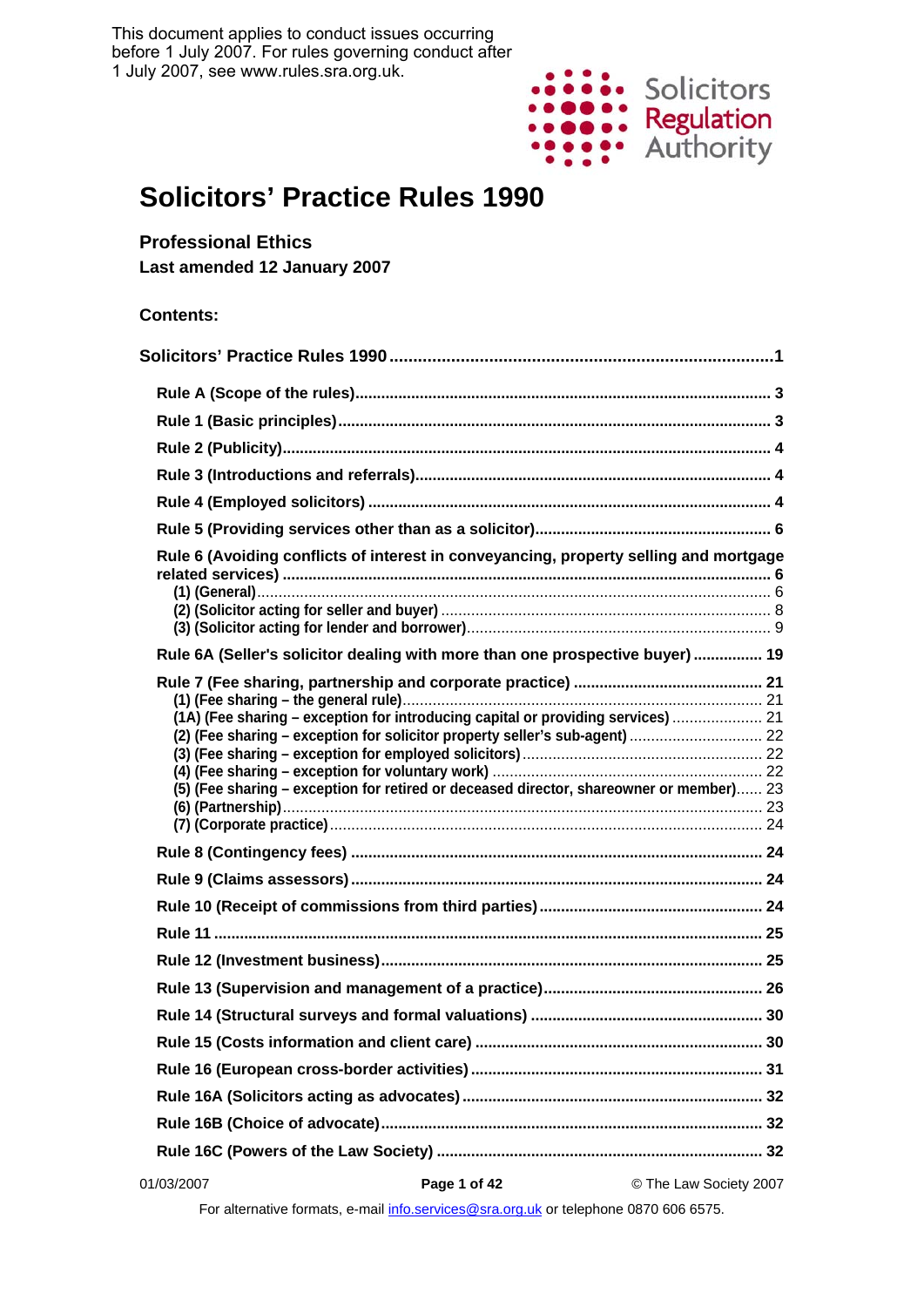| (5) (Exception to duty not to put confidentiality at risk by acting - where clients consent) 36<br>(6) (Exception to duty not to put confidentiality at risk by acting - where no clients consent) |  |
|----------------------------------------------------------------------------------------------------------------------------------------------------------------------------------------------------|--|
|                                                                                                                                                                                                    |  |
|                                                                                                                                                                                                    |  |
|                                                                                                                                                                                                    |  |
|                                                                                                                                                                                                    |  |
|                                                                                                                                                                                                    |  |
|                                                                                                                                                                                                    |  |
|                                                                                                                                                                                                    |  |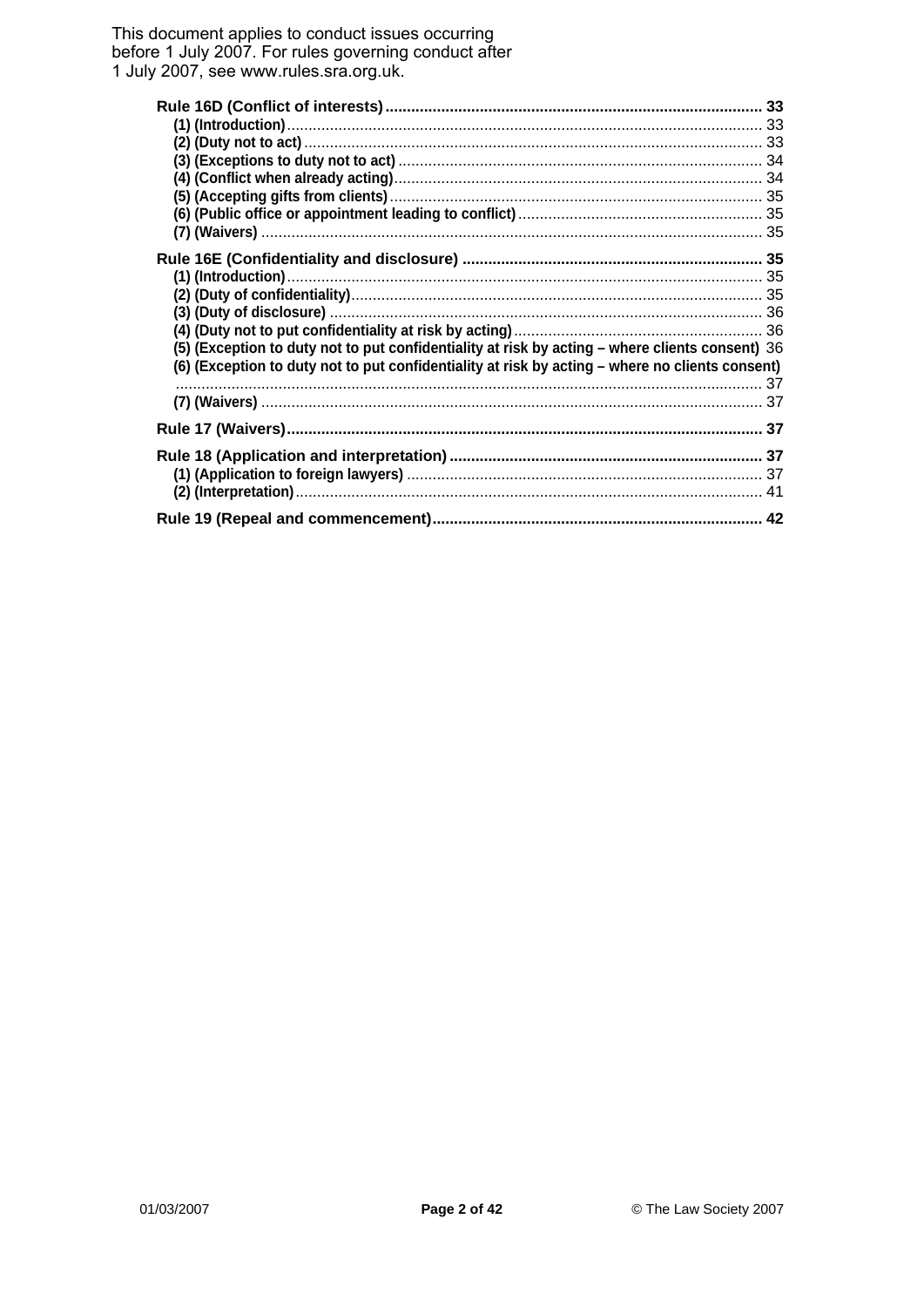# <span id="page-2-0"></span>**Solicitors' Practice Rules 1990**

### **Last amended 12 January 2007**

*Rules dated 18th July 1990* 

*made by the Council of the Law Society,* 

*with the concurrence of the Master of the Rolls under section 31 of the Solicitors Act 1974 and section 9 of the Administration of Justice Act 1985* 

*and the approval of the Lord Chancellor under Part II of Schedule 4 to the Courts and Legal Services Act 1990,* 

- ♦ *regulating the English and Welsh practices of solicitors, registered European lawyers, registered foreign lawyers and recognised bodies;*
- and, in respect of Rule 12 only, regulating:

*the practices of solicitors and recognised bodies in any part of the world;* 

*the practices of registered European lawyers in any part of the United Kingdom; and* 

*the practices of registered foreign lawyers in England and Wales;* 

*in the conduct of investment business in, into or from the United Kingdom.* 

# **Rule A (Scope of the rules)**

(1) These rules apply to all forms of practice of a solicitor of the Supreme Court.

(2) The rules also extend to all regulated individuals and all regulated practices – see Rule 18(2) (interpretation).

(3) The rules do not apply to practice from an office outside England and Wales – except for Rule 12 (investment business), the geographical scope of which is set out in the rule.

# **Rule 1 (Basic principles)**

A solicitor shall not do anything in the course of practising as a solicitor, or permit another person to do anything on his or her behalf, which compromises or impairs or is likely to compromise or impair any of the following:

- (a) the solicitor's independence or integrity;
- (b) a person's freedom to instruct a solicitor of his or her choice;
- (c) the solicitor's duty to act in the best interests of the client;
- (d) the good repute of the solicitor or of the solicitor's profession;
- (e) the solicitor's proper standard of work;
- (f) the solicitor's duty to the Court.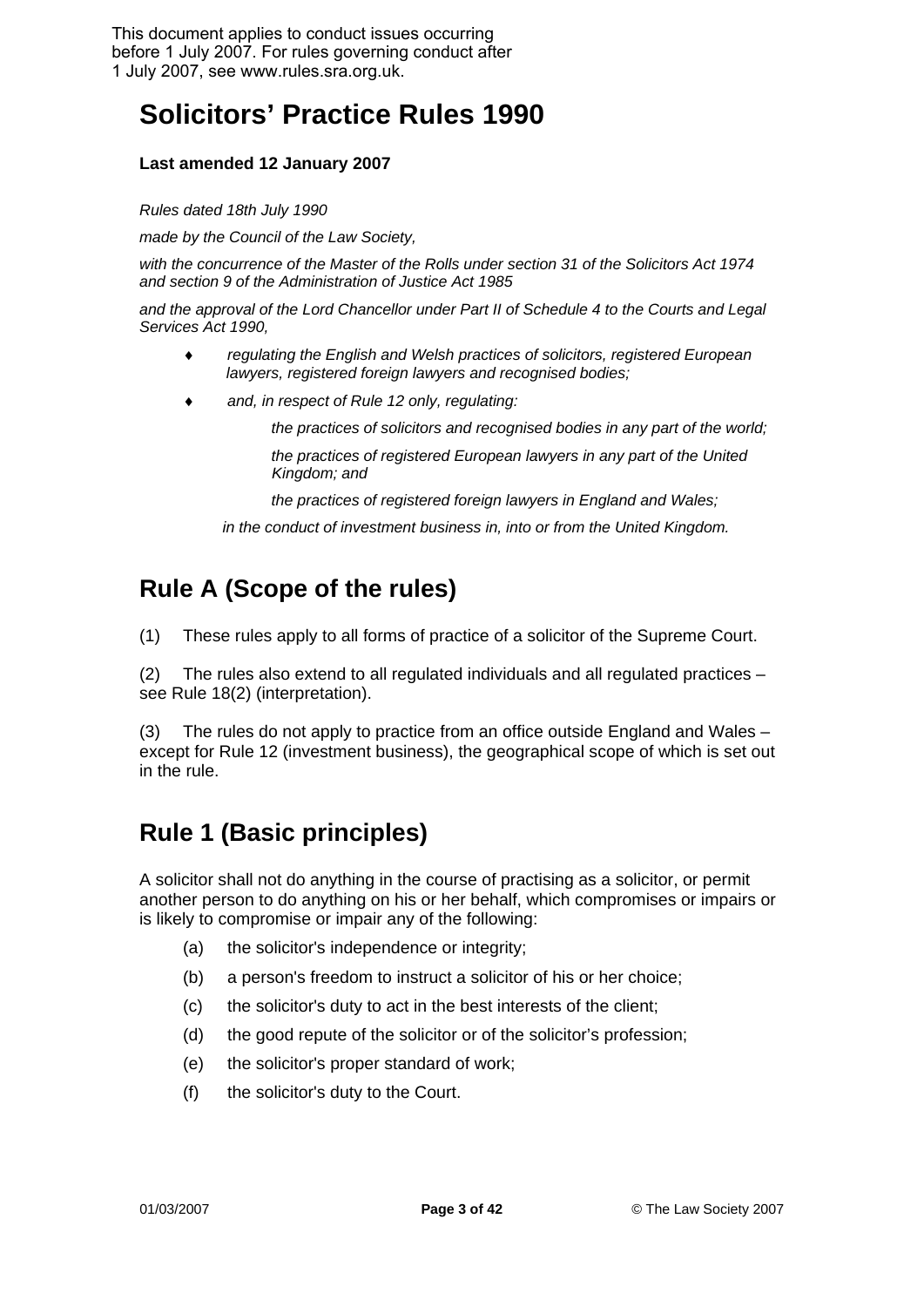# <span id="page-3-0"></span>**Rule 2 (Publicity)**

Solicitors may at their discretion publicise their practices, or permit other persons to do so, or publicise the businesses or activities of other persons, provided there is no breach of these rules and provided there is compliance with a Solicitors' Publicity Code promulgated from time to time by the Council of the Law Society with the concurrence of the Master of the Rolls.

# **Rule 3 (Introductions and referrals)**

**[See also guidance [Disclosure of funding, fee sharing and referral arrangements](http://www.lawsociety.org.uk/documents/downloads/Profethics_Fund_Fee_Refer.pdf) issued in March 2004 and [Referral fees – Guidance](http://www.lawsociety.org.uk/documents/downloads/PE_ReferralFeesGuidance1205.pdf) issued on 21 December 2005.]** 

Solicitors may accept introductions and referrals of business from other persons and may make introductions and refer business to other persons, provided there is no breach of these rules and provided there is compliance with a Solicitors' Introduction and Referral Code promulgated from time to time by the Council of the Law Society with the concurrence of the Master of the Rolls.

### **Note**

*Article 5.4 of the CCBE Code prohibits the payment of referral fees in a solicitor's "European cross-border activities" (see Rule 16). It is therefore prohibited for solicitors to pay referral fees to a non-lawyer introducer situated in a CCBE state other than the UK. Article 5.4 does not prevent fee-sharing arrangements between lawyers on a proper basis.* 

# **Rule 4 (Employed solicitors)**

- (1) (a) Solicitors who are employees of non-solicitors shall not as part of their employment do for any person other than their employer work which is or could be done by a solicitor acting as such, save as permitted by an Employed Solicitors Code promulgated from time to time by the Council of the Law Society with the concurrence of the Master of the Rolls.
	- (b) In sub-paragraph (a) above, "employee" includes a solicitor of the Supreme Court or registered European lawyer practising in house as the director of a company which is not a recognised body, and "employer" and "employment" shall be construed accordingly.
	- (c) Solicitors who are employees of:
		- (i) a registered European lawyer practising as sole principal;
		- (ii) a lawyers' partnership which includes a solicitor of the Supreme Court, registered European lawyer or recognised body; or
		- (iii) a recognised body;

are not "employees of non-solicitors" for the purpose of this rule, and are therefore not subject to paragraph (1) of the rule.

(2) (a) Solicitors of the Supreme Court or registered European lawyers who are employees of a registered European lawyer practising as sole principal shall not draw or prepare any instrument or papers, or make any application or lodge any document, relating to the conveyancing of land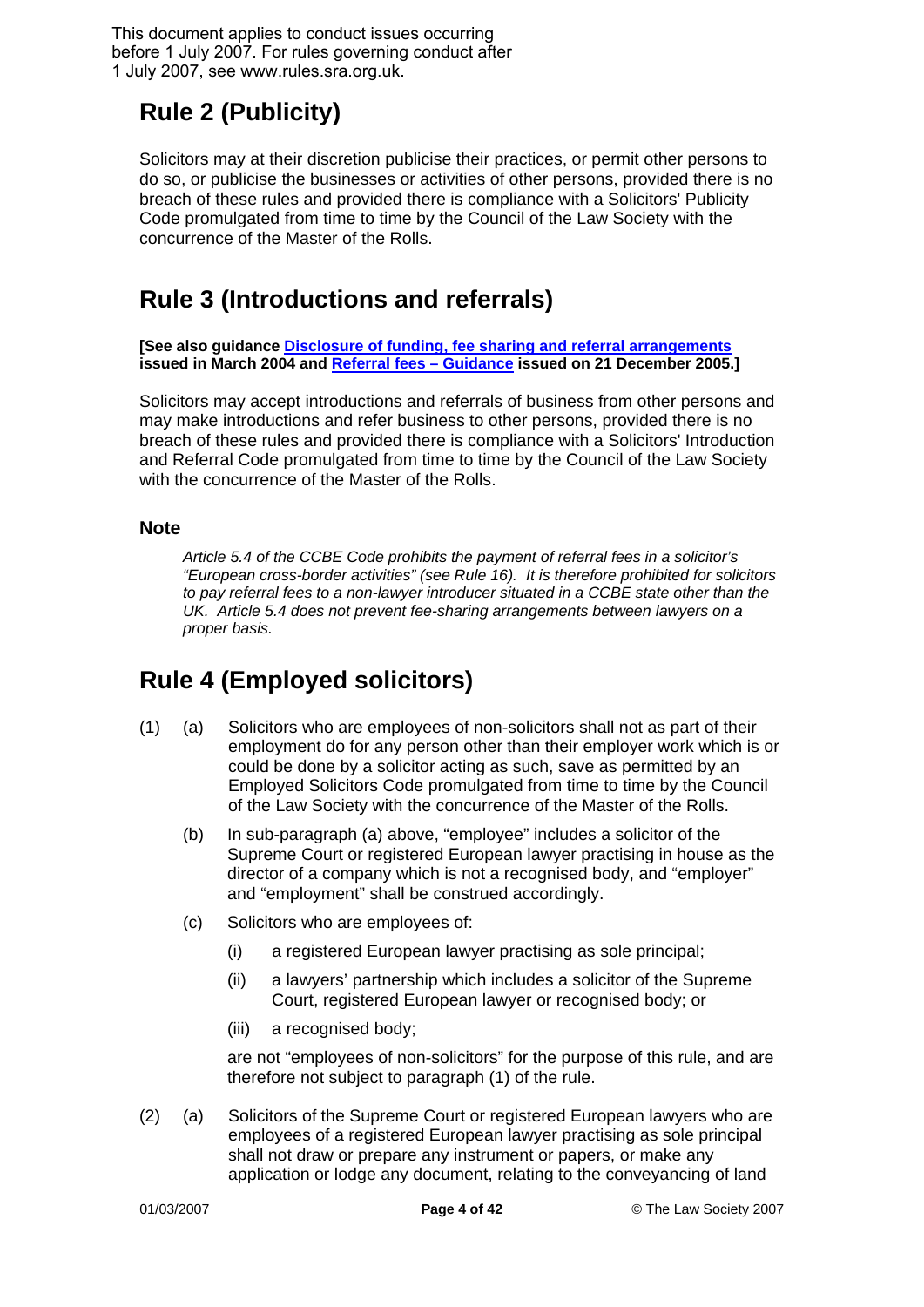> or the administration of estates, which is reserved to qualified persons by the Solicitors Act 1974, or supervise or assume responsibility for any such work, unless the principal is a registered European lawyer qualified to do the work under regulation 12 or 13 of the European Communities (Lawyer's Practice) Regulations 2000.

- (b) Solicitors of the Supreme Court or registered European lawyers who are employees of a regulated practice which is a partnership all of whose members are foreign lawyers and/or European lawyers' recognised bodies shall not do or supervise or assume responsibility for any of the work referred to in paragraph (2)(a) of this rule unless the partnership has at least one member who or which is
	- (i) a registered European lawyer qualified to do the work under regulation 12 or 13 of the European Communities (Lawyer's Practice) Regulations 2000; or
	- (ii) a company (a recognised body) with a director who is such a person; or
	- (iii) a limited liability partnership (a recognised body) with a member who is such a person.
- (c) Registered European lawyers who are directors of a European lawyers' recognised body which is a company, or solicitors of the Supreme Court or registered European lawyers who are employees of such a company, shall not do or supervise or assume responsibility for any of the work referred to in paragraph (2)(a) of this rule unless the company has at least one director who is a registered European lawyer qualified to do the work under regulation 12 or 13 of the European Communities (Lawyer's Practice) Regulations 2000.
- (d) Registered European lawyers who are members of a European lawyers' recognised body which is a limited liability partnership, or solicitors of the Supreme Court or registered European lawyers who are employees of such a limited liability partnership, shall not do or supervise or assume responsibility for any of the work referred to in paragraph (2)(a) of this rule unless the limited liability partnership has at least one member who or which is:
	- (i) a registered European lawyer qualified to do the work under regulation 12 or 13 of the European Communities (Lawyer's Practice) Regulations 2000; or
	- (ii) a company (a recognised body) with a director who is such a person; or
	- (iii) another limited liability partnership (a recognised body) with a member who is such a person.
- (e) In sub-paragraphs (b) to (d) above, "European lawyers' recognised body" means:
	- (i) a recognised body which is a company and which has no director who is a solicitor of the Supreme Court; or
	- (ii) a recognised body which is a limited liability partnership and has no member who or which is:
		- (A) a solicitor of the Supreme Court; or
		- (B) a company (a recognised body) with a director who is a solicitor of the Supreme Court; or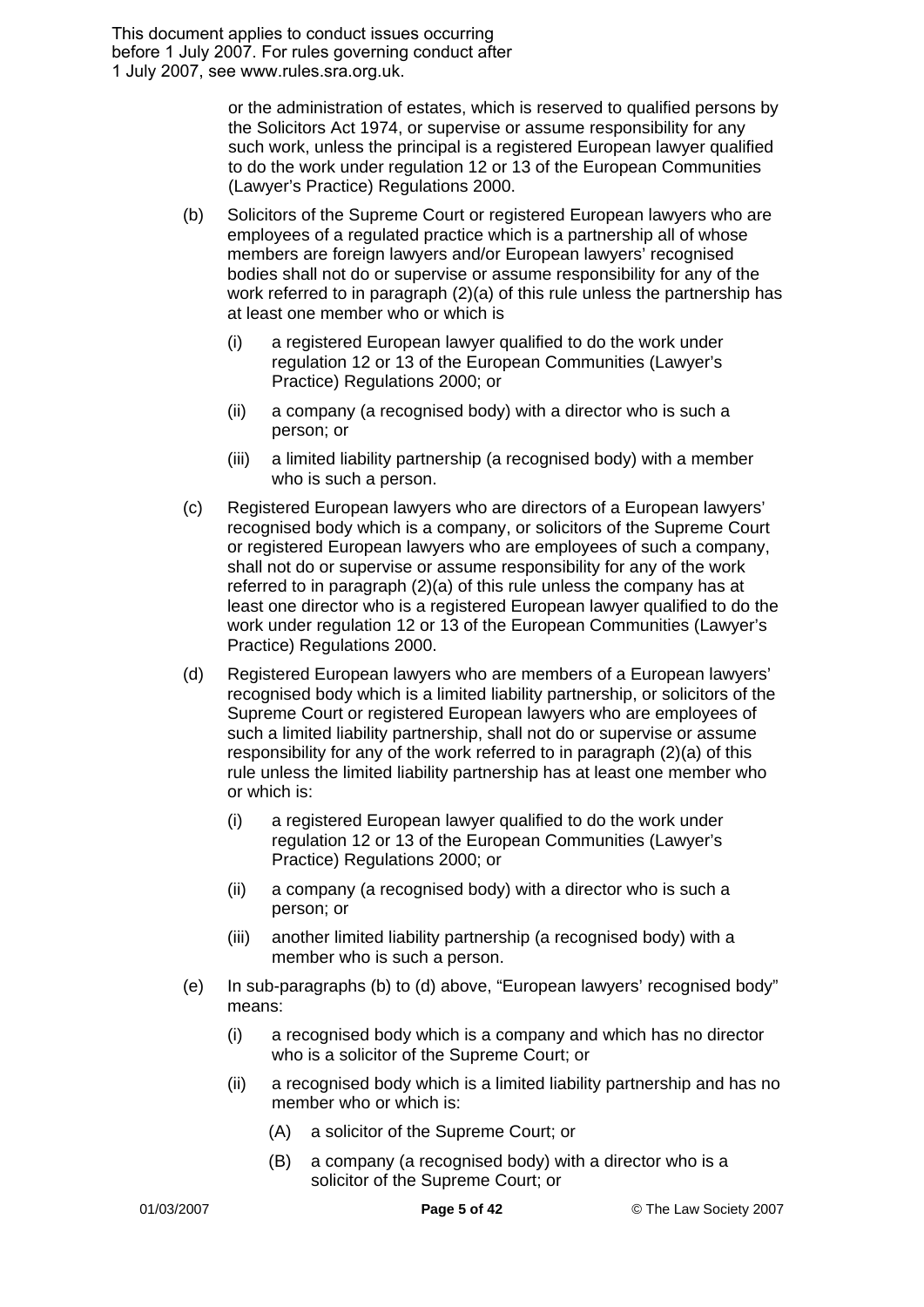(C) another limited liability partnership (a recognised body) with a member who is a solicitor of the Supreme Court.

# <span id="page-5-0"></span>**Rule 5 (Providing services other than as a solicitor)**

Solicitors must comply with the Solicitors' Separate Business Code in controlling, actively participating in or operating (in each case alone, or by or with others) a business which:

- (a) provides any service which may properly be provided by a solicitor's practice, and
- (b) is not itself:
	- (i) a regulated practice as defined in Rule 18(2) of these rules; or
	- (ii) a practice permitted to solicitors of the Supreme Court under the Solicitors' Overseas Practice Rules; or
	- (iii) a practice in Scotland or Northern Ireland permitted to registered European lawyers under the Solicitors' Overseas Practice Rules.

# **Rule 6 (Avoiding conflicts of interest in conveyancing, property selling and mortgage related services)**

## **(1) (General)**

This rule sets out circumstances in which a solicitor may act for more than one party in conveyancing, property selling or mortgage related services, in connection with:

- (i) the transfer of land for value at arm's length;
- (ii) the grant or assignment of a lease, or some other interest in land, for value at arm's length; or
- (iii) the grant of a mortgage of land.

The rule must be read in the light of the notes.

### **Notes**

- *(i) "Solicitor" (except where the notes specify otherwise) means a regulated individual or regulated practice, and any associated practice, and includes a SEAL; and* 
	- ¾ *"associated practices" are practices with at least one principal in common;*
	- ¾ *a "principal" is an individual or body corporate who or which is:* 
		- *(a) a sole practitioner,*
		- *(b) in the case of a practice which is a partnership* 
			- *(A) a partner in the practice (including a partner who is not qualified to do conveyancing, such as a registered foreign lawyer),*
			- *(B) a director of or shareowner in a company which has a share capital and which is a partner in the practice,*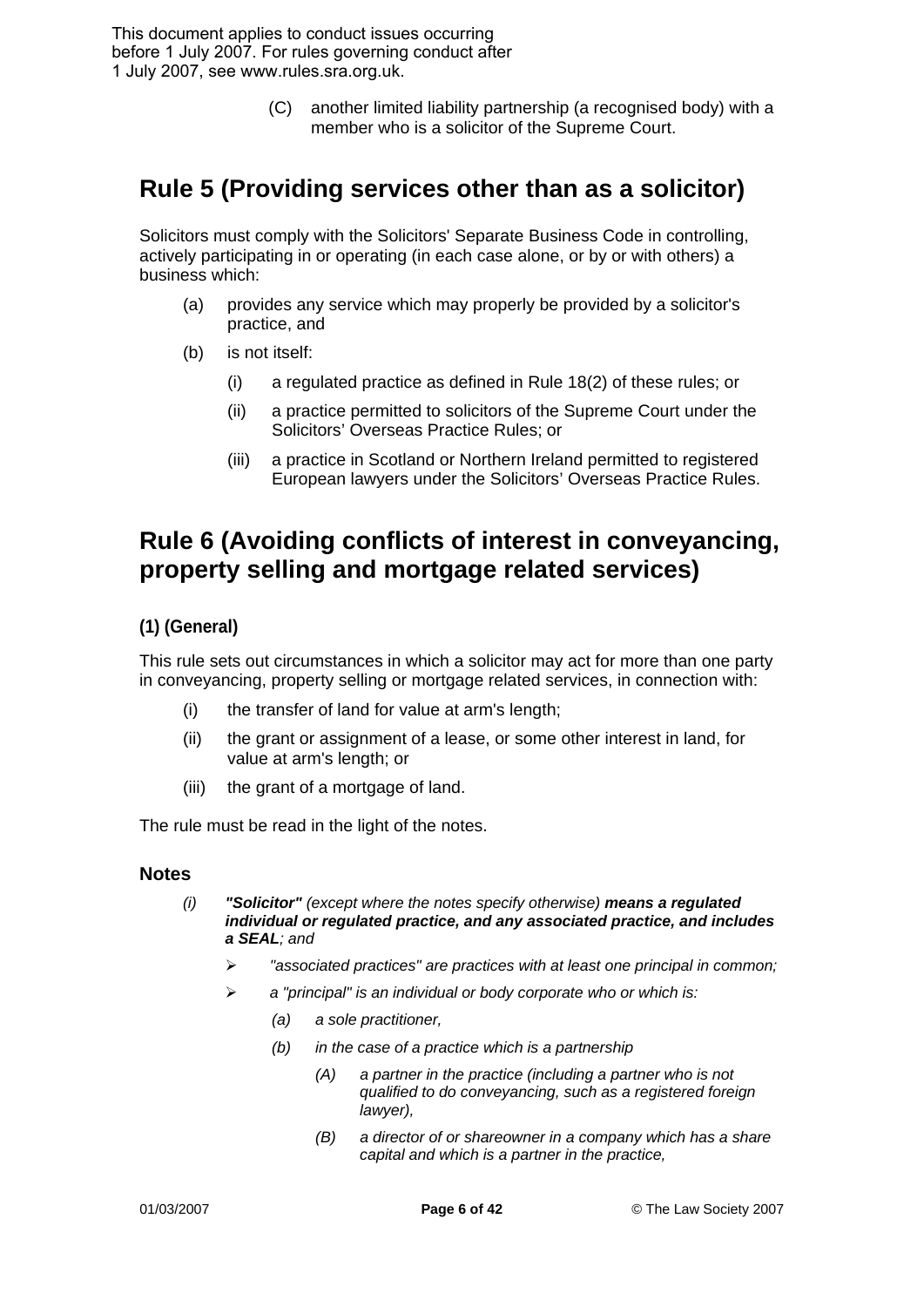- *(C) a director or member of a company which does not have a share capital and which is a partner in the practice, and*
- *(D) a member of a limited liability partnership which is a partner in the practice,*
- *(c) in the case of a practice which is a company with a share capital, a director of or shareowner in the company, and the company itself,*
- *(d) in the case of a practice which is a company without a share capital, a director or member of the company, and the company itself,*
- *(e) in the case of a practice which is a limited liability partnership:* 
	- *(A) a member of the practice,*
	- *(B) the limited liability partnership itself,*
	- *(C) a director of or shareowner in a company which has a share capital and which is a member of the practice,*
	- *(D) a director or member of a company which does not have a share capital and which is a member of the practice, and*
	- *(E) a member of another limited liability partnership which is a member of the practice;*
- ¾ *a "SEAL" (Solicitors' Estate Agency Limited) means a recognised body which:* 
	- *(a) does not undertake conveyancing;*
	- *(b) is owned jointly by at least four participating practices which do not have any principals in common and none of which has majority control; and*
	- *(c) is conducted from accommodation physically divided from, and clearly differentiated from that of any participating practice; and*
- ¾ *a "participating practice" means a solicitor's private practice one or more of whose principals is a shareowner in the SEAL (if the SEAL is a company with a share capital) or a member of the SEAL (if the SEAL is a company without a share capital or a limited liability partnership).*
- *(ii) "Property selling" means negotiating the sale for the seller*.
- *(iii) "Mortgage related services" means advising on or arranging a mortgage, or providing mortgage-related financial services, for a buyer; and*
	- ¾ *"seller" and "buyer" include lessor and lessee.*
- *(iv) Whether a transaction is "at arm's length" will depend on the relationship between the parties and the context of the transaction, and will not necessarily follow from the fact that a transaction is at market value, or is stated to be on arm's length terms.*

*A transaction would not usually be at arm's length, for example, if the parties are:*

- ¾ *related by blood, adoption or marriage;*
- ¾ *the settlor of a trust and the trustees;*
- ¾ *the trustees of a trust and its beneficiary or the beneficiary's relative;*
- ¾ *personal representatives and a beneficiary;*
- ¾ *the trustees of separate trusts for the same family;*
- ¾ *a sole trader or partners and a limited company set up to enable the business to be incorporated;*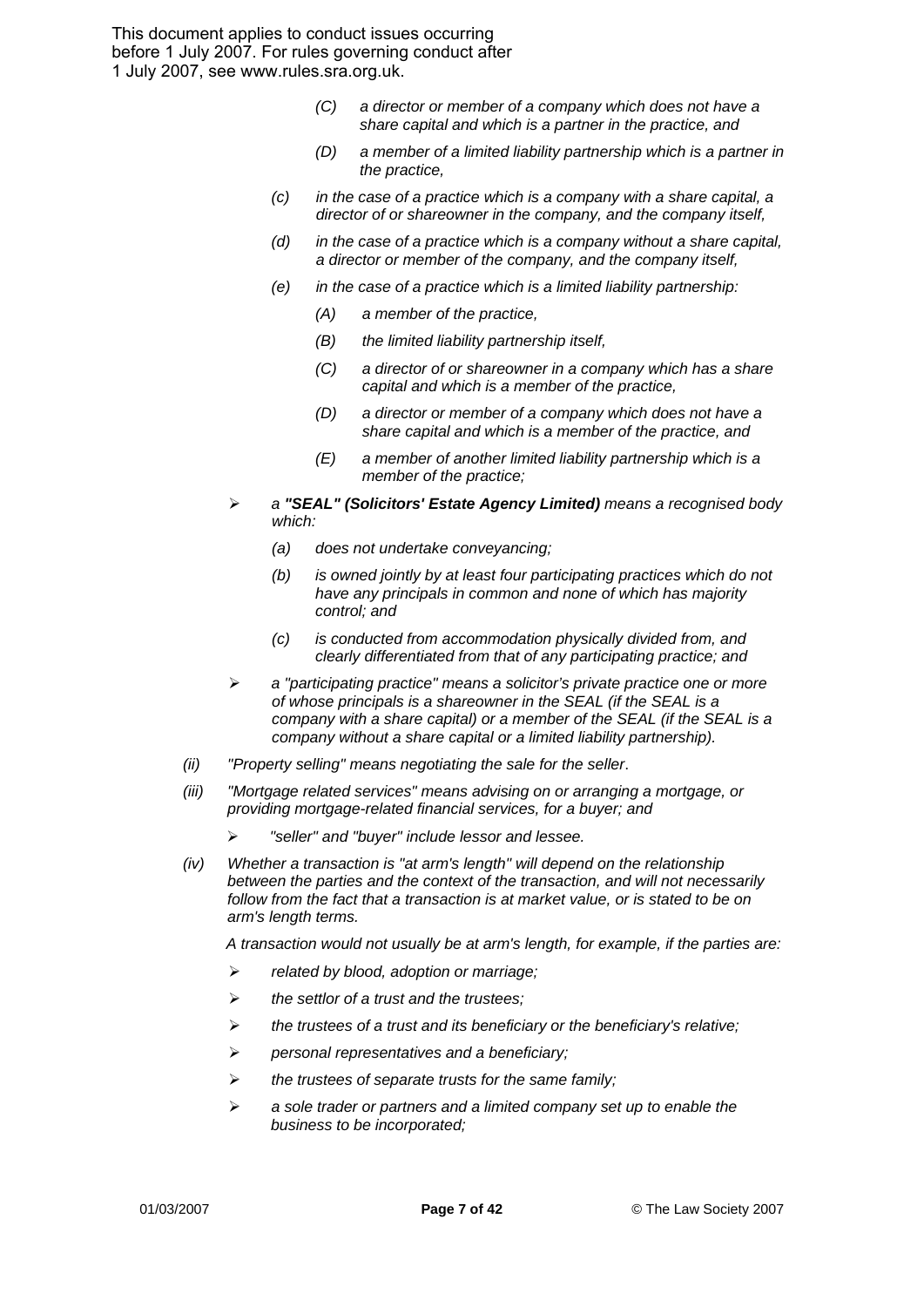- <span id="page-7-0"></span>¾ *associated companies (i.e. where one is a holding company and the other is its subsidiary within the meaning of the Companies Act 1985, or both are subsidiaries of the same holding company); or*
- ¾ *a local authority and a related body within the meaning of paragraph 6(b) of the Employed Solicitors' Code 1990.*
- *(v) "Mortgage" includes a remortgage.*
- *(vi) Nothing in the rule allows a solicitor to act in breach of Rule 6A(5) (acting for seller and one of two prospective buyers), or any other rule or principle of professional conduct.*
- *(vii) Nothing in the rule allows a registered foreign lawyer or a registered European lawyer to undertake conveyancing unless, in the case of a registered European lawyer, he or she is authorised to do so under regulation 12 of the European Communities (Lawyer's Practice) Regulations 2000 – see Rule 4(2), note (ja) to Rule 13, Rule 18(1)(b)(iv) and note (ii) to Rule 18(1) of these rules, and Rule 2(3) of the Solicitors' Incorporated Practice Rules.*

### **(2) (Solicitor acting for seller and buyer)**

- (a) A solicitor must not act for seller and buyer:
	- (i) without the written consent of both parties;
	- (ii) if a conflict of interest exists or arises; or
	- (iii) if the seller is selling or leasing as a builder or developer.
- (b) Otherwise, a solicitor may act for seller and buyer, but only if:
	- (i) both parties are established clients; or
	- $(i)$  the consideration is £10,000 or less and the transaction is not the grant of a lease; or
	- (iii) there is no other qualified conveyancer in the area whom either the seller or the buyer could reasonably be expected to consult; or
	- (iv) seller and buyer are represented by two separate offices in different localities, and:
		- (A) different solicitors, who normally work at each office, conduct or supervise the transaction for seller and buyer; and
		- (B) no office of the practice (or an associated practice) referred either client to the office conducting his or her transaction; or
	- (v) the only way in which the solicitor is acting for the buyer is in providing mortgage related services; or
	- (vi) the only way in which the solicitor is acting for the seller is in providing property selling services through a SEAL.
- (c) When a solicitor's practice (including a SEAL) acts in the property selling for the seller and acts for the buyer, the following additional conditions must be met:
	- (i) different individuals must conduct the work for the seller and the work for the buyer; and if the individuals conducting the work need supervision, they must be supervised by different solicitors; and
	- (ii) the solicitor must inform the seller in writing, before accepting instructions to deal with the property selling, of any services which might be offered to a buyer, whether through the same practice or any practice associated with it; and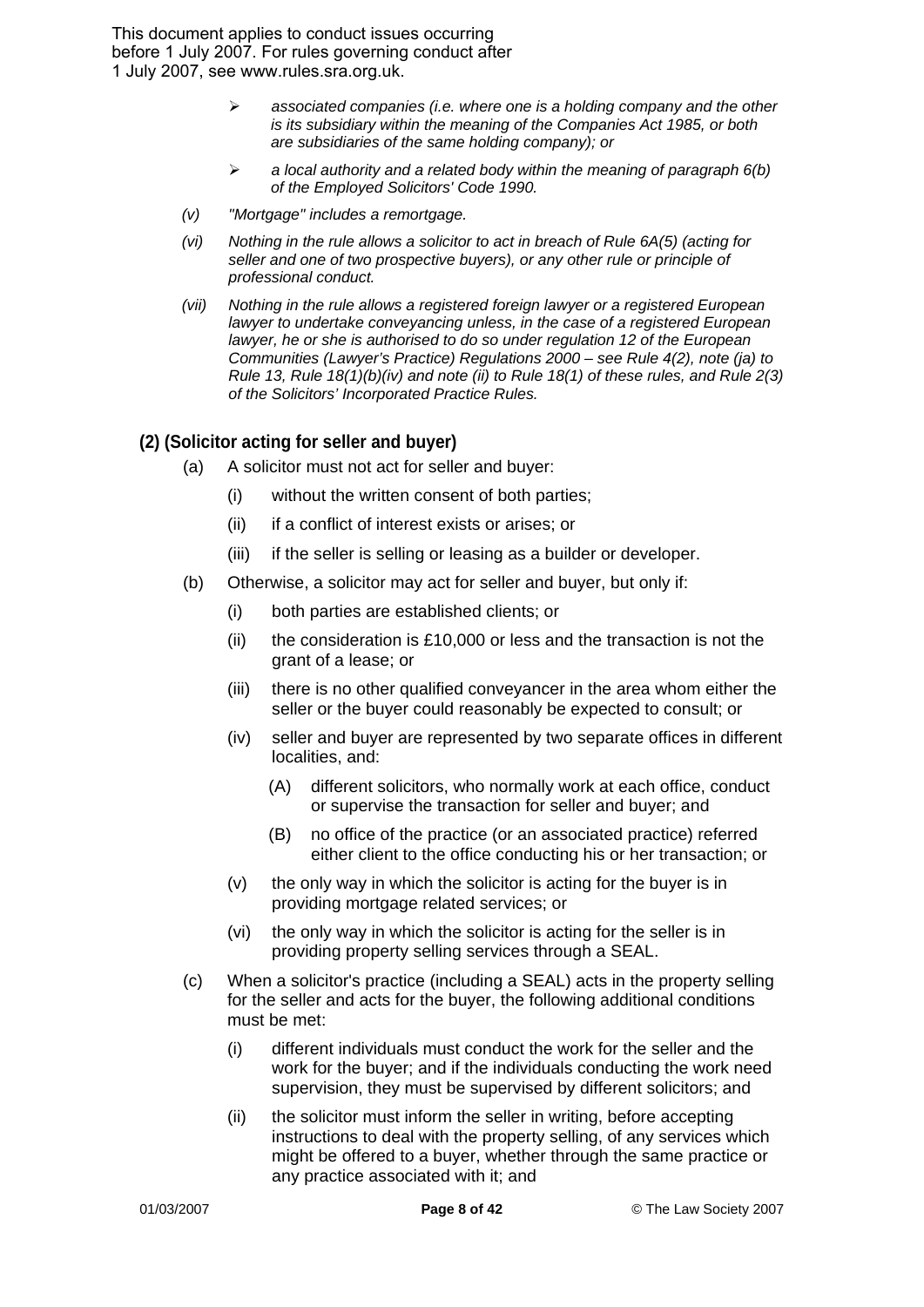- <span id="page-8-0"></span>(iii) the solicitor must explain to the buyer, before the buyer gives consent to the arrangement:
	- (A) the implications of a conflict of interest arising; and
	- (B) the solicitor's financial interest in the sale going through; and
	- (C) if the solicitor proposes to provide mortgage related services to the buyer through a SEAL which is also acting for the seller, that the solicitor cannot advise the buyer on the merits of the purchase*.*

#### **Notes**

- *(i) If a builder or developer acquires a property in part exchange, and sells it on without development, he or she is not, for the purpose of this rule, selling "as a builder or developer".*
- *(ii) The test of whether a person is an "established client" is an objective one; that is, whether a reasonable solicitor would regard the person as an established client.*
	- ¾ *A seller or buyer who is instructing the solicitor for the first time is not an established client.*
	- ¾ *An individual related by blood, adoption or marriage to an established client counts as an established client.*
	- ¾ *A person counts as an established client if selling or buying jointly with an established client.*
- *(iii) The consideration will only count as £10,000 or less if the value of any property given in exchange or part exchange is taken into account.*
- *(iv) Even where none of the other exceptions apply, a SEAL may act for the seller, and provide mortgage related services to the buyer; one of the participating practices may do the buyer's conveyancing, and another participating practice may do the seller's conveyancing.*
- *(v) "Solicitor"* 
	- ¾ *in paragraph (2)(b)(iv)(A), means any solicitor of the Supreme Court or registered European lawyer who is conducting or supervising the transaction; and*
	- ¾ *in paragraph (2)(c)(i), means the solicitor of the Supreme Court or registered European lawyer who is supervising the transaction;*

*and if the work is conveyancing, the registered European lawyer must in each case be qualified to do conveyancing under regulation 12 of the European Communities (Lawyer's Practice) Regulations 2000 – see Rule 18(1)(b)(iv) and note (ii) to Rule 18(1).* 

#### **(3) (Solicitor acting for lender and borrower)**

- (a) A solicitor must not act for both lender and borrower on the grant of a mortgage of land:
	- $(i)$  if a conflict of interest exists or arises:
	- (ii) on the grant of an individual mortgage of land at arm's length;
	- (iii) if, in the case of a standard mortgage of property to be used as the borrower's private residence only, the lender's mortgage instructions extend beyond the limitations contained in paragraphs (3)(c) and (3)(e), or do not permit the use of the certificate of title required by paragraph (3)(d); or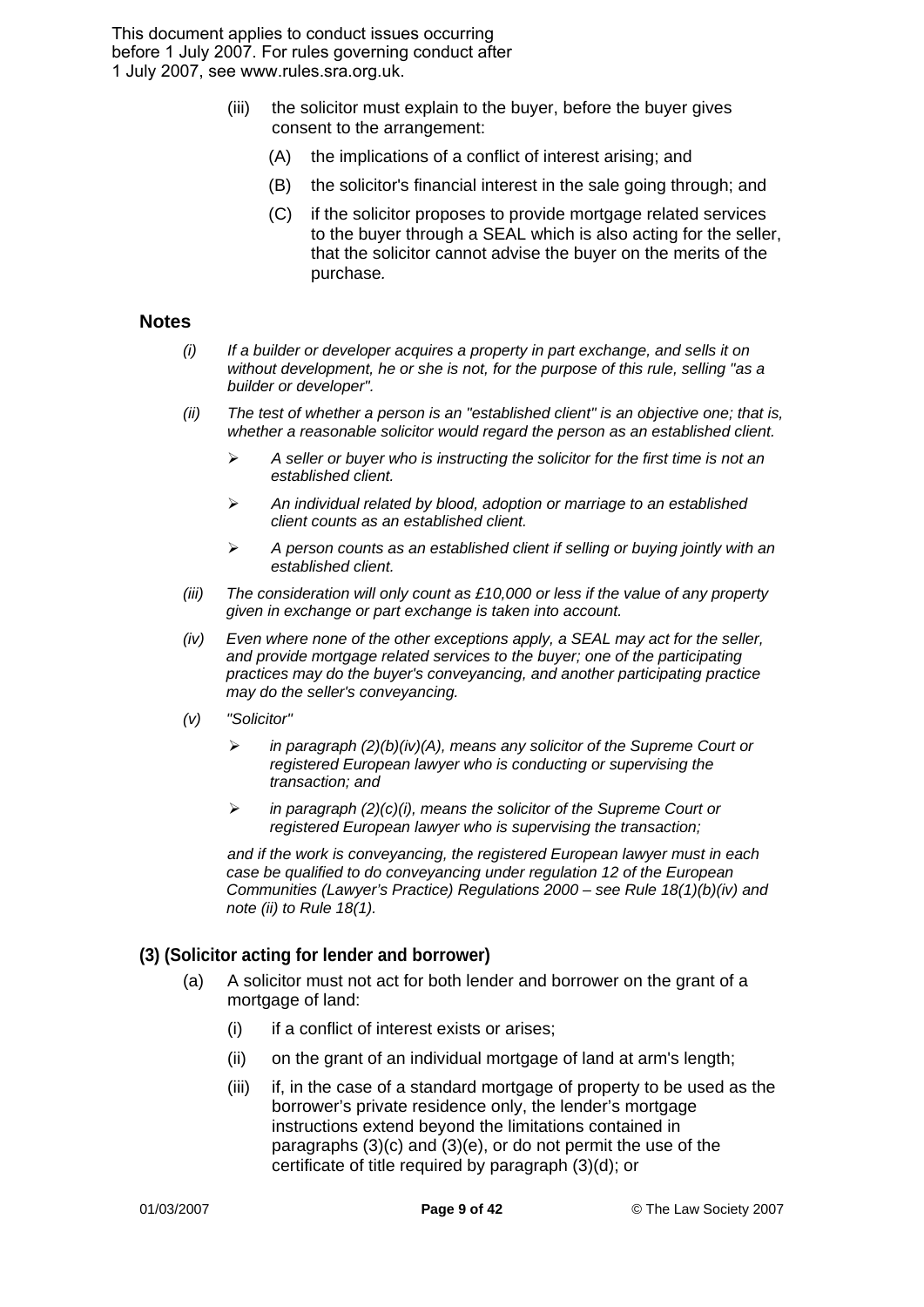- (iv) if, in the case of any other standard mortgage, the lender's mortgage instructions extend beyond the limitations contained in paragraphs (3)(c) and (3)(e).
- (b) A solicitor who proposes to act for both lender and borrower on the grant of a standard mortgage of land, must first inform the lender in writing of the circumstances if:
	- (i) the solicitor or a member of his or her immediate family is a borrower; or
	- (ii) the solicitor proposes to act for seller, buyer, and lender in the same transaction.
- (c) A solicitor acting for both lender and borrower in a standard mortgage may only accept or act upon instructions from the lender which are limited to the following matters:
	- (i) taking reasonable steps to check the identity of the borrower (and anyone else required to sign the mortgage deed or other document connected with the mortgage) by reference to a document or documents, such as a passport, precisely specified in writing by the lender;

following the guidance in the Law Society's "green card" warning on property fraud and "blue card" warning on money laundering;

checking that the seller's solicitors or licensed conveyancers (if unknown to the solicitor) appear in a current legal directory or hold practising certificates issued by their professional body;

and, in the case of a lender with no branch office within reasonable proximity of the borrower, carrying out the money laundering checks precisely specified in writing by the lender;

- (ii) making appropriate searches relating to the property in public registers (for example, local searches, commons registration searches, mining searches), and reporting any results specified by the lender or which the solicitor considers may adversely affect the lender; or effecting search insurance;
- (iii) making enquiries on legal matters relating to the property reasonably specified by the lender, and reporting the replies;
- (iv) reporting the purchase price stated in the transfer and on how the borrower says that the purchase money (other than the mortgage advance) is to be provided; and reporting if the solicitor will not have control over the payment of all the purchase money (other than a deposit paid to an estate agent or a reservation fee paid to a builder or developer);
- (v) reporting if the seller or the borrower (if the property is already owned by the borrower) has not owned or been the registered owner of the property for at least six months;
- (vi) if the lender does not arrange insurance, confirming receipt of satisfactory evidence that the buildings insurance is in place for at least the sum required by the lender and covers the risks specified by the lender; giving notice to the insurer of the lender's interest and requesting confirmation that the insurer will notify the lender if the policy is not renewed or is cancelled; and supplying particulars of the insurance and the last premium receipt to the lender;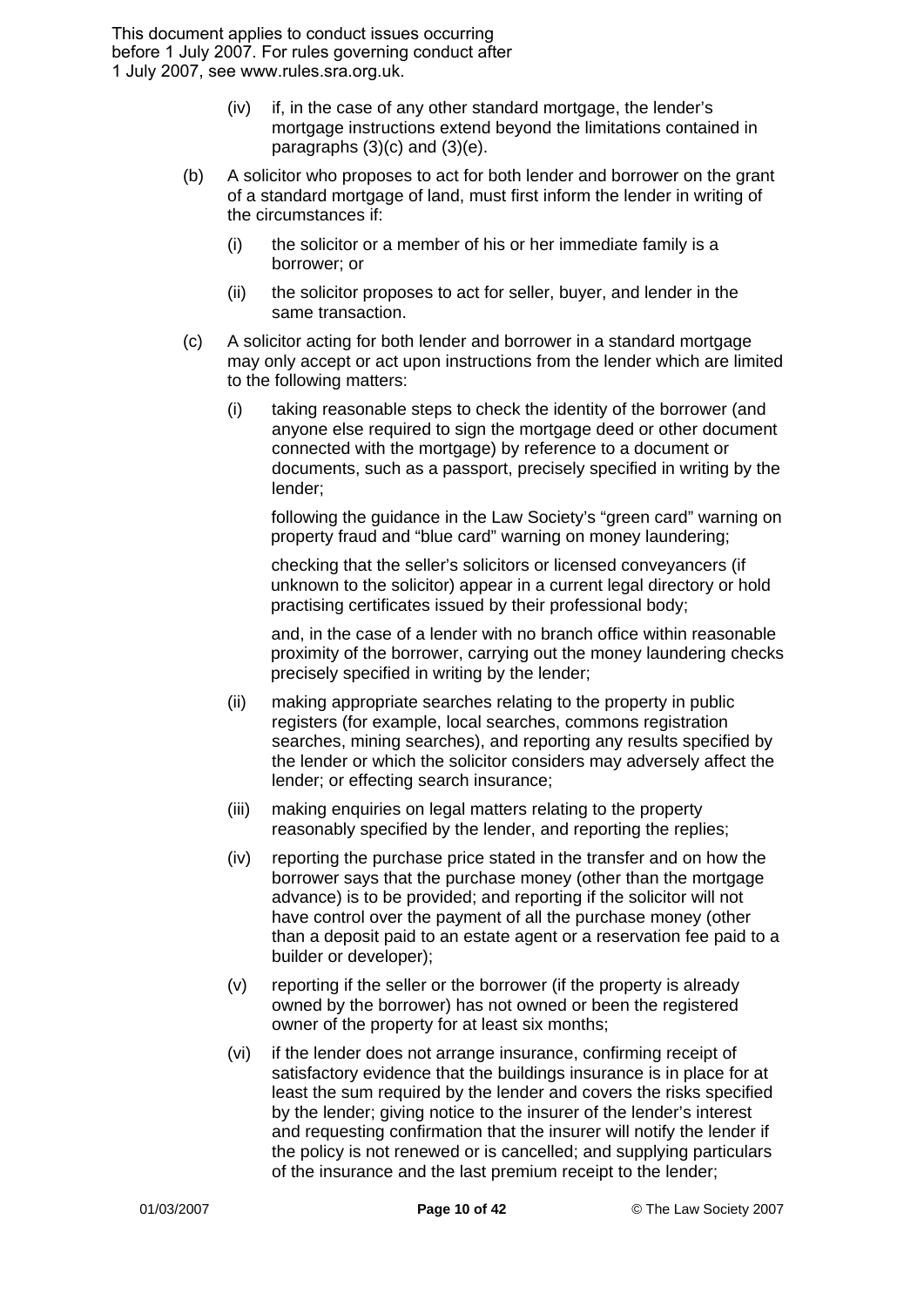- (vii) investigating title to the property and appurtenant rights; reporting any defects revealed, advising on the need for any consequential statutory declarations or indemnity insurance, and approving and effecting indemnity cover if required by the lender; and reporting if the solicitor is aware of any rights needed for the use or enjoyment of the property over other land;
- (viii) reporting on any financial charges (for example, improvement or repair grants or Housing Act discounts) secured on the property revealed by the solicitor's searches and enquiries which will affect the property after completion of the mortgage;
- (ix) in the case of a leasehold property, confirming that the lease contains the terms stipulated by the lender and does not include any terms specified by the lender as unacceptable; obtaining a suitable deed of variation or indemnity insurance if the terms of the lease are unsatisfactory; enquiring of the seller or the borrower (if the property is already owned by the borrower) as to any known breaches of covenant by the landlord or any superior landlord and reporting any such breaches to the lender; reporting if the solicitor becomes aware of the landlord's absence or insolvency; making a company search and checking the last three years' published accounts of any management company with responsibilities under the lease; if the borrower is required to be a shareholder in the management company, obtaining the share certificate, a blank stock transfer form signed by the borrower and a copy of the memorandum and articles of association; obtaining any necessary consent to or prior approval of the assignment and mortgage; obtaining a clear receipt for the last payment of rent and service charge; and serving notice of the assignment and mortgage on the landlord;
- (ixA) in the case of a commonhold unit, confirming receipt of satisfactory evidence that common parts insurance is in place for at least the sum required by the lender and covers the risks specified by the lender; confirming that the commonhold community statement contains the terms specified by the lender and does not include any restrictions on occupation or use specified by the lender as unacceptable; enquiring of the seller (or the borrower if the property is already owned by the borrower) and the commonhold association as to any known breaches of the commonhold community statement by the commonhold association or any unit-holder, and reporting any such breaches to the lender; making a company search to verify that the commonhold association is in existence and remains registered, and that there is no registered indication that it is to be wound up; obtaining the last three years' published accounts of the commonhold association and reporting any apparent problems with the association to the lender; obtaining a commonhold unit information certificate; and serving notice of the transfer and mortgage of the commonhold unit on the commonhold association;
- (x) if the property is subject to a letting, checking that the type of letting and its terms comply with the lender's requirements:
- (xi) making appropriate pre-completion searches, including a bankruptcy search against the borrower, any other person in whom the legal estate is vested and any guarantor;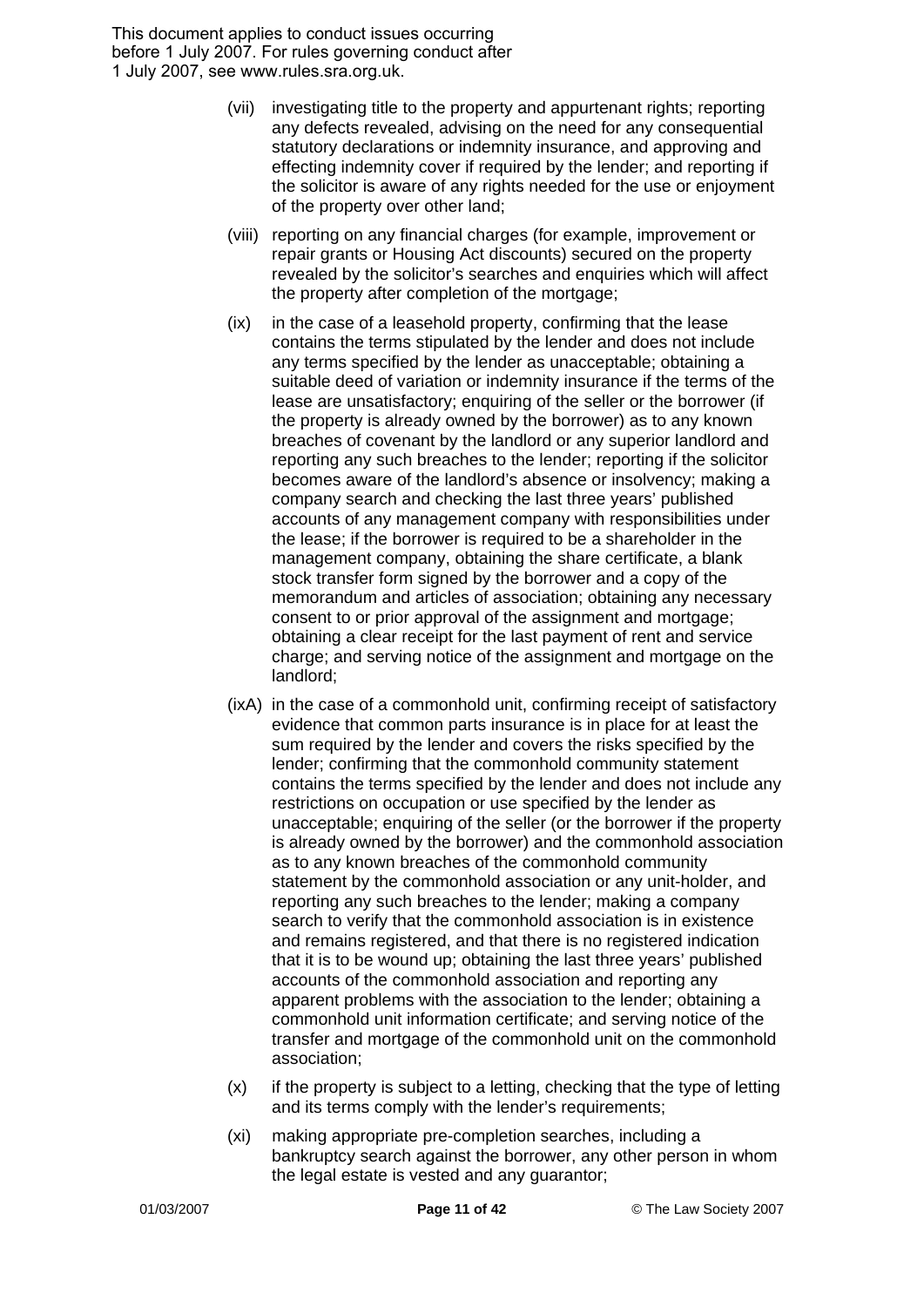- (xii) receiving, releasing and transmitting the mortgage advance, including asking for any final inspection needed and dealing with any retentions and cashbacks;
- (xiii) procuring execution of the mortgage deed and form of guarantee as appropriate by the persons whose identities have been checked in accordance with any requirements of the lender under paragraph (3)(c)(i) as those of the borrower, any other person in whom the legal estate is vested and any guarantor; obtaining their signatures to the forms of undertaking required by the lender in relation to the use, occupation or physical state of the property; and complying with the lender's requirements if any document is to be executed under a power of attorney;
- (xiv) asking the borrower for confirmation that the information about occupants given in the mortgage instructions or offer is correct; obtaining consents in the form required by the lender from existing or prospective occupiers of the property aged 17 or over specified by the lender, or of whom the solicitor is aware;
- (xv) advising the borrower on the terms of any document required by the lender to be signed by the borrower;
- (xvi) advising any other person required to sign any document on the terms of that document or, if there is a conflict of interest between that person and the borrower or the lender, advising that person on the need for separate legal advice and arranging for him or her to see an independent conveyancer;
- (xvii) obtaining the legal transfer of the property to the mortgagor;
- (xviii) procuring the redemption of (A) existing mortgages on property the subject of any associated sale of which the solicitor is aware, and (B) any other mortgages secured against a property located in England or Wales made by an identified lender where an identified account number or numbers or a property address has been given by the lender;
- (xix) ensuring the redemption or postponement of existing mortgages on the property, and registering the mortgage with the priority required by the lender;
- (xx) making administrative arrangements in relation to any collateral security, such as an endowment policy, or in relation to any collateral warranty or guarantee relating to the physical condition of the property, such as NHBC documentation;
- (xxi) registering the transfer and mortgage;
- (xxii) giving legal advice on any matters reported on under this paragraph (3)(c), suggesting courses of action open to the lender, and complying with the lender's instructions on the action to be taken;
- (xxiii) disclosing any relationship specified by the lender between the solicitor and borrower;
- (xxiv) storing safely the title deeds and documents pending registration and delivery to or as directed by the lender;
- (xxv) retaining the information contained in the solicitor's conveyancing file for at least six years from the date of the mortgage.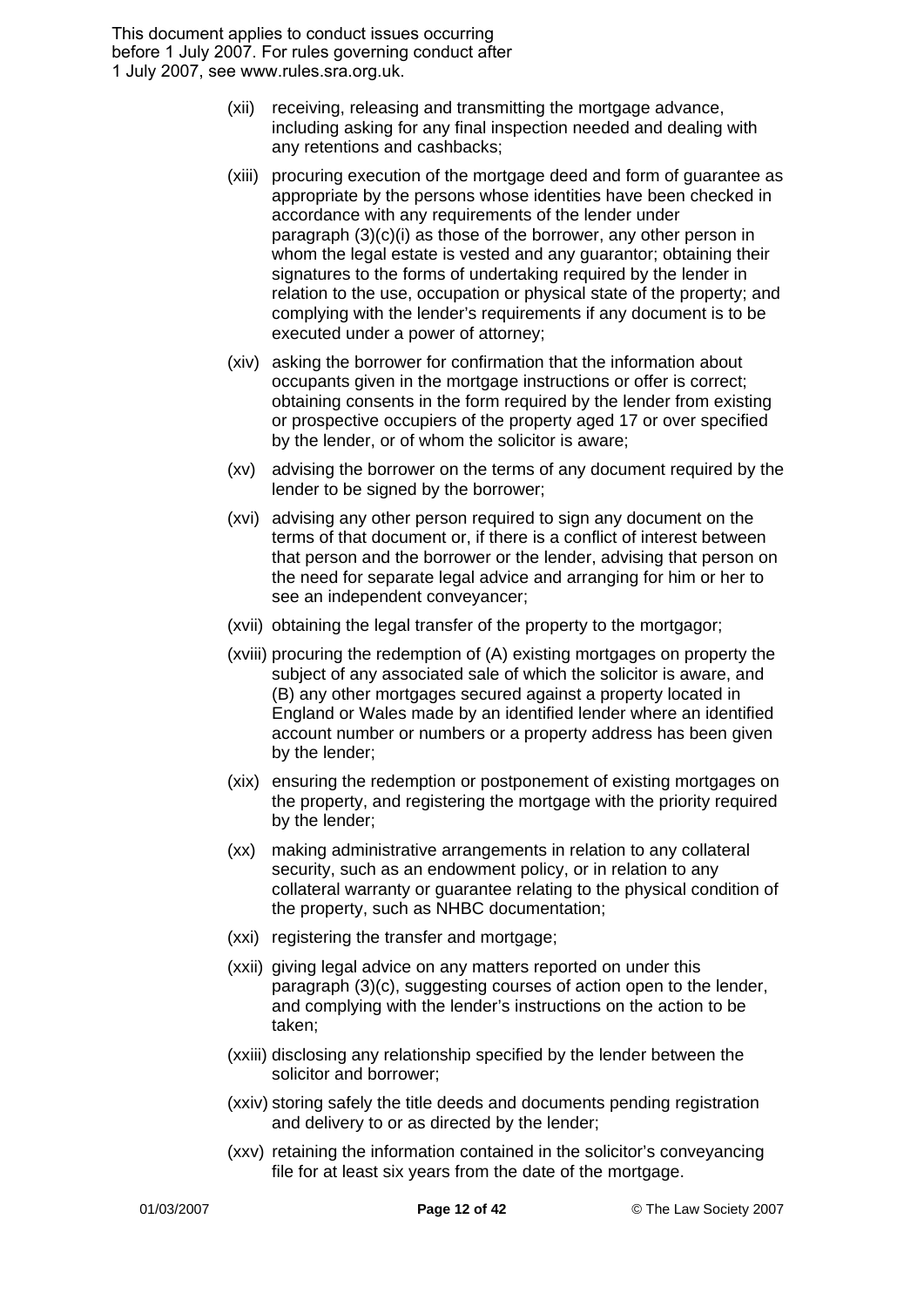- (d) In addition, a solicitor acting for both lender and borrower in a standard mortgage of property to be used as the borrower's private residence only:
	- (i) must use the certificate of title set out in the Appendix, or as substituted from time to time by the Council with the concurrence of the Master of the Rolls, ("the approved certificate"); and
	- (ii) unless the lender has certified that its mortgage instructions are subject to the limitations contained in paragraphs (3)(c) and (3)(e), must notify the lender on receipt of instructions that the approved certificate will be used, and that the solicitor's duties to the lender are limited to the matters contained in the approved certificate.

(See also note (iii) below.)

(e) The terms of this rule will prevail in the event of any ambiguity in the lender's instructions, or discrepancy between the instructions and paragraph (3)(c) or the approved certificate.

### **Anti-avoidance**

- (f) (i) Subject to paragraph  $(3)(f)(ii)$ , a solicitor who is acting only for the borrower in a standard mortgage of property must not accept or act upon any requirements by way of undertaking, warranty, guarantee or otherwise of the lender, the lender's solicitor or other agent which extend beyond the limitations contained in paragraph (3)(c).
	- (ii) Provided the property is not to be used solely as the borrower's private residence, paragraph (3)(f)(i) does not prevent the borrower's solicitor from giving any form of certificate of title recognised from time to time by the Council of the Law Society (a "recognised certificate"). Additions or amendments which arise from the individual transaction may be made to the text of a recognised certificate but, to the extent to which they create an increased or additional obligation, must not extend beyond the limitations contained in paragraph (3)(c).

### **Notes**

- *(i) A mortgage is a "standard mortgage" where (1) it is provided in the normal course of the lender's activities; (2) a significant part of the lender's activities consists of lending; and (3) the mortgage is on standard terms. An "individual mortgage" is any other mortgage.* 
	- ¾ *A mortgage will not be on standard terms if material terms in any of the documents relating to the mortgage transaction are negotiated between the lender's solicitor and the borrower's solicitor contemporaneously with effecting the mortgage. In commercial transactions, the element of negotiation will often relate to the facility letter or facility agreement rather than the mortgage deed itself.*
	- ¾ *Provided there has been no contemporaneous negotiation of material terms between the parties' solicitors, a mortgage will be on standard terms where the lender uses a prescribed form of mortgage deed. Minor variations, such as the usual clause limiting the liability of trustee mortgagors, are not regarded as material and do not alter the nature of these terms as standard.*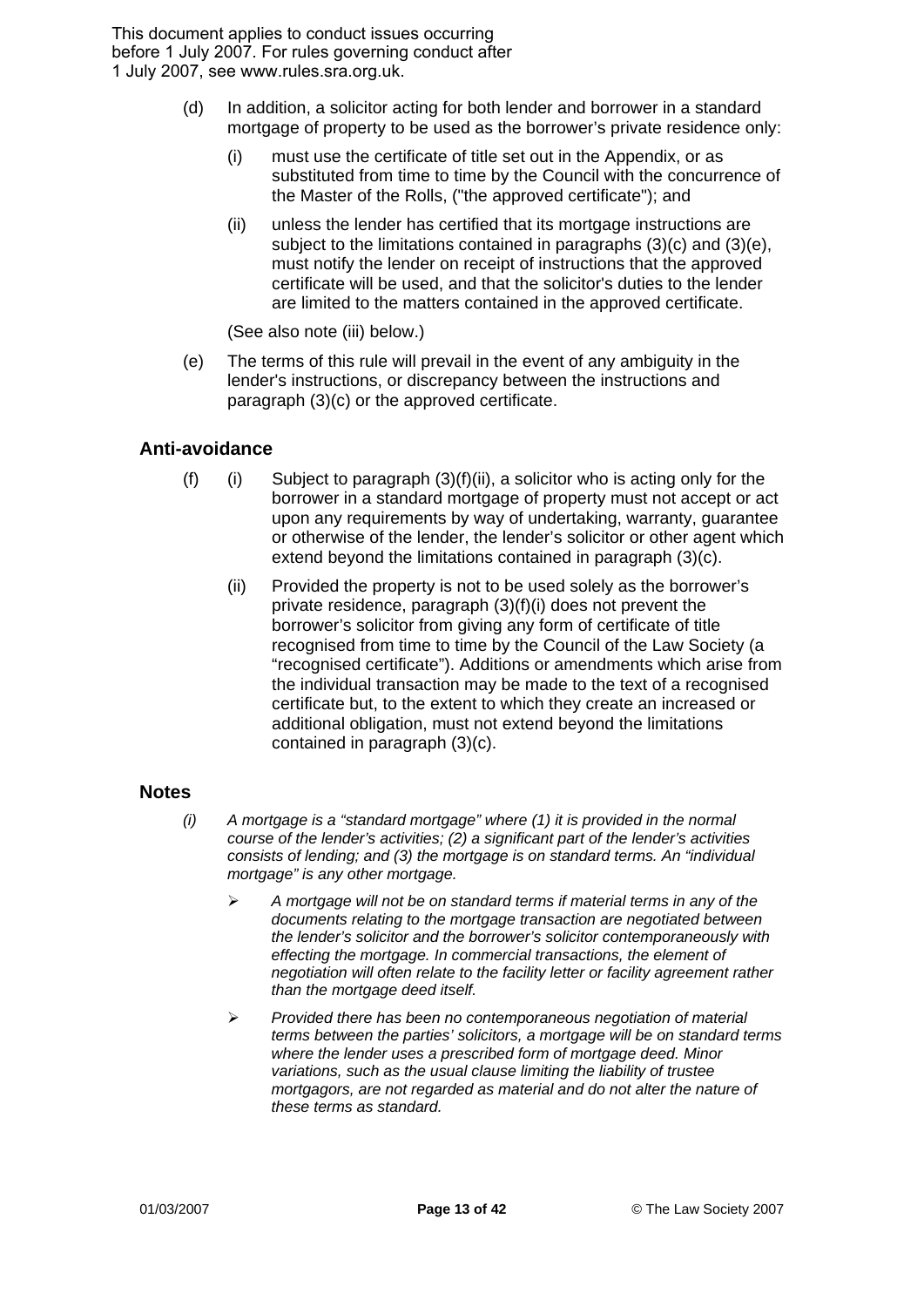- ¾ *In addition to its normal standard terms, a lender may have a different set or sets of standard terms applicable to specialised types of borrower, such as registered social landlords. Provided these terms are applied by the lender to all equivalent specialist borrowers or have been agreed between the lender and a specialist borrower as applicable to all transactions between them, they will constitute standard terms for the purposes of the rule.*
- ¾ *The lender and the borrower must be separately represented on the grant of an individual mortgage at arm's length (see paragraph (3)(a)(ii)). The rest of the rule is not then applicable.*
- ¾ *A solicitor may act for both lender and borrower in a standard mortgage, provided (1) there is no conflict of interests; (2) the mortgage instructions do not go beyond the limits set out in paragraph (3)(c); and (3) in the case of a property to be used solely as the borrower's private residence, the approved certificate of title set out in the Appendix is used (see paragraphs (3)(a)(iii)–(iv) and note (iv)).*
- ¾ *The limitations of paragraph (3)(c) also apply to a standard mortgage where the lender and the borrower are separately represented (see paragraph (3)(f)(i) which includes certificates of title). However, paragraph (3)(f)(ii) allows the borrower's solicitor, in a transaction where the property is not to be used solely as the borrower's private residence, to give a certificate of title in any form recognised by the Law Society. A solicitor also remains free to give any other form of certificate which complies with the rule.*
- ¾ *There may be cases where the lapse of time between the mortgage offer and completion (for example, when new properties are added) results in use of an earlier edition of a recognised certificate. That is acceptable.*
- *(ii) A solicitor will not be in breach of paragraphs (3)(a)(iii)–(iv) or (c) if the lender has certified that its mortgage instructions and documents sent pursuant to those instructions are subject to the limitations set out in paragraphs (3)(c) and (e), and certifies any subsequent instructions and documents in the same way. If there is no certification, a solicitor acting in a transaction involving the charge of property to be used solely as the borrower's private residence must notify the lender that the approved certificate of title will be used and that the solicitor's duties to the lender will be limited accordingly (see paragraph (3)(d)(ii)). In other types of transaction, the solicitor should draw the lender's attention to the provisions of paragraphs (3)(c) and (e) and state that he or she cannot act on any instructions which extend beyond the matters contained in paragraph (3)(c).*
- *(iii) As an alternative to printing the approved certificate for each transaction, it is acceptable for a lender to use a short form certificate of title which incorporates the approved certificate by reference. The form must include in the following order:* 
	- ¾ *the title "Certificate of Title";*
	- ¾ *the contents of the details box in the order set out in the approved certificate (use of two columns is acceptable) but with details not required shaded out or stated not to be required; and*
	- ¾ *the wording "We, the conveyancers named above, give the Certificate of Title set out in the Appendix to Rule 6(3) of the Solicitors' Practice Rules 1990 as if the same were set out in full, subject to the limitations contained in it."*

*Administrative details, such as a request for cheque, may follow the Certificate of Title.*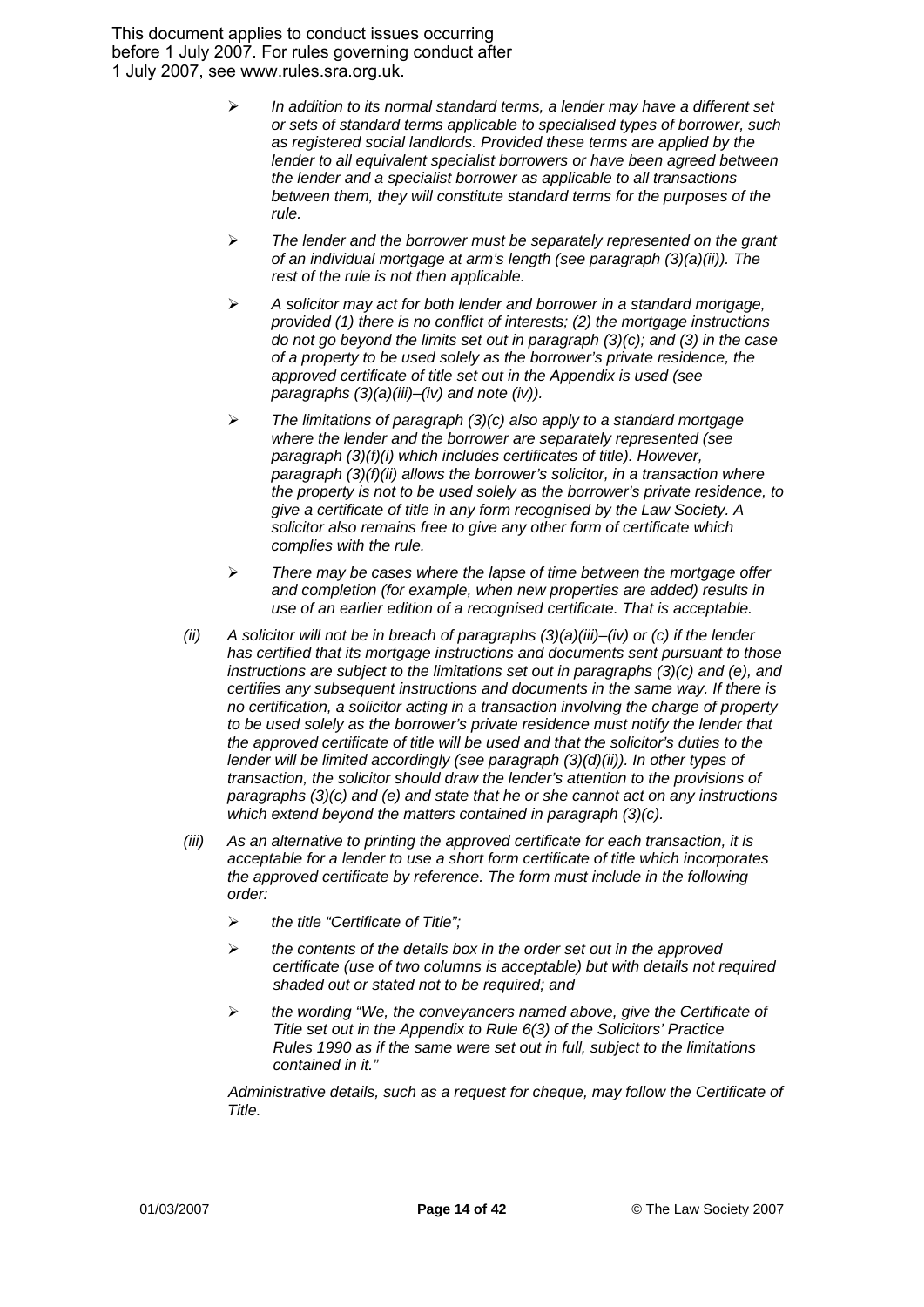- *(iv) The approved certificate is only required for a transaction where the property is to be used solely as the borrower's private residence. The approved certificate need not, therefore, be used for investment properties such as blocks of flats, business premises such as shops (even if living accommodation is attached), or "buy to let mortgages" on properties which are not intended for owneroccupation.*
- *(v) "Solicitor" in paragraph (3)(b)(i) means any principal in the practice (or an associated practice), and any solicitor of the Supreme Court or registered European lawyer who is conducting or supervising the transaction, whether or not he or she is a principal; and*

¾ *"immediate family" means spouse, children, parents, brothers and sisters.*

*"Solicitor" in sub-paragraphs (i)–(xxv) of paragraph (3)(c) means the practice instructed and any solicitor of the Supreme Court or registered European lawyer conducting or supervising the transaction.*

- *(vi) The lender must be informed of the circumstances, in accordance with paragraph (3)(b) so that the lender can decide whether or not to instruct the solicitor.*
- *(vii) A lender's instructions (see paragraph (3)(c)(xxiii)) may require a wider disclosure of a solicitor's circumstances than paragraph (3)(b) requires; and a solicitor must assess whether the circumstances give rise to a conflict. For example, there will be a conflict between lender and borrower if the solicitor becomes involved in negotiations relating to the terms of the loan. A conflict might arise from the relationship a solicitor has with the borrower – for example, if the solicitor is the borrower's creditor or debtor or the borrower's business associate or co-habitant.*
- *(viii) In relation to paragraph (3)(f)(ii), the limitations contained in paragraph (3)(c) will not apply to the insertion into a recognised certificate of any information required by that certificate. For example, where the recognised certificate requires details of the parties' repairing obligations under a lease of the property, the borrower's solicitor may provide a summary of the relevant terms of the lease despite the general limitation contained in paragraph (3)(c)(ix). However, any additions or amendments to the text of a recognised certificate to suit a particular transaction must not, to the extent to which they create an increased or additional obligation, extend beyond the limitations contained in paragraph (3)(c)*
- *(ix) Many lenders require their solicitor to check the vires of corporate borrowers and that the correct procedures have been followed to ensure the validity of the mortgage. Paragraph (3)(c)(xiii) enables lenders to impose duties on solicitors in relation to the execution of the mortgage and guarantee. Within this context it is perfectly proper for a lender to require a solicitor to obtain such information as the circumstances may require in relation to the capacity of, or execution of documents by, the borrower, third party mortgagor or guarantor; for instance, by way of certified copy minutes or an opinion from a foreign lawyer as to the validity and enforceability of the security or guarantee given by a foreign registered company. There is no reason why solicitors should not assist corporate clients by drafting minutes or board resolutions. Solicitors should not, however, themselves certify the validity or passing of resolutions unless they were present at the meeting and have verified that it was convened and held strictly in accordance with all relevant requirements.*
- *(x) Paragraph (3)(c)(xx) allows a solicitor to accept instructions from a lender to carry out administrative arrangements in relation to any collateral security. This expression includes associated debentures, collateral warranties, second charges, rent assignments, charges over rent income and deeds of priority. The administrative arrangements necessarily include the preparation and execution of the relevant documents and subsequent registration.*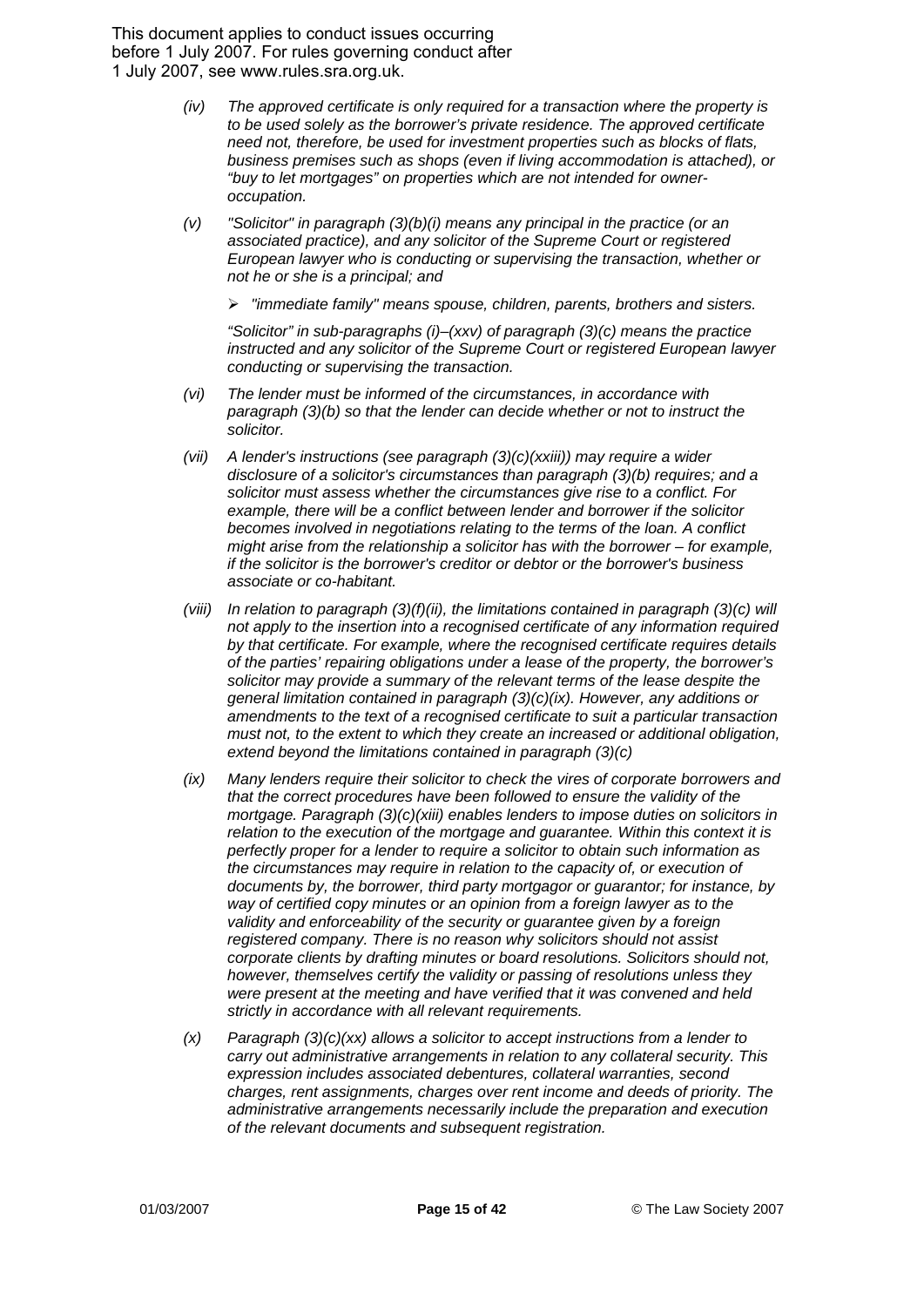## **Appendix**

#### **Certificate of title**  *Details box*

| TO: (Lender)                                      |  |
|---------------------------------------------------|--|
| Lender's Reference or Account No:                 |  |
| The Borrower:                                     |  |
| Property:                                         |  |
| Title Number:                                     |  |
| Mortgage Advance:                                 |  |
| Price stated in transfer:                         |  |
| Completion Date:                                  |  |
| Conveyancer's Name & Address:                     |  |
| Conveyancer's Reference:                          |  |
| Conveyancer's bank, sort code and account number: |  |
| Date of instructions:                             |  |

### **WE THE CONVEYANCERS NAMED ABOVE CERTIFY** as follows:

- (1) If so instructed, we have checked the identity of the Borrower (and anyone else required to sign the mortgage deed or other document connected with the mortgage) by reference to the document or documents precisely specified in writing by you.
- (2) Except as otherwise disclosed to you in writing:
	- (i) we have investigated the title to the Property, we are not aware of any other financial charges secured on the Property which will affect the Property after completion of the mortgage and, upon completion of the mortgage, both you and the mortgagor (whose identity has been checked in accordance with paragraph (1) above) will have a good and marketable title to the Property and to appurtenant rights free from prior mortgages or charges and from onerous encumbrances which title will be registered with absolute title:
	- (ii) we have compared the extent of the Property shown on any plan provided by you against relevant plans in the title deeds and/or the description of the Property in any valuation which you have supplied to us, and in our opinion there are no material discrepancies;
	- (iii) the assumptions stated by the valuer about the title (its tenure, easements, boundaries and restrictions on use) in any valuation which you have supplied to us are correct;
	- (iv) if the Property is leasehold the terms of the lease accord with your instructions, including any requirements you have for covenants by the Landlord and/or a management company and/or by a deed of mutual covenant for the insurance, repair and maintenance of the structure, exterior and common parts of any building of which the Property forms part, and we have or will obtain on or before completion a clear receipt for the last payment of rent and service charge;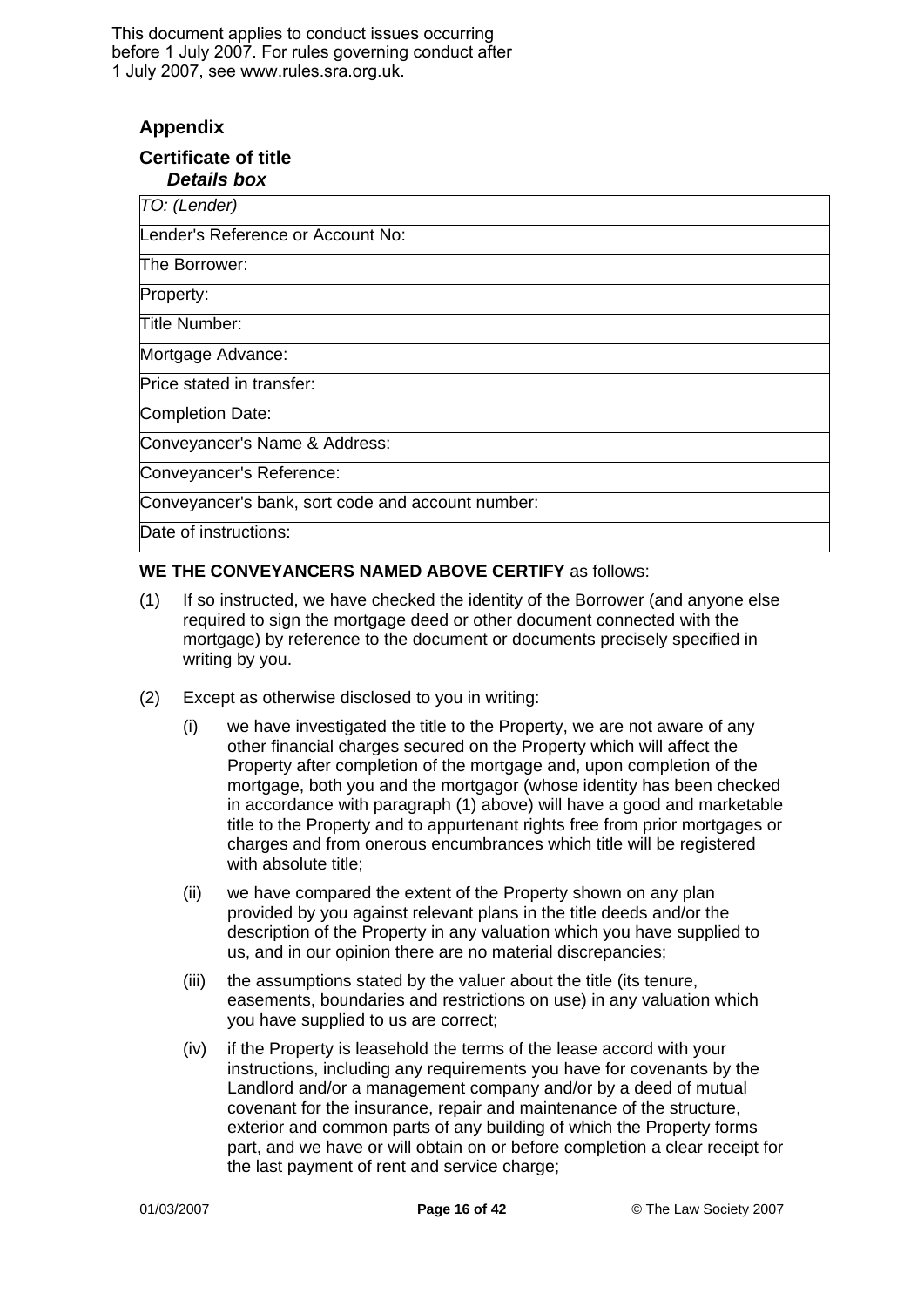- (ivA) if the property is a commonhold unit, the commonhold community statement contains the terms specified by you and does not include any restrictions on occupation or use specified by you as unacceptable, and we have or will obtain on or before completion a commonhold unit information certificate;
- (v) we have received satisfactory evidence that the buildings insurance is in place, or will be on completion, for the sum and in the terms required by you;
- (vi) if the Property is to be purchased by the Borrower:
	- (a) the contract for sale provides for vacant possession on completion;
	- (b) the seller has owned or been the registered owner of the Property for not less than six months;
	- (c) we are not acting on behalf of the seller;
- (vii) we are in possession of: (A) either a local search or local search insurance and (B) such other searches or search insurance as are appropriate to the Property, the mortgagor and any guarantor, in each case in accordance with your instructions;
- (viii) nothing has been revealed by our searches and enquiries which would prevent the Property being used by any occupant for residential purposes;
- (ix) neither any principal nor any other solicitor or registered European lawyer in the practice giving this certificate nor any spouse, child, parent, brother or sister of such a person is interested in the Property (whether alone or jointly with any other) as mortgagor.

### **WE:**

(a) undertake, prior to use of the mortgage advance, to obtain in the form required by you the execution of a mortgage and a guarantee as appropriate by the persons whose identities have been checked in accordance with paragraph (1) above as those of the Borrower, any other person in whom the legal estate is vested and any guarantor; and, if required by you:

> to obtain their signatures to the forms of undertaking required by you in relation to the use, occupation or physical state of the Property;

to ask the Borrower for confirmation that the information about occupants given in your mortgage instructions or offer is correct; and

to obtain consents in the form required by you from any existing or prospective occupier(s) aged 17 or over of the Property specified by you or of whom we are aware;

- (b) have made or will make such Bankruptcy, Land Registry or Land Charges Searches as may be necessary to justify certificate no. (2)(i) above;
- (c) will within the period of protection afforded by the searches referred to in paragraph (b) above:
	- (i) complete the mortgage;
	- (ii) arrange for the issue of a stamp duty land tax certificate if appropriate;
	- (iii) deliver to the Land Registry the documents necessary to register the mortgage in your favour and any relevant prior dealings;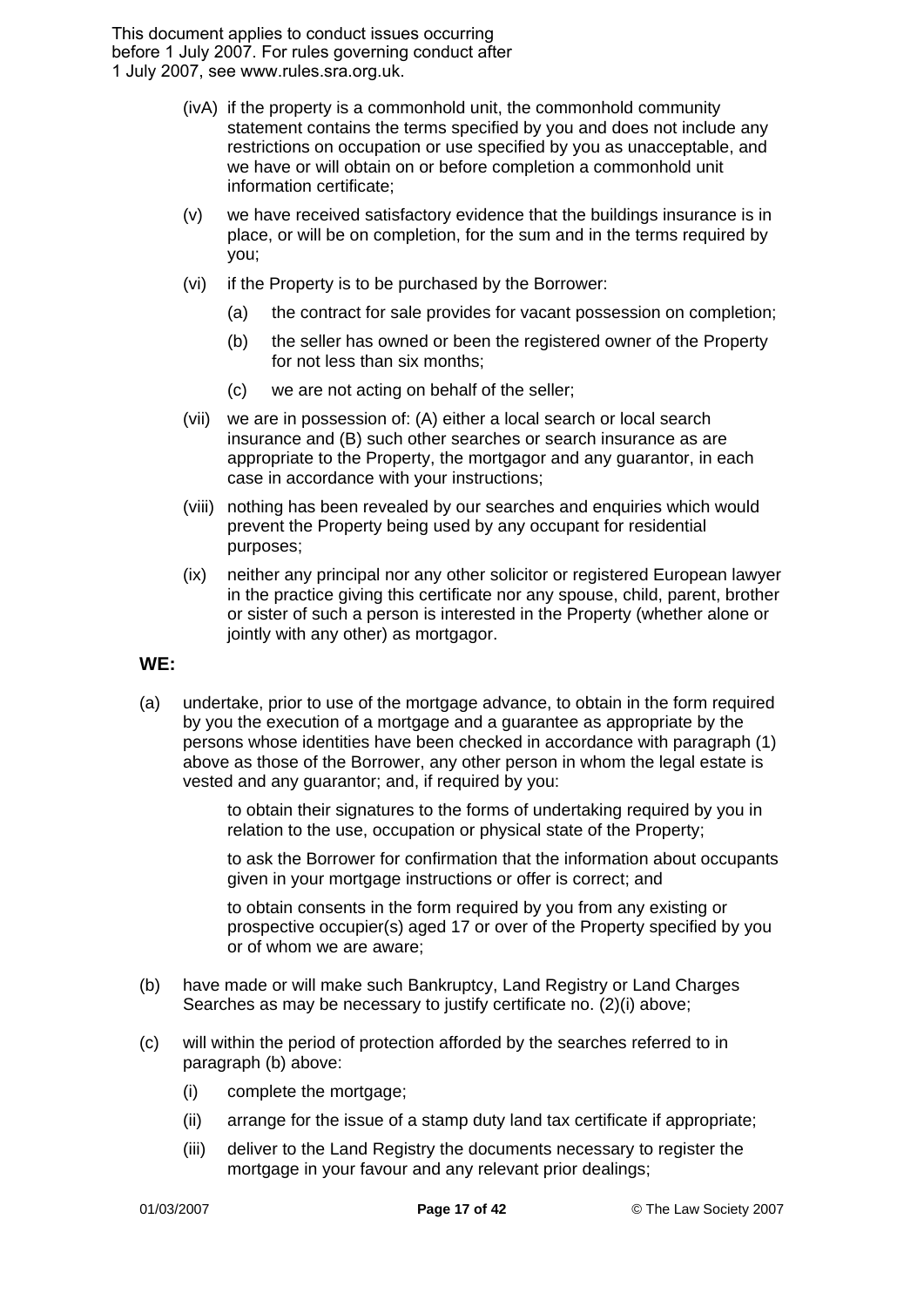- (iv) effect any other registrations necessary to protect your interests as mortgagee;
- (d) will despatch to you such deeds and documents relating to the Property as you require with a list of them in the form prescribed by you within ten working days of receipt by us of the title information document from the Land Registry;
- (e) will not part with the mortgage advance (and will return it to you if required) if it shall come to our notice prior to completion that the Property will at completion be occupied in whole or in part otherwise than in accordance with your instructions;
- (f) will not accept instructions, except with your consent in writing, to prepare any lease or tenancy agreement relating to the Property or any part of it prior to despatch of the Charge Certificate to you;
- (g) will not use the mortgage advance until satisfied that, prior to or contemporaneously with the transfer of the Property to the mortgagor, there will be discharged (A) any existing mortgage on property the subject of an associated sale of which we are aware and (B) any other mortgages made by a lender identified by you secured against a property located in England or Wales where you have given either an account number or numbers or a property address;
- (h) will notify you in writing if any matter comes to our attention before completion which would render the certificate given above untrue or inaccurate and, in those circumstances, will defer completion pending your authority to proceed and will return the mortgage advance to you if required;
- (i) we confirm that we have complied, or will comply, with your instructions in all other respects to the extent that they do not extend beyond the limitations contained in paragraph (3)(c) of rule 6 of the Solicitors' Practice Rules 1990.

OUR duties to you are limited to the matters set out in this certificate and we accept no further liability or responsibility whatsoever. The payment by you to us (by whatever means) of the mortgage advance or any part of it constitutes acceptance of this limitation and any assignment to you by the Borrower of any rights of action against us to which the Borrower may be entitled shall take effect subject to this limitation.

### *Signature box*

| SIGNED on behalf of |
|---------------------|
|                     |
| <b>NAMF</b>         |
|                     |
| QUALIFICATION       |
|                     |
|                     |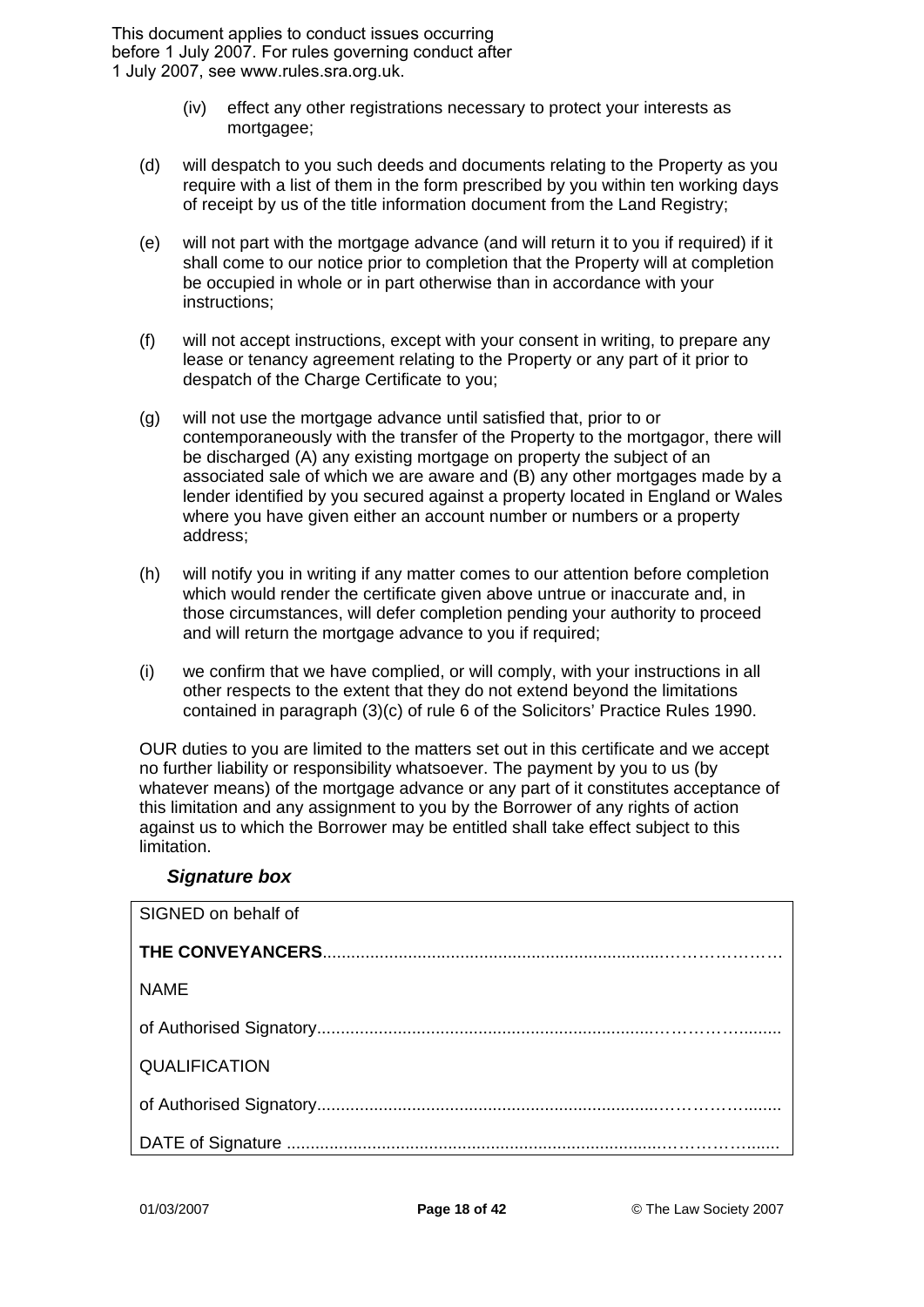# <span id="page-18-0"></span>**Rule 6A (Seller's solicitor dealing with more than one prospective buyer)**

(1) This rule applies to the conveyancing of freehold (including commonhold) and leasehold property. The rule is to be interpreted in the light of the notes.

### **Notes**

- *(i) Rule 6A applies to all conveyancing of land, whether the transaction is of a "commercial" or "domestic" nature.*
- *(ii) Rule 6A does not set terms for a contract race. It lays down requirements which must be met when a solicitor is instructed to deal with more than one prospective buyer. The rule imposes no obligation on the seller's solicitor to exchange contracts with the first buyer to deliver a signed contract and deposit. It will be a matter of law whether or not the seller has entered into a contractual obligation to exchange with the buyer "first past the post", or whether the whole matter remains "subject to contract".*

(2) Where a seller instructs a solicitor to deal with more than one prospective buyer, the solicitor (with the client's consent) shall immediately disclose the seller's decision, if possible by telephone or fax, to the solicitor or other conveyancer acting for each prospective buyer or direct to the prospective buyer if acting in person. Such disclosure, if made by telephone, shall at once be confirmed by letter or fax. If the seller refuses to authorise disclosure, the solicitor shall immediately cease to act. Each prospective buyer must be notified each time a decision is taken to deal with any further prospective buyer.

#### **Notes**

- *(i) It is the seller's decision to deal with more than one prospective buyer which must be notified. The seller's solicitor must not wait until contracts are actually submitted but must notify the appropriate parties immediately upon receiving instructions to deal with a prospective buyer (other than the first).*
- *(ii) A solicitor will have been instructed to deal with a prospective buyer where the solicitor is asked to submit a draft contract or to provide any other documentation or information (e.g. a plan or a note of the Land Registry title number) in order to*  facilitate the conveyancing of the premises to the prospective buyer. The rule *does not, however, cover activities normally performed by an estate agent, such as issuing particulars of sale, showing prospective buyers round the property, and negotiating the price.*
- *(iii) The rule will apply where the contracts are to contain non-identical terms (e.g.*  where one contract is to include additional land). It will also apply where the *contracts are to relate to different interests in the same property where the sale of one such interest would affect the sale of the other. For example, a party negotiating to take a lease of premises will be affected by another party negotiating to buy the freehold with vacant possession, since the sale of one precludes the sale of the other. On the other hand, the rule would not apply where the seller is proposing to grant a lease and to effect a simultaneous sale of the freehold reversion subject to that lease, since neither transaction precludes the other.*
- *(iv) Where a prospective buyer has retained an unqualified conveyancer, solicitors are reminded to consult the Council guidance on dealing with unqualified conveyancers (Annex 25A in the 1999 edition of "The Guide to the Professional Conduct of Solicitors"). However, so far as Rule 6A is concerned, the obligations*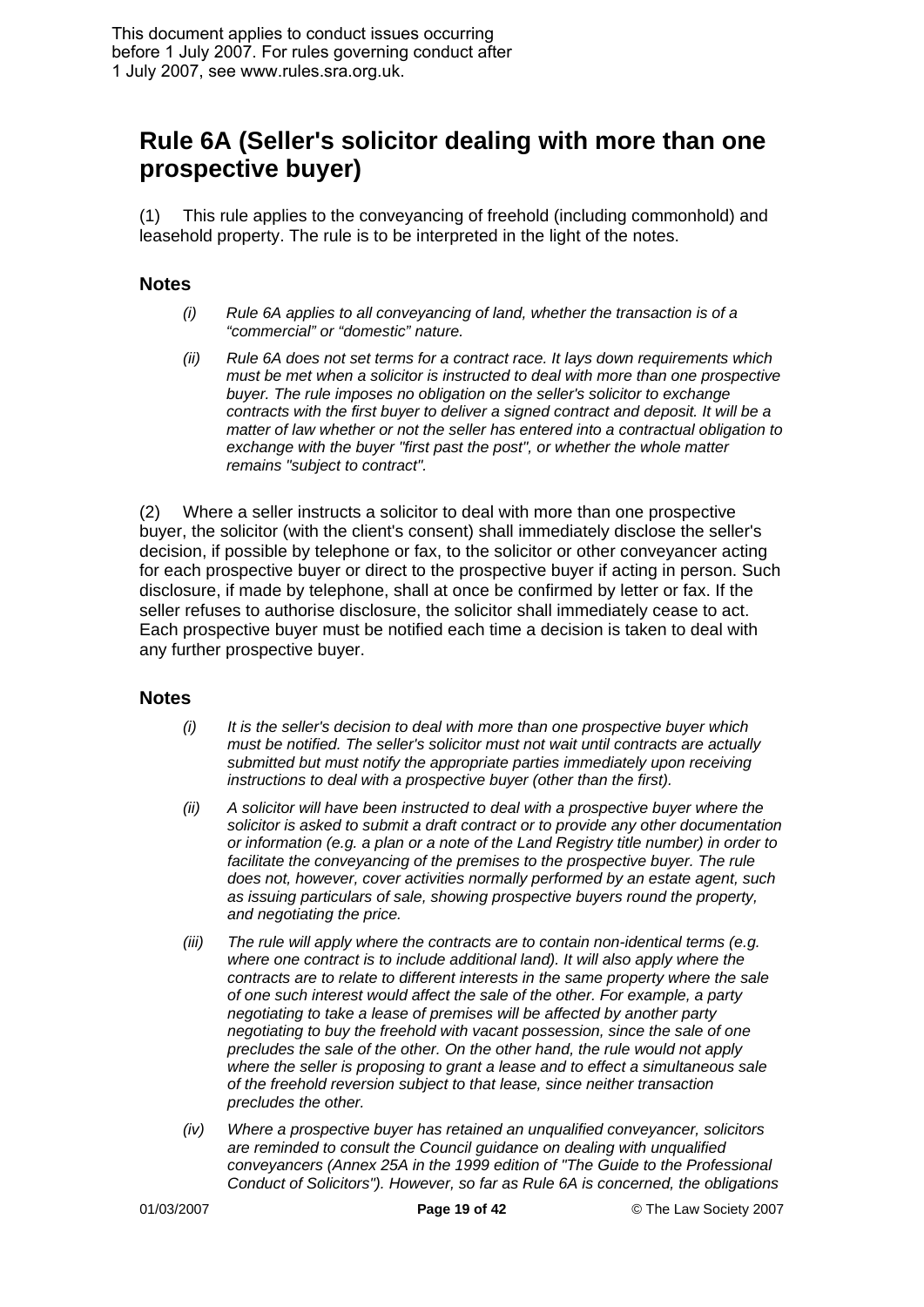> *in paragraph (2) will be met by disclosure either to the prospective buyer direct or to the unqualified conveyancer.*

(3) The obligations in paragraph (2) of this rule apply where a seller client, to the solicitor's knowledge, deals (whether directly or through another solicitor or other conveyancer) with another prospective buyer (or with that buyer's solicitor or other conveyancer).

### **Note**

*"Deals with another prospective buyer" should be interpreted in the light of note (ii) to paragraph (2).*

(4) A solicitor shall not act for more than one of the prospective buyers.

### **Notes**

- *(i) "Prospective buyers" should be interpreted in the light of note (ii) to paragraph (2)*
- *(ii) This part of the rule recognises the inevitable conflict of interest which makes it impossible for a solicitor to act for more than one of the prospective buyers.*

(5) A solicitor shall not act for both the seller and one of the prospective buyers, even in a case which would fall within Rule 6(2)(b) of these rules.

### **Notes**

- *(i) "Prospective buyers" should be interpreted in the light of note (ii) to paragraph (2).*
- *(ii) Clearly a solicitor must not act for both where it is known at the time of taking instructions on behalf of the buyer that there is more than one prospective buyer. In addition, this part of the rule does not permit a solicitor to continue to act for both in a case falling within Rule 6(2), where another prospective buyer is introduced during the course of the transaction because of the significant inherent conflict; the solicitor would find it impossible to reconcile the interests of both clients if, for example, it was in the seller's best interests to exchange with the other prospective buyer.*

(6) For the purposes of this rule a prospective buyer shall continue to be treated as such until either the prospective buyer or the seller gives written notice (either by letter or by fax) of withdrawal from the transaction, such notice to be between solicitors or other conveyancers save where such notice is given by or to a prospective buyer acting in person.

#### **Notes**

- *(i) Solicitors should take particular care where a contract has been submitted but nothing has been heard from the prospective buyer's solicitor for some time. If the seller decides to deal with another buyer, the rule must still be complied with unless the seller's solicitor has already given notice of withdrawal.*
- *(ii) Where a prospective buyer has retained an unqualified conveyancer, the provisions of paragraph (6) should be interpreted in the light of note (iv) to paragraph (2).*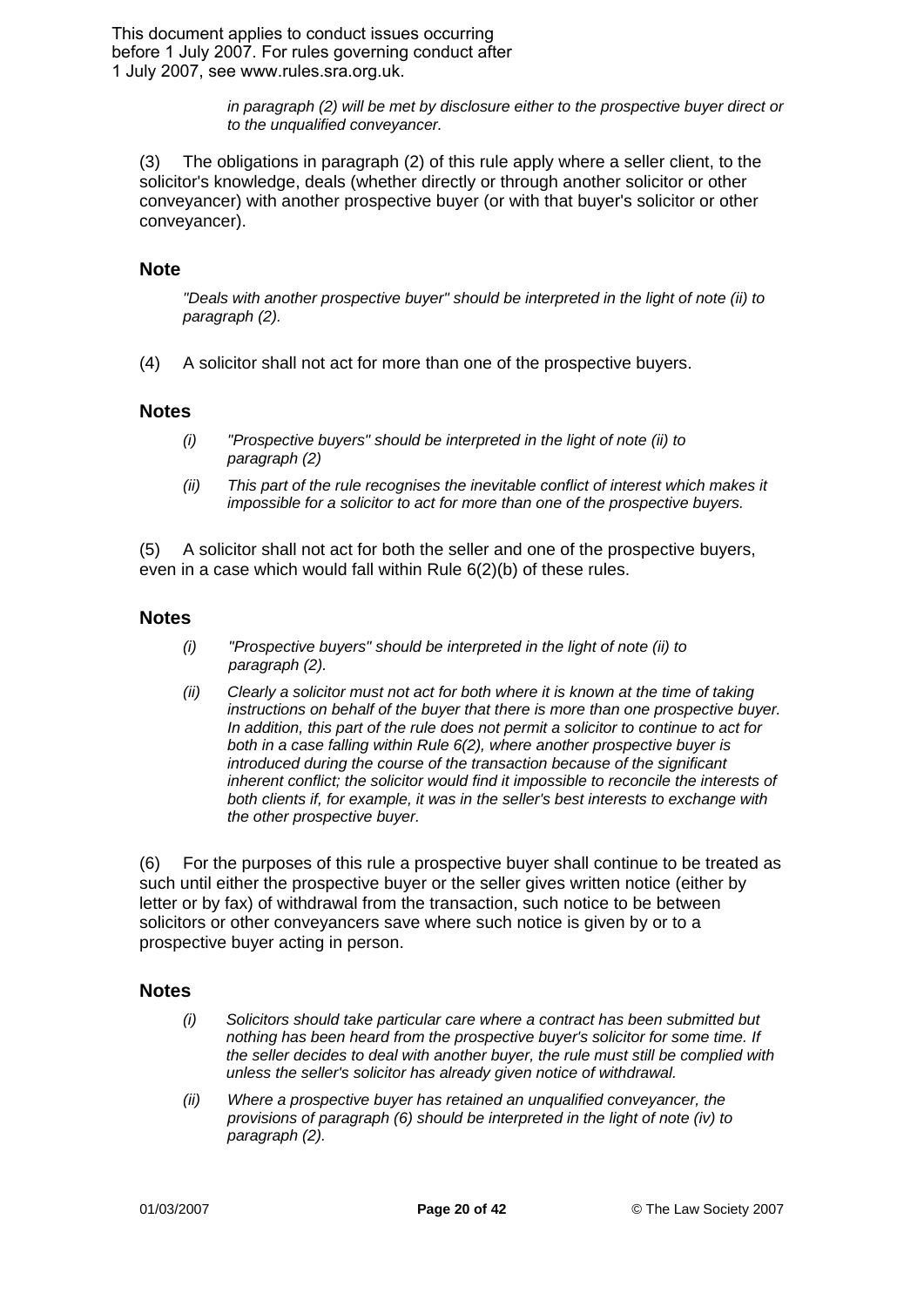<span id="page-20-0"></span>(7) This rule does not apply to a proposed sale by auction or tender. The rule does, however, apply to require disclosure to a prospective buyer by private treaty of instructions to offer the property by auction or tender.

# **Rule 7 (Fee sharing, partnership and corporate practice)**

### **(1) (Fee sharing – the general rule)**

A solicitor shall not share or agree to share his or her professional fees with any person except:

- (a) a practising solicitor;
- (b) a practising lawyer of another jurisdiction (other than a lawyer who has been struck off the register of foreign lawyers or the register of European lawyers, or whose registration has been suspended);
- (ba) a non-registered European lawyer partner in a partnership permitted by paragraph (6)(c) of this rule;
- (bb) a body corporate wholly owned and controlled, for the purpose of practising law, by lawyers within sub-paragraph (b) above, but without the involvement of registered European lawyers or registered foreign lawyers practising as such as directors, members or owners of shares;
- (bc) a body corporate permitted under Rule 9(1)(a) of the Solicitors' Overseas Practice Rules;
- (c) the solicitor's *bona fide* employee, which provision shall not permit under the cloak of employment a partnership prohibited by paragraph (6) of this rule; or
- (d) a retired partner or predecessor of the solicitor or the dependants or personal representatives of a deceased partner or predecessor; or
- (e) a charity (as defined in Rule 18(2)(aa) of these rules), provided
	- $(i)$  there is compliance with Rule 1(a) and (c) relating to independence and integrity and best interests of clients; and
	- (ii) if requested by the Law Society to do so, the solicitor supplies details of all agreements to share fees with a charity; and
	- (iii) the operation of any agreement does not result in a partnership prohibited by paragraph (6) of this rule; and
	- (iv) the fee sharing agreement does not involve a breach of the Solicitors' Introduction and Referral Code.

## **(1A) (Fee sharing – exception for introducing capital or providing services)**

Notwithstanding paragraph (1) of this rule a solicitor may share his or her professional fees with a third party ("the fee sharer") provided that:

(a) the purpose of the fee sharing arrangement is solely to facilitate the introduction of capital and/or the provision of services to a practice;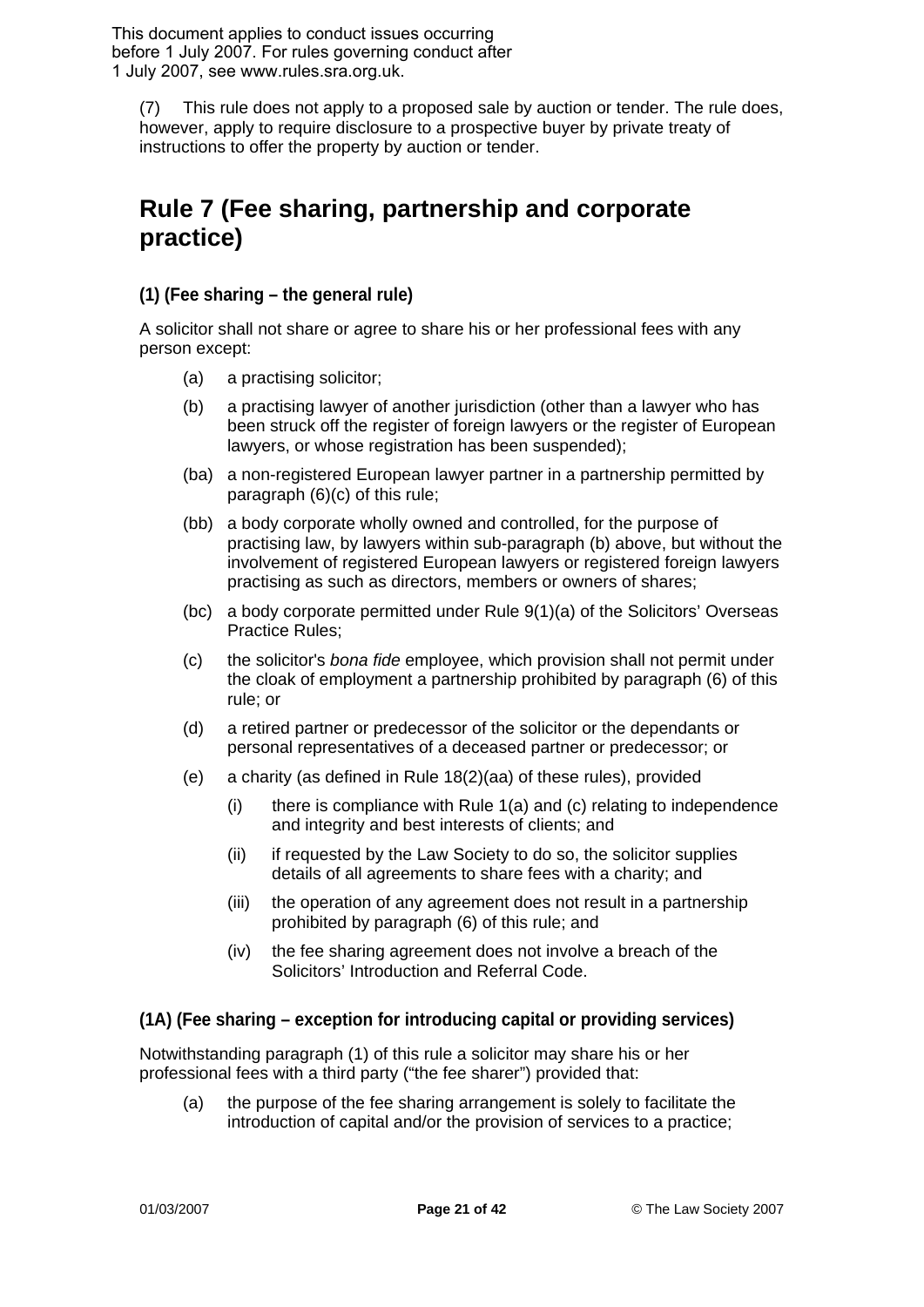- <span id="page-21-0"></span>(b) neither the fee sharing agreement between the solicitor and a fee sharer, nor the extent of the fees the solicitor shares with fee sharers, permits any fee sharer to influence or constrain the solicitor's professional judgement in relation to the advice given to any client:
- (c) the operation of the agreement does not result in a partnership prohibited by paragraph (6) of this rule;
- (d) if requested by the Law Society to do so, the solicitor supplies details of all agreements between the solicitor and fee sharers and the percentage of the annual gross fees of the practice which has been paid to each fee sharer; and
- (e) the fee sharing agreement does not involve a breach of the Solicitors' Introduction and Referral Code.

"Fee sharer" means a person who or which shares a solicitor's fees in reliance on the exception contained in this paragraph, and the expression includes any person connected to or associated with the fee sharer.

### **Note**

*Because of article 3.6 of the CCBE Code, the exemptions in paragraphs (1)(e) and (1A) of this rule do not apply to a solicitor's "European cross-border activities" (see Rule 16). Article 3.6 prohibits solicitors from sharing fees with a non-lawyer fee sharer situated in a CCBE state other than the UK.* 

## **(2) (Fee sharing – exception for solicitor property seller's sub-agent)**

Notwithstanding paragraph (1) of this rule a solicitor who instructs an estate agent as sub-agent for the sale of properties may remunerate the estate agent on the basis of a proportion of the solicitor's professional fee.

## **(3) (Fee sharing – exception for employed solicitors)**

The exceptions set out in paragraphs 1A and 2 to 9 of the Employed Solicitors Code shall where necessary also operate as exceptions to this rule but only to permit fee sharing with

- (a) the solicitor's employer (as defined in Rule 4(1) of these rules); or
- (b) a charity, where the work is undertaken in accordance with paragraph 1A of the Employed Solicitors Code.

### **(4) (Fee sharing – exception for voluntary work)**

A solicitor who works as a volunteer in a law centre or advice service operated by a charitable or similar non-commercial organisation may pay to the organisation any fees or costs that he or she receives

- (a) under the legal aid scheme; or
- (b) where the organisation indemnifies the client in relation to the solicitor's costs insofar as they are not recoverable from any other source.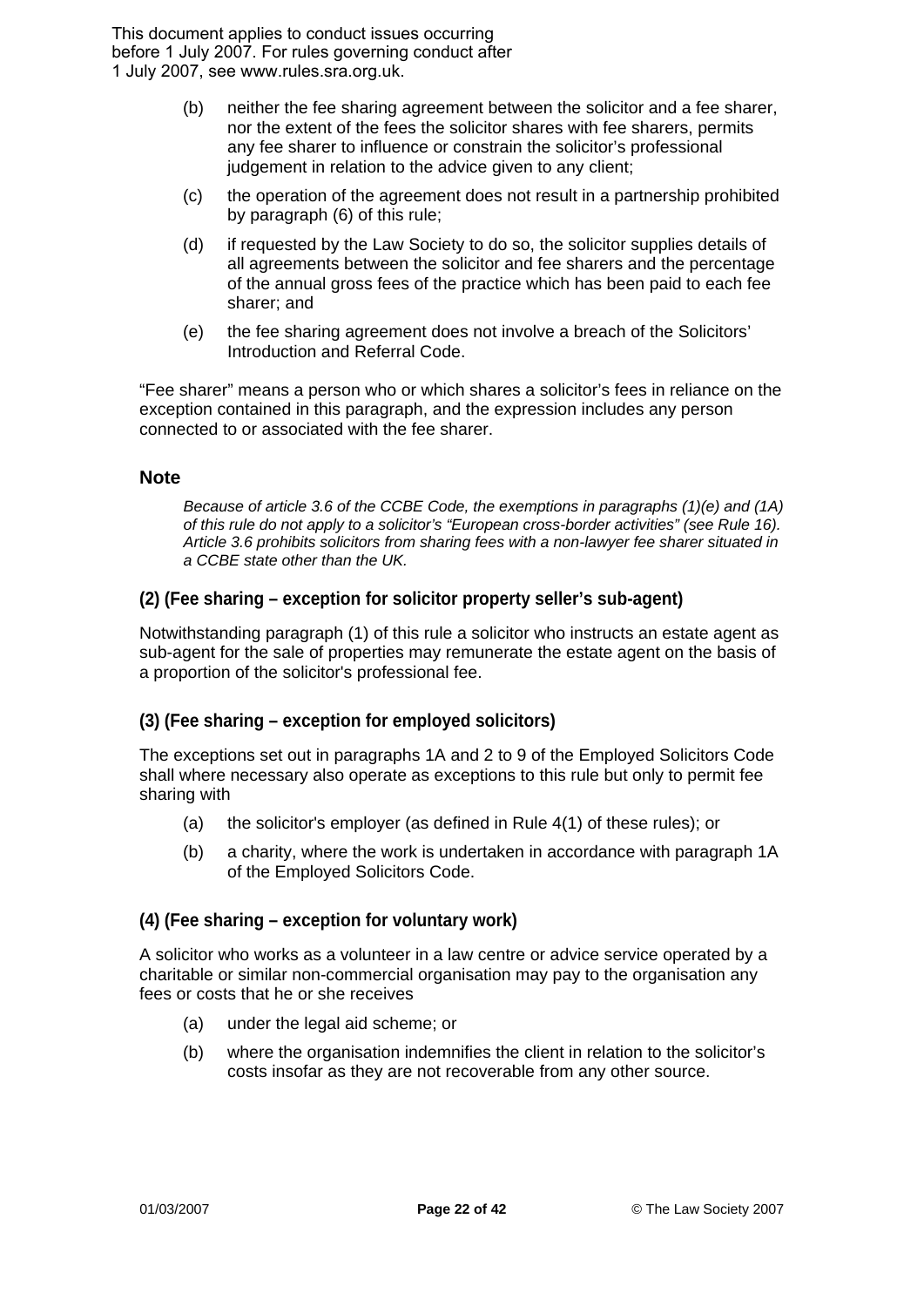### <span id="page-22-0"></span>**(5) (Fee sharing – exception for retired or deceased director, shareowner or member)**

For the purposes of sub-paragraph (1)(d) above, the references to a retired or deceased partner shall be construed,

- (a) in relation to a recognised body which is a company with a share capital, as meaning a retired or deceased director of or shareowner in that body,
- (b) in relation to a recognised body which is a company without a share capital, as meaning a retired or deceased director or member of the body, and
- (c) in relation to a recognised body which is a limited liability partnership, as meaning
	- (i) a retired or deceased member of the body, or
	- (ii) a retired or deceased director of or shareowner in a company which is or was a member of the body, or
	- (iii) a retired or deceased member of a limited liability partnership which is or was a member of the body.

## **(6) (Partnership)**

Solicitors of the Supreme Court, registered European lawyers and recognised bodies are permitted to practise in the following types of partnership only:

- (a) a partnership consisting of solicitors of the Supreme Court and/or registered European lawyers and/or recognised bodies;
- (b) a partnership consisting of solicitors of the Supreme Court and/or registered European lawyers, together with registered foreign lawyers;
- (c) a partnership consisting of registered European lawyers and nonregistered European lawyers, with or without solicitors of the Supreme Court and/or registered foreign lawyers; and
- (ca) a partnership consisting of registered European lawyers, non-registered European lawyers and recognised bodies, with or without solicitors of the Supreme Court.
- (d) In paragraph  $(6)(c)$  and  $(ca)$  above:

"non-registered European lawyer" means a member of a legal profession which is covered by the Establishment of Lawyers Directive 98/5/EC, but who is not:

- (A) a solicitor of the Supreme Court, registered European lawyer or registered foreign lawyer,
- (B) a barrister of England and Wales, Northern Ireland or the Irish Republic, or
- (C) a Scottish advocate; and

who is not based at an office in England and Wales.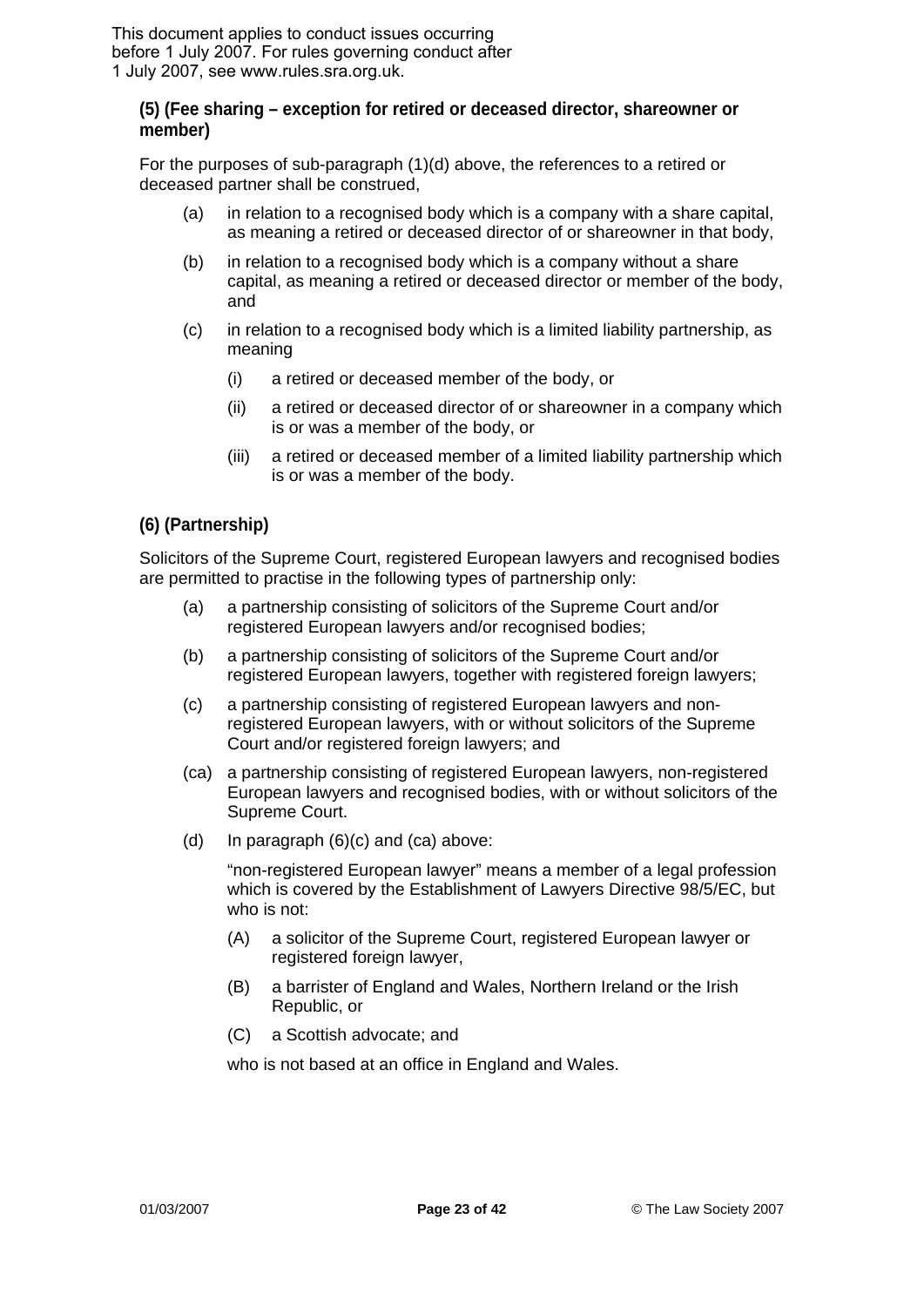## <span id="page-23-0"></span>**(7) (Corporate practice)**

A solicitor of the Supreme Court or registered European lawyer shall not practise through any body corporate except a recognised body, or save as permitted under Rule 4 of these rules.

# **Rule 8 (Contingency fees)**

**[See also guidance [Disclosure of funding, fee sharing and referral arrangements](http://www.lawsociety.org.uk/documents/downloads/Profethics_Fund_Fee_Refer.pdf) issued in March 2004 and [Referral fees – Guidance](http://www.lawsociety.org.uk/documents/downloads/PE_ReferralFeesGuidance1205.pdf) issued on 21 December 2004.]** 

(1) A solicitor who is retained or employed to prosecute or defend any action, suit or other contentious proceeding shall not enter into any arrangement to receive a contingency fee in respect of that proceeding, save one permitted under statute or by the common law.

(2) Paragraph (1) of this rule shall not apply to an arrangement in respect of an action, suit or other contentious proceeding in any country other than England and Wales to the extent that the local lawyer would be permitted to receive a contingency fee in respect of that proceeding.

# **Rule 9 (Claims assessors)**

(1) A solicitor shall not, in respect of any claim or claims arising as a result of death or personal injury, either enter into an arrangement for the introduction of clients with or act in association with any person (not being a solicitor) whose business or any part of whose business is to make, support or prosecute (whether by action or otherwise, and whether by a solicitor or agent or otherwise) claims arising as a result of death or personal injury and who in the course of such business solicits or receives contingency fees in respect of such claims.

(2) The prohibition in paragraph (1) of this rule shall not apply to an arrangement or association with a person who solicits or receives contingency fees only in respect of proceedings in a country outside England and Wales, to the extent that a local lawyer would be permitted to receive a contingency fee in respect of such proceedings.

# **Rule 10 (Receipt of commissions from third parties)**

(1) Solicitors shall account to their clients for any commission received of more than £20 unless, having disclosed to the client in writing the amount or basis of calculation of the commission or (if the precise amount or basis cannot be ascertained) an approximation thereof, they have the client's agreement to retain it.

(2) Where the commission actually received is materially in excess of the amount or basis or approximation disclosed to the client the solicitor shall account to the client for the excess.

(3) This rule does not apply where a member of the public deposits money with a solicitor who is acting as agent for a building society or other financial institution and the solicitor has not advised that person as a client as to the disposition of the money.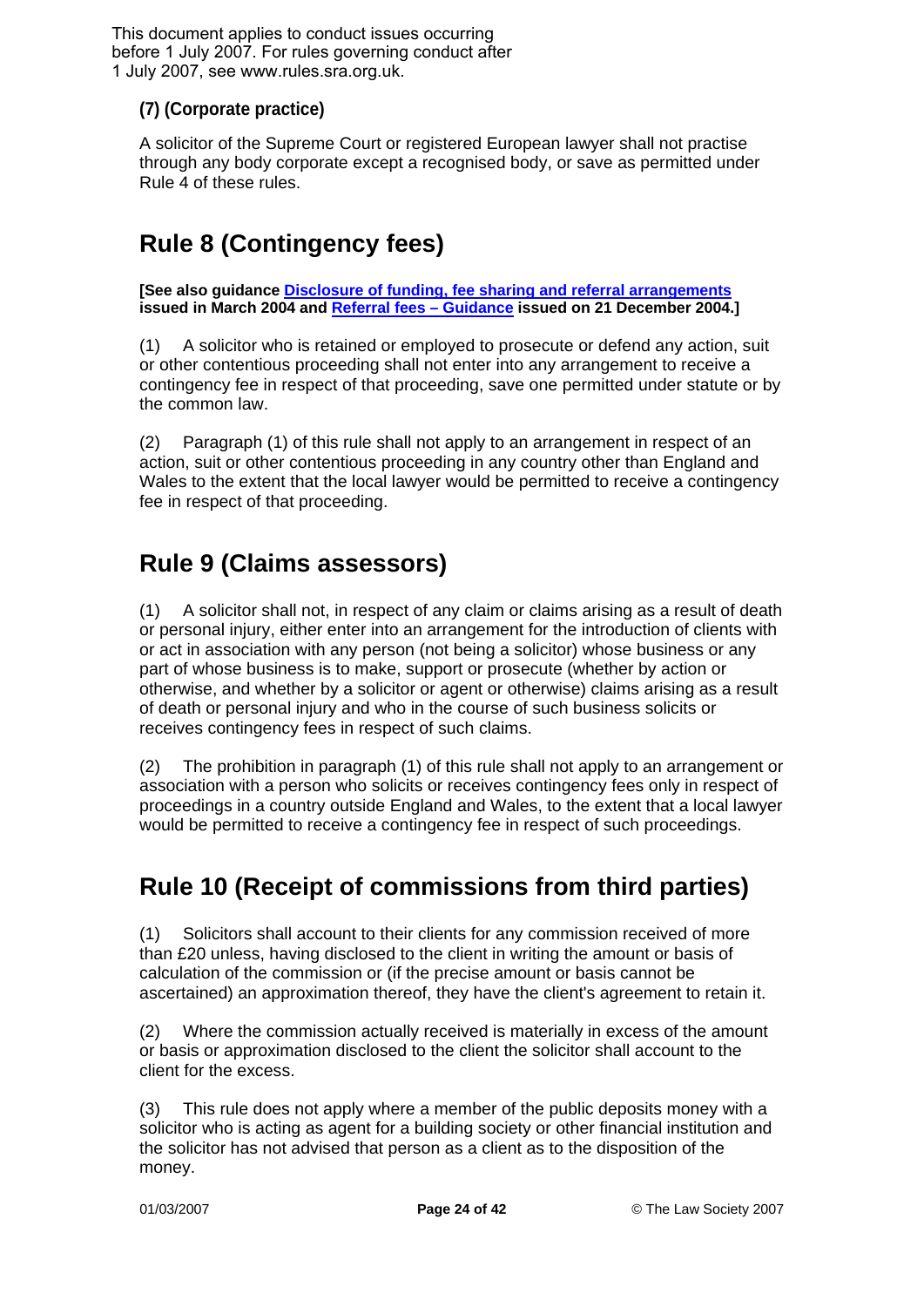# <span id="page-24-0"></span>**Rule 11**

[repealed]

# **Rule 12 (Investment business)**

(1) Without prejudice to the generality of the principles embodied in Rule 1 of these rules, solicitors shall not in connection with investment business:

- (a) be appointed representatives; or
- (b) have any arrangement with other persons under which the solicitors could be constrained to recommend to clients or effect for them (or refrain from doing so) transactions in some investments but not others, with some persons but not others, or through the agency of some persons but not others; or to introduce or refer clients or other persons with whom the solicitors deal to some persons but not others.

(2) Solicitors shall not alone, or by or with others, control, actively participate in or operate any separate business which is an appointed representative, unless it is the appointed representative of an independent financial adviser.

(3) [deleted]

(4) This rule shall have effect in relation to the conduct of investment business in, into or from the United Kingdom by:

- (a) a solicitor of the Supreme Court or recognised body practising from an office anywhere in the world;
- (b) a registered European lawyer practising from an office anywhere in the United Kingdom; or
- (c) a registered foreign lawyer practising from an office in England and Wales.

(5) In this rule "investment business" means any "regulated activity" as defined in the Financial Services and Markets Act 2000; and "appointed representative" and "investment" have the meanings given in that Act.

(6) Paragraph (1)(b) of this rule shall not apply to arrangements in connection with any of the following types of investments:

- (a) regulated mortgage contracts;
- (b) general insurance contracts; or
- (c) pure protection contracts;

and the terms in (a), (b) and (c) above have the meanings given in rule  $8(1)$  of the Solicitors' Financial Services (Scope) Rules 2001.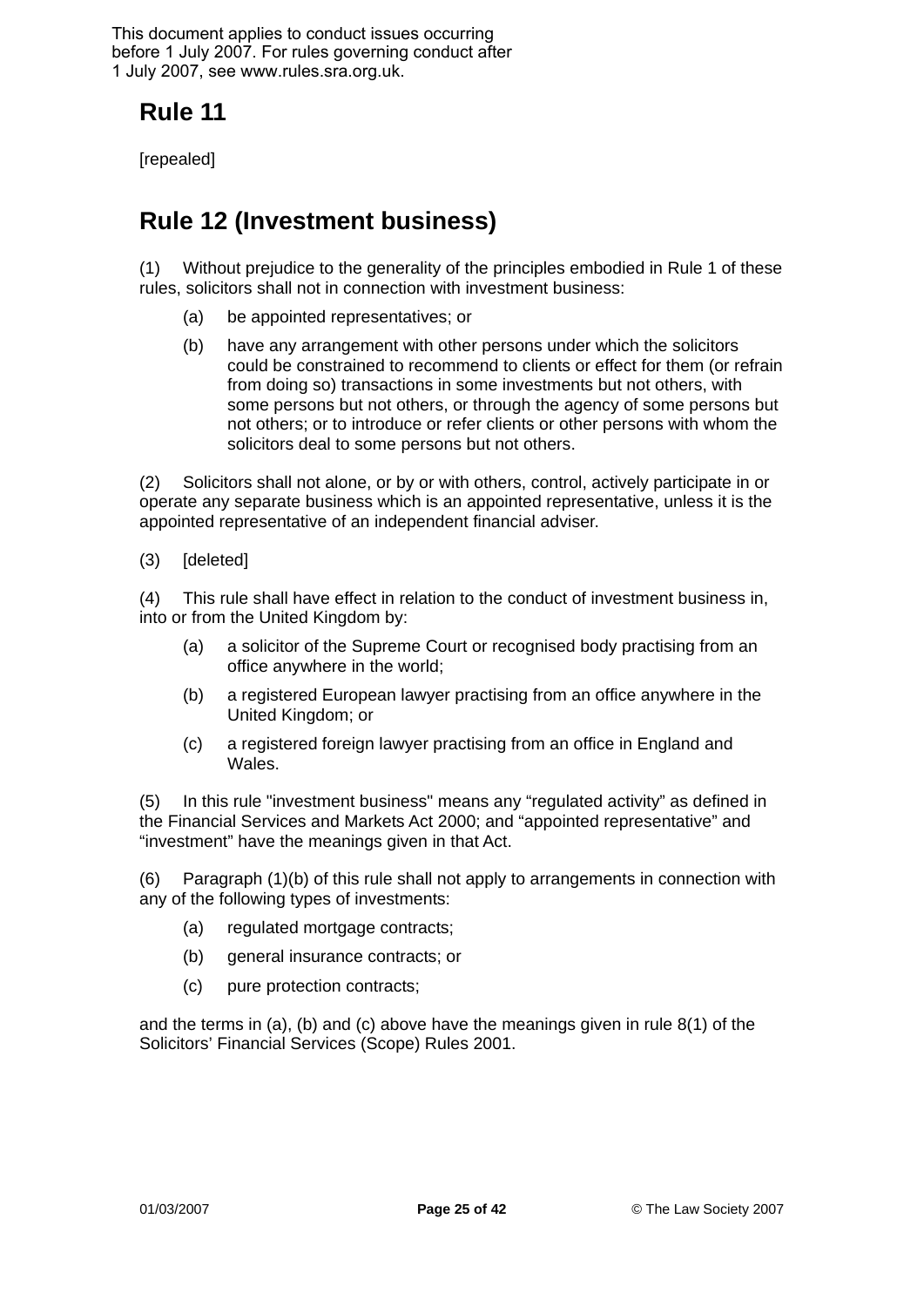# <span id="page-25-0"></span>**Rule 13 (Supervision and management of a practice)**

**[See also [Former version of rule 13, Solicitors' Practice Rules 1990](http://www.lawsociety.org.uk/documents/downloads/PE_SPR_oldRule13.pdf).]** 

In this rule, words in italics are defined in the notes.

(1) The *principals* in a practice must ensure that their practice is supervised and managed so as to provide for:

- (a) compliance with *principal* solicitors' duties at law and in conduct to exercise proper *supervision* over their admitted and unadmitted staff;
- (b) adequate *supervision* and direction of clients' matters;
- (c) compliance with the requirements of sections 22(2A) and 23(3) of the Solicitors Act 1974, section 9(4) of the Administration of Justice Act 1985 and section 84(2)(e) of the Immigration and Asylum Act 1999 as to the direction and *supervision* of unqualified persons;
- (d) effective *management* of the practice generally.

(2) Every practice must have at least one *principal* who is a solicitor *qualified to supervise.* 

- (3) (a) Except as provided in (b) below, every office of the practice must have at least one solicitor *qualified to supervise*, for whom that office is his or her *normal place of work*.
	- (b) Without prejudice to the requirements of paragraph (1) of this rule, an office which undertakes only property selling and ancillary mortgage related services as defined in rule 6 of these rules, survey and valuation services, must be managed and supervised to the following minimum standards:
		- (i) the day-to-day control and administration must be undertaken by a suitably qualified and experienced office manager who is a fit and proper person to undertake such work; and for whom that office is his or her normal place of work; and
		- (ii) the office must be supervised and managed by a solicitor *qualified to supervise*, who must visit the office with sufficient frequency and spend sufficient time there to allow for adequate control of and consultation with staff, and if necessary consultation with clients.

(4) This rule is to be interpreted in the light of the notes, and is subject to the transitional provisions set out in note (k).

- (5) (a) This rule applies to private practice, and to solicitors employed by a law centre.
	- (b) The rule also applies to other employed solicitors, but only:
		- (i) if they advise or act for members of the public under the legal aid scheme; or
		- (ii) if, in acting for members of the public, they exercise any *right of audience* or *right to conduct litigation*, or supervise anyone exercising those rights.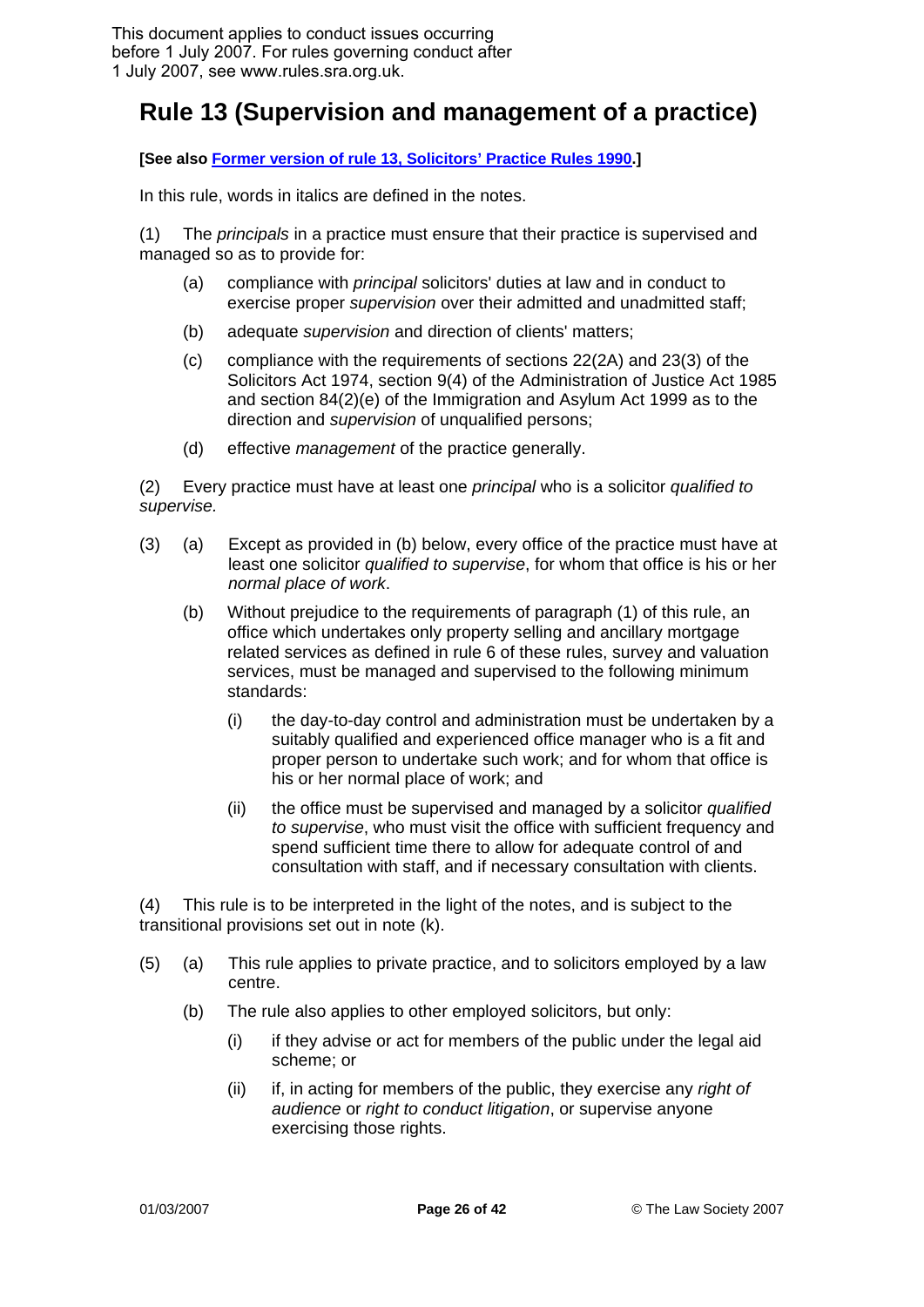### **Notes**

#### *(a) Principals' responsibility for the practice*

*Principals are responsible at law and in conduct for their practices, and compliance with the rule does not derogate from this responsibility. Under rule 6 of these rules, property selling or mortgage related services to one party to a conveyance, and conveyancing services for the other party, may not be supervised by the same solicitor.* 

#### *(b) "Supervision" and "management"*

- *(i) "Supervision" refers to the professional overseeing of staff and the professional overseeing of clients' matters.*
- *(ii) "Management" is a wider concept, which encompasses the overall direction and development of the practice and its day-to-day control and administration. Management functions include business efficiency as well as professional competence.*
- *(iii) Operationally, supervision and management may be delegated within an established framework for reporting and accountability. However, the responsibility under paragraph (1)(a) of the rule, and the responsibility referred to in note (a) above, remain with the principals.*
- *(iv) "With sufficient frequency" in paragraph (3)(b)(ii) would normally mean daily; but if the office is open at weekends it may be possible to defer consultations with clients until a weekday and be available only at need to staff.*

#### *(c) Evidence of effective supervision and management*

*Where a question arises as to compliance with paragraph (1) of the rule, principals will be expected to be able to produce evidence of a systematic and effective approach to the supervision and management of the practice. Such evidence may include the implementation by the practice of one or more of the following:* 

- *(i) guidance on the supervision and execution of particular types of work issued from time to time by the Law Society including guidance on solicitors' responsibilities for the supervision of clerks exercising rights of audience under section 27(2)(e) of the Courts and Legal Services Act 1990;*
- *(ii) the practice's own properly documented management standards and procedures;*
- *(iii) practice management standards promoted from time to time by the Law Society;*
- *(iv) accounting standards and procedures promoted from time to time by the Law Society;*
- *(v) external quality standards such as BS EN ISO 9000 or Investors in People; and*
- *(vi) in the case of solicitors employed by a law centre, any management standards or procedures laid down by its management committee.*

#### *(d) "Qualified to supervise"*

*A solicitor is qualified to supervise if he or she:* 

- *(i) has held practising certificates for at least 36 months within the last ten years; and*
- *(ii) has completed the training specified from time to time by the Law Society for the purpose of the rule.*
- *(e) "Normal place of work"* 
	- *(i) A solicitor's "normal place of work" is the office from which he or she normally works, even though the day-to-day demands of practice may often take the solicitor out of the office.*
	- *(ii) If a solicitor normally works from a particular office for a part of the working week, that office is his or her "normal place of work" for that part of the week. The solicitor may have a different "normal place of work" for another part of the week.*
	- *(iii) A solicitor who has a different "normal place of work" for different parts of the week could be the sole solicitor qualified to supervise at different offices at*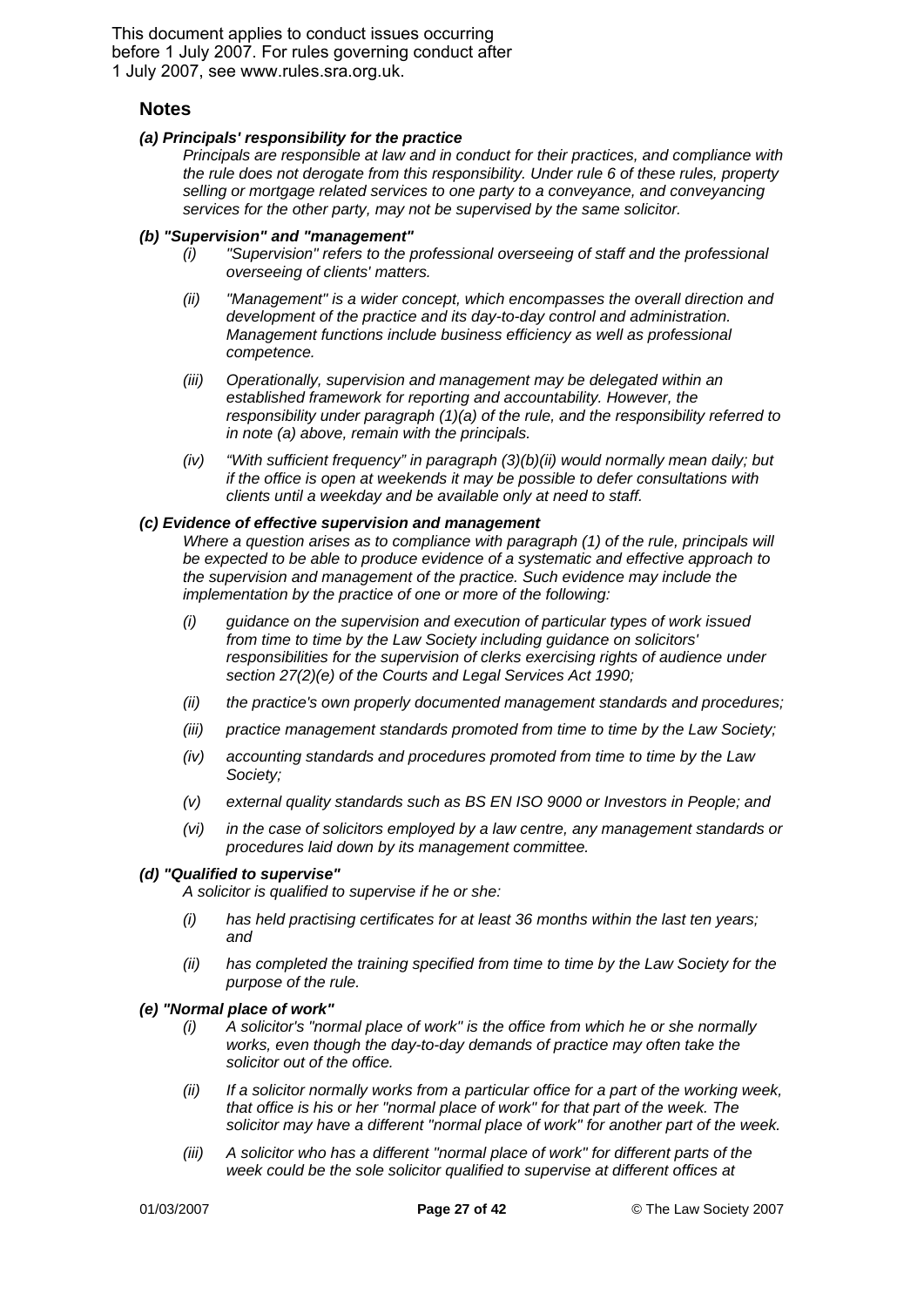*different times in the week. However, no solicitor can be the sole solicitor qualified to supervise at two different offices for the same part of the week.* 

- *(iv) For compliance with paragraph (3) of the rule, an office must, for every part of the working week, have a solicitor qualified to supervise for whom that office is his or her "normal place of work" for that part of the week. This could be a different solicitor for different parts of the week.*
- *(v) The working week of an office includes early mornings, late evenings and weekends if work is carried on, and if so the office must have a solicitor qualified to supervise for those times. However, it is not required that the solicitor qualified to supervise normally works at those times, provided that he or she:* 
	- *(A) is available for emergency consultation, and*
	- *(B) pays occasional visits to the office during such times.*

#### *(f) Working away from the office*

*It is particularly important that systems of supervision and management encompass the work of:* 

- *(i) those persons from time to time working away from the office e.g. at home, visiting clients, at court, at a police station, at a consulting room open only for a few hours per week, or staffing a stand at an exhibition;*
- *(ii) any person who normally works away from the office, such as a teleworker or homeworker.*

#### *(g) Absence of solicitor qualified to supervise, or office manager*

- *(i) When the solicitor qualified to supervise at an office is away on holiday, on sick leave, etc., suitable arrangements must be in place to ensure that any duties to clients and others are fully met. A similar standard applies to the absence of an office manager with responsibility for the day-to-day control and administration of a property selling office.*
- *(ii) If the solicitor qualified to supervise will be away for a month or more, the arrangements will normally need to include the provision of another solicitor qualified to supervise at that office. A similar standard applies to the absence of an office manager with responsibility for the day-to-day control and administration of a property selling office.*

#### *(h) "Right of audience" and "right to conduct litigation"*

*"Right of audience" and "right to conduct litigation" are to be interpreted in accordance with Part II and section 119 of the Courts and Legal Services Act 1990 – see Rule 18(2)(fe).* 

#### *(i) "Principals"*

- *(i) "Principal", in Rule 13(1) and notes (a)–(c), means:* 
	- *(A) a sole practitioner;*
	- *(B) if the practice is a partnership, an individual or recognised body who or which is a partner in the practice;*
	- *(C) if the practice is a recognised body which is a company, the company and its directors;*
	- *(D) if the practice is a recognised body which is a limited liability partnership, the limited liability partnership and its members.*
- *(ii) "Principal", in Rule 13(2) and note (j), means an individual who is:* 
	- *(A) a sole practitioner;*
	- *(B) if the practice is a partnership, a partner in the practice;*
	- *(C) if the practice is a recognised body which is a company, a director of the company;*
	- *(D) if the practice is a recognised body which is a limited liability partnership:*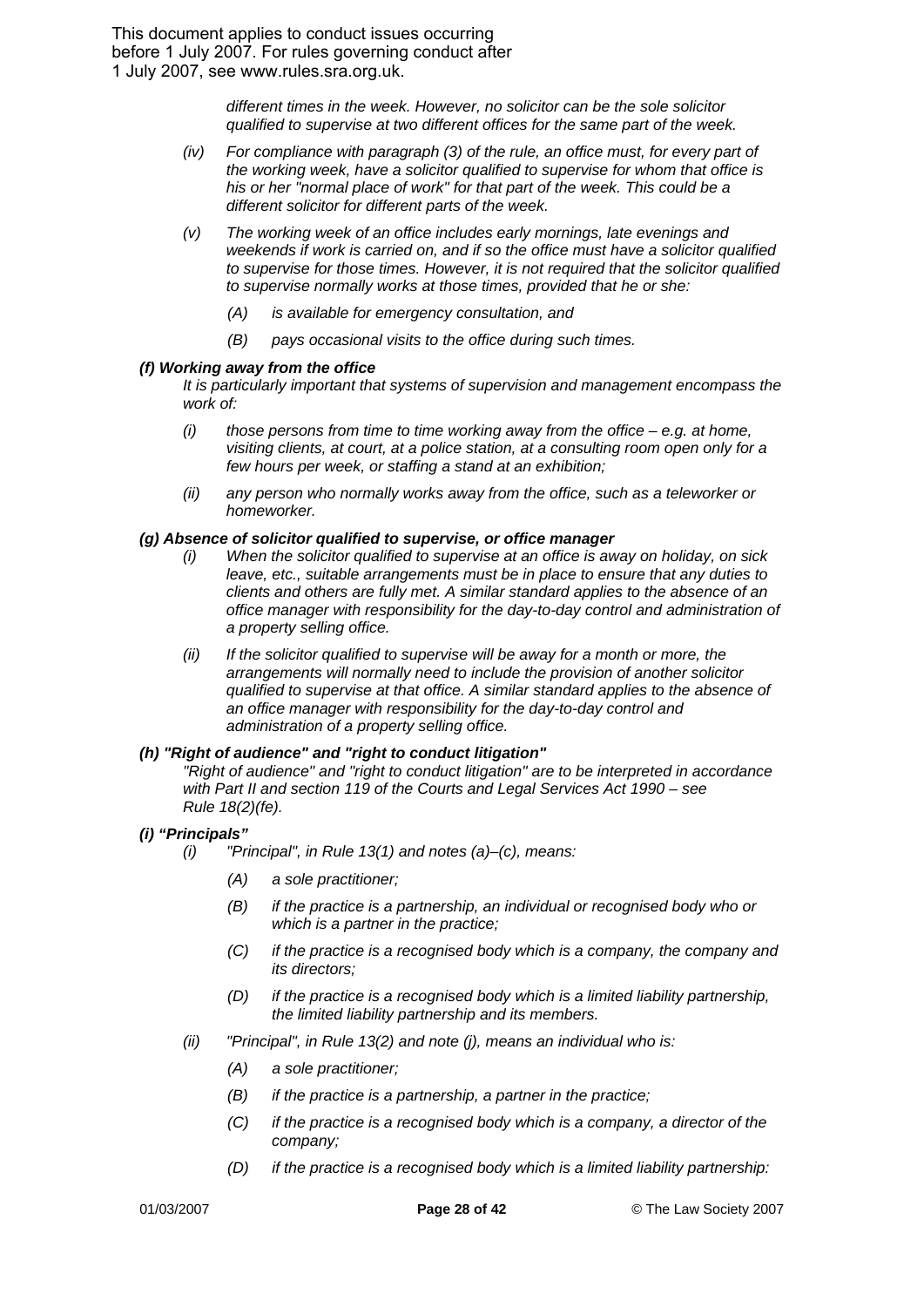- *(I) a member of the body; or*
- *(II) a director of a company (a recognised body) which is a member of the body; or*
- *(III) a member of a limited liability partnership (a recognised body) which is a member of the body.*

#### *(ia) Registered European lawyers*

- *(i) A registered European lawyer may fulfil the role of a "solicitor qualified to supervise" for the purpose of paragraph (2) or (3) of the rule or note (k)(ii)(C) below, provided that he or she has:* 
	- *(A) practised as a lawyer for at least 36 months within the last ten years; and*
	- *(B) completed any training specified from time to time by the Law Society under note (d)(ii) above.*
- *(ii) A solicitor of the Supreme Court who was formerly a registered European lawyer will be a "solicitor qualified to supervise" if he or she has:* 
	- *(A) practised as a lawyer for at least 36 months within the last ten years; and*
	- *(B) completed the training specified from time to time by the Law Society under note (d)(ii) above*.

#### *(j) Registered foreign lawyers*

- *(i) A registered foreign lawyer who is a principal in the practice may fulfil the role of a "solicitor qualified to supervise" for the purpose of paragraph (2) of the rule, provided that:* 
	- *(A) the practice has at least one principal who is a solicitor of the Supreme Court or registered European lawyer; and*
	- *(B) the practice does not exercise or assume responsibility for any right of audience or any right to conduct litigation; and*
	- *(C) the registered foreign lawyer has practised as a lawyer for at least 36 months within the last ten years; and*
	- *(D) he or she has completed the training specified under note (d)(ii) above.*
- *(ii) A registered foreign lawyer who is a principal in the practice may fulfil the role of a "solicitor qualified to supervise" for the purpose of paragraph (3) of the rule or note (k)(ii)(C) below, provided that:* 
	- *(A) no right of audience or right to conduct litigation is exercised or supervised from that office; and*
	- *(B) the practice has at least one principal who is a solicitor of the Supreme Court or registered European lawyer; and*
	- *(C) the registered foreign lawyer has practised as a lawyer for at least 36 months within the last ten years; and*
	- *(D) he or she has completed the training specified under note (d)(ii) above.*

#### *(ja) Conveyancing and probate*

*A registered foreign lawyer, or a registered European lawyer (unless qualified to do conveyancing or probate work under regulation 12 or 13 of the European Communities (Lawyer's Practice) Regulations 2000), may not supervise conveyancing or probate work for the purposes of section 22(2A) or 23(3) of the Solicitors Act 1974 or section 9(4) of the Administration of Justice Act 1985, but may, subject to the requirements of the rule, fulfil the role of a "solicitor qualified to supervise" in a practice or at an office where such work is done.* 

#### *(k) Transitional provisions*

*For a period of 10 years from 23rd December 1999:* 

*(i) a solicitor of the Supreme Court, registered European lawyer or registered foreign lawyer who would not satisfy the requirements for a solicitor qualified to*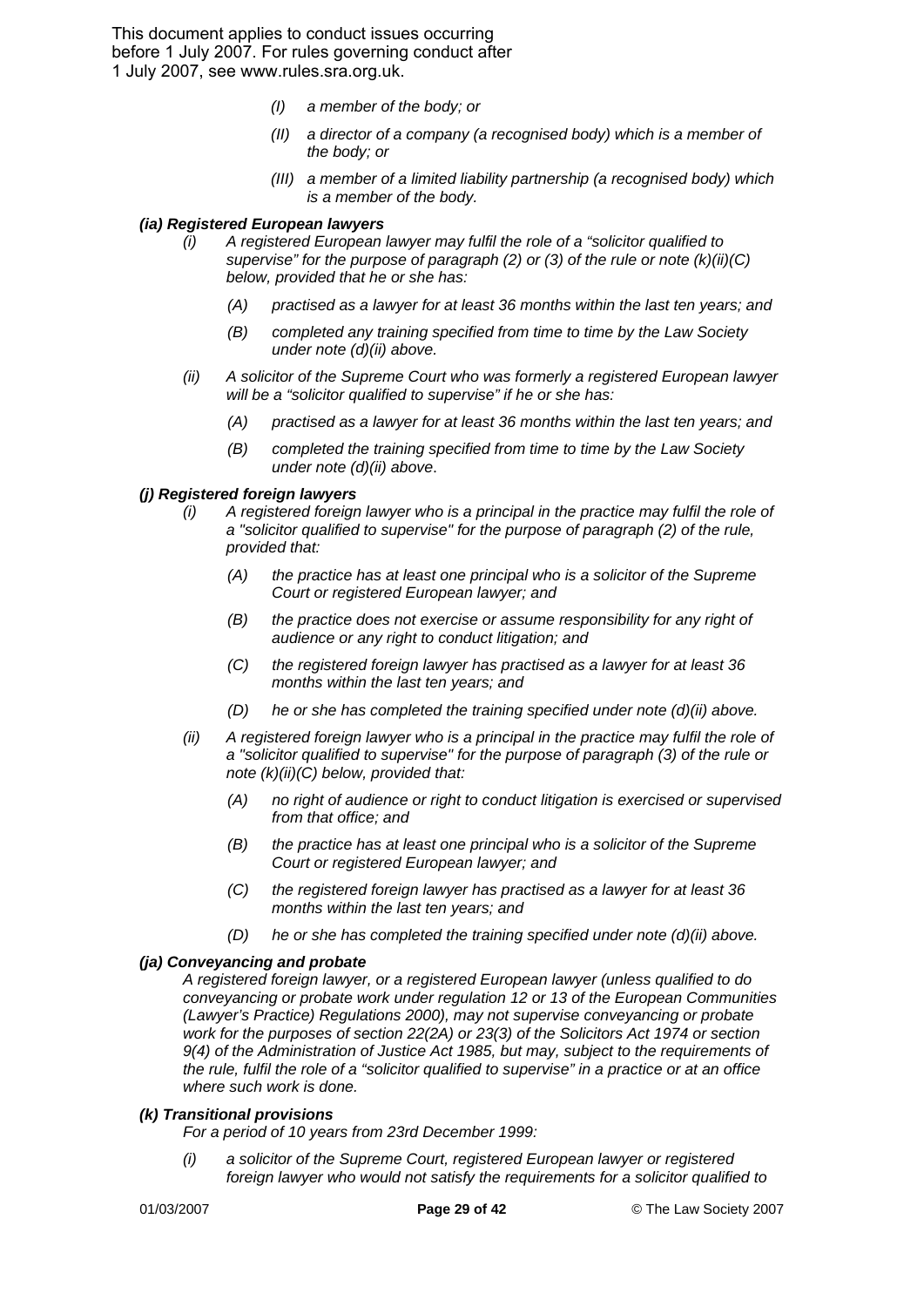<span id="page-29-0"></span>*supervise can nevertheless fulfil that role for the purpose of paragraph (2) of the rule or note (k)(ii)(C) below, provided that:* 

- *(A) immediately before 12th December 1996 he or she was qualified to supervise an office under Practice Rule 13(1)(a) as it then stood, or any waiver of that rule; and*
- *(B) any requirements of that rule or of any waiver continue to be met;*
- *(ii) a person who would not satisfy the requirements for a solicitor qualified to supervise can nevertheless fulfil that role for the purpose of paragraph (3) of the rule, provided that:* 
	- *(A) immediately before 12th December 1996 he or she was managing or employed to manage an office in compliance with Practice Rule 13(1)(b) as it then stood, or any waiver of that rule; and*
	- *(B) any requirements of that rule or of any waiver continue to be met; and*
	- *(C) the office is attended on a daily basis by a solicitor qualified to supervise.*

# **Rule 14 (Structural surveys and formal valuations)**

Solicitors may not provide structural surveys or formal valuations of property unless the work is carried out by a principal, director, member (in the case of a limited liability partnership) or employee who is a chartered surveyor or who holds another professional qualification approved by the Council.

# **Rule 15 (Costs information and client care)**

Solicitors shall:

- (a) give information about costs and other matters, and
- (b) operate a complaints handling procedure,

in accordance with a Solicitors' Costs Information and Client Care Code made from time to time by the Council of the Law Society with the concurrence of the Master of the Rolls, but subject to the notes.

### **Notes**

- *(i) A serious breach of the code, or persistent breaches of a material nature, will be a breach of the rule, and may also be evidence of inadequate professional services under section 37A of the Solicitors Act 1974.*
- *(ii) Material breaches of the code which are not serious or persistent will not be a breach of the rule, but may be evidence of inadequate professional services under section 37A.*
- *(iii) The powers of the Law Society on a finding of inadequate professional services include:* 
	- *(a) disallowing all or part of the solicitor's costs; and*
	- *(b) directing the solicitor to pay compensation to the client up to a limit of £15,000.*
- *(iv) Non-material breaches of the code will not be a breach of the rule, and will not be evidence of inadequate professional services under section 37A.*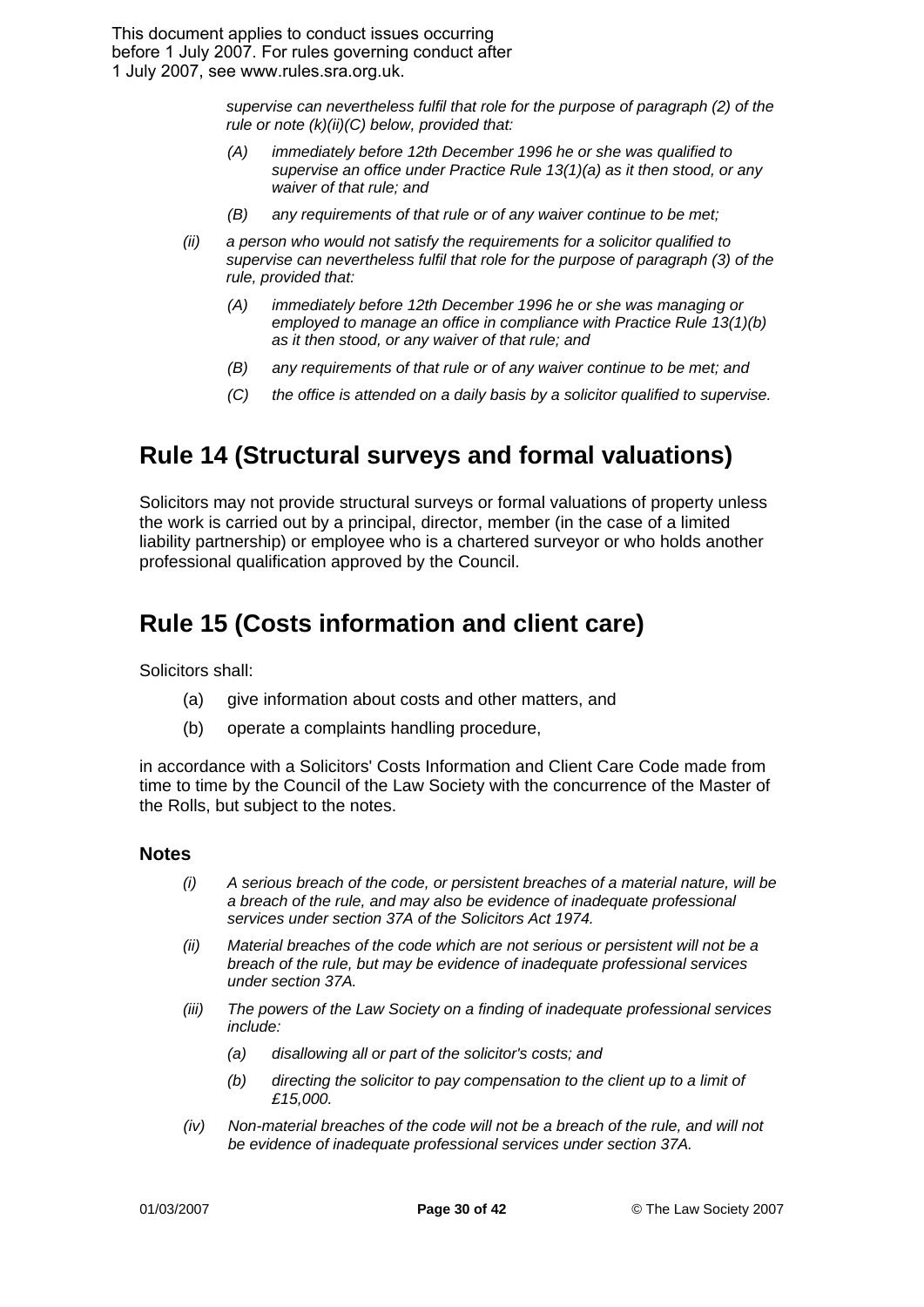> <span id="page-30-0"></span>*(v) Registered foreign lawyers practising in partnership with solicitors of the Supreme Court or registered European lawyers, or as members of recognised bodies which are limited liability partnerships, or as directors of recognised bodies which are companies, although subject to Rule 15 as a matter of professional conduct, are not subject to section 37A. However, such solicitors, registered European lawyers and recognised bodies are subject to section 37A for professional services provided by the firm.*

# **Rule 16 (European cross-border activities)**

**[See also the [CCBE Code of Conduct \(relevant extracts\).](http://www.lawsociety.org.uk/documents/downloads/PE_CCBE_CoC.pdf)]** 

(1) In relation to European cross-border activities solicitors shall, without prejudice to their other obligations under these rules or any other rules, principles or requirements of conduct, observe the rules codified in articles 2 to 5 of the CCBE's Code of Conduct for European Lawyers adopted on 19th May 2006, to be interpreted in the light of:

- (a) article 1 of the Code;
- (b) the CCBE's explanatory memorandum dated 19th May 2006; and
- (c) the notes to this rule.
- (2) In this rule:
	- (a) "European cross-border activities" means:
		- (i) all professional contacts with lawyers of CCBE states other than the United Kingdom; and
		- (ii) the professional activities of the solicitor in a CCBE state other than the United Kingdom, whether or not the solicitor is physically present in that CCBE state;
	- (b) "lawyers" means members of legal professions represented on the CCBE either as full members or as observer members; and
	- (c) "CCBE state" means a state whose legal profession is represented on the CCBE, either as a full member or as an observer member.

#### **Notes**

- *(i) The CCBE is the Council of Bars and Law Societies of Europe.*
- *(ii) [deleted]*
- *(iii) The view of the Council of the Law Society is that solicitors will fulfil their obligations under articles 2 to 5 of the Code by observing the corresponding rules, principles and requirements of conduct otherwise applicable to solicitors and, in addition, the following articles of the Code which have no such corresponding provision or which impose additional restrictions:* 
	- ¾ *article 2.5 (incompatible occupations);*
	- ¾ *article 3.6 (fee sharing with non-lawyers);*
	- ¾ *article 5.2 (co-operation among lawyers of different member states);*
	- ¾ *article 5.3 (correspondence between lawyers);*
	- ¾ *article 5.4 (referral fees); and*
	- ¾ *article 5.9 (disputes amongst lawyers in different member states).*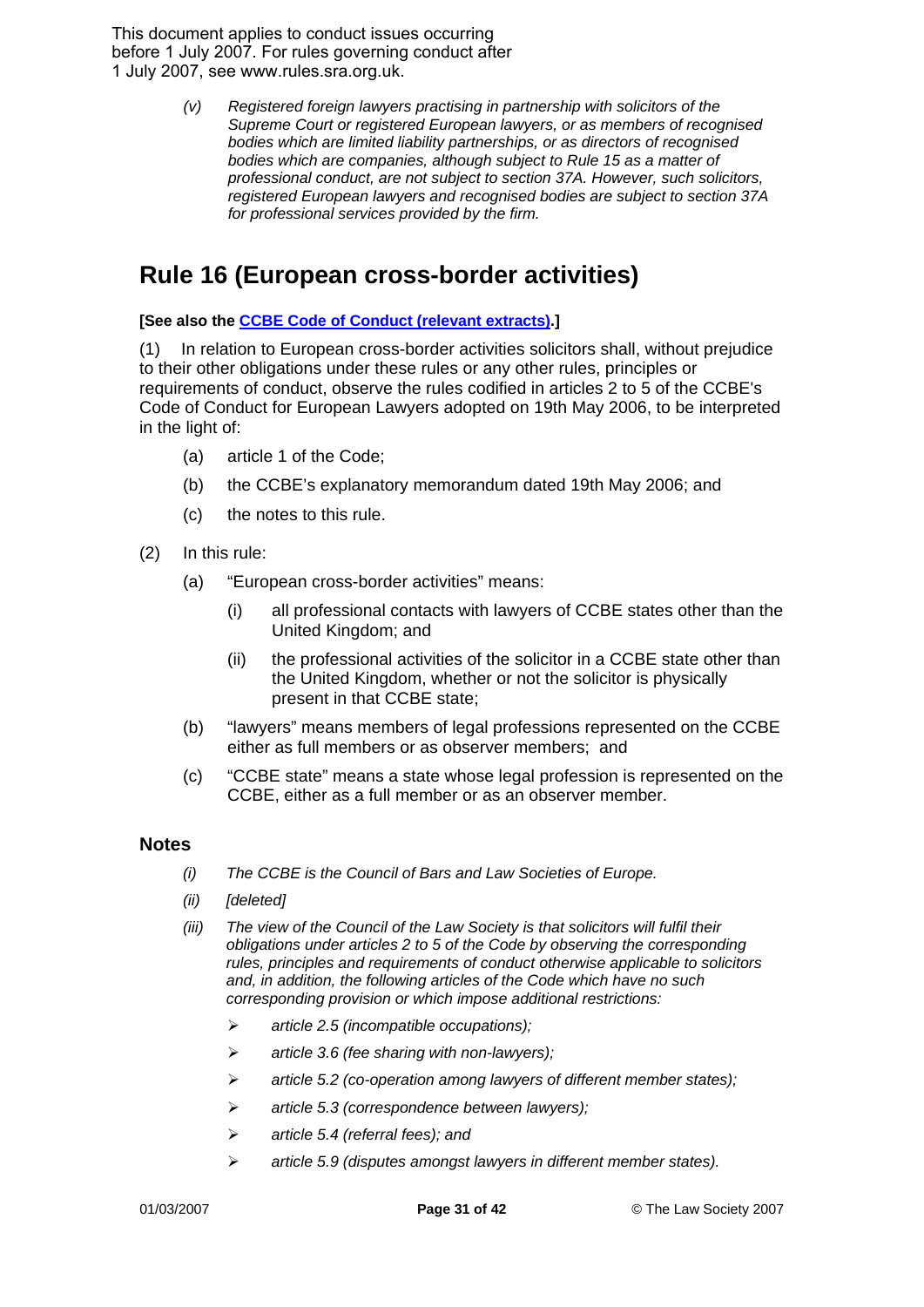*This view is subject to any authoritative ruling to the contrary at European level.* 

- <span id="page-31-0"></span>*(iv) A list of the legal professions covered by the Code appears in the CCBE's explanatory memorandum under article 1.4.*
- *(v) For the purpose of Rule 16 professional contacts and professional activities taking place within a practice are not to be regarded as "European cross-border activities".*

# **Rule 16A (Solicitors acting as advocates)**

Any solicitor of the Supreme Court or registered European lawyer acting as advocate shall at all times comply with the Law Society's Code for Advocacy.

# **Rule 16B (Choice of advocate)**

(1) A solicitor shall not make it a condition of providing litigation services that advocacy services shall also be provided by that solicitor or by the solicitor's firm or the solicitor's agent.

(2) A solicitor who provides both litigation and advocacy services shall as soon as practicable after receiving instructions and from time to time consider and advise the client whether having regard to the circumstances including:

- (i) the gravity, complexity and likely cost of the case;
- (ii) the nature of the solicitor's practice;
- (iii) the solicitor's ability and experience;
- (iv) the solicitor's relationship with the client;

the best interests of the client would be served by the solicitor, another advocate from the solicitor's firm, or some other advocate providing the advocacy services.

# **Rule 16C (Powers of the Law Society)**

(1) Any solicitor must at the time and place fixed by the Law Society produce any documents held by the solicitor or held under the solicitor's control:

- (a) in connection with the solicitor's practice; or
- (b) in connection with any trust of which the solicitor is or formerly was a trustee,

for inspection by a person appointed by the Society for the purpose of ascertaining whether the solicitor is complying with rules, codes or guidance made or issued by the Council of the Law Society.

(2) A requirement for production under paragraph (1) above must be in writing, and left at or sent by registered post or recorded delivery to the most recent address held by the Society's Registration Department, or delivered by the Society's appointee. If sent through the post, receipt will be deemed 48 hours (excluding Saturdays, Sundays and Bank Holidays) after posting.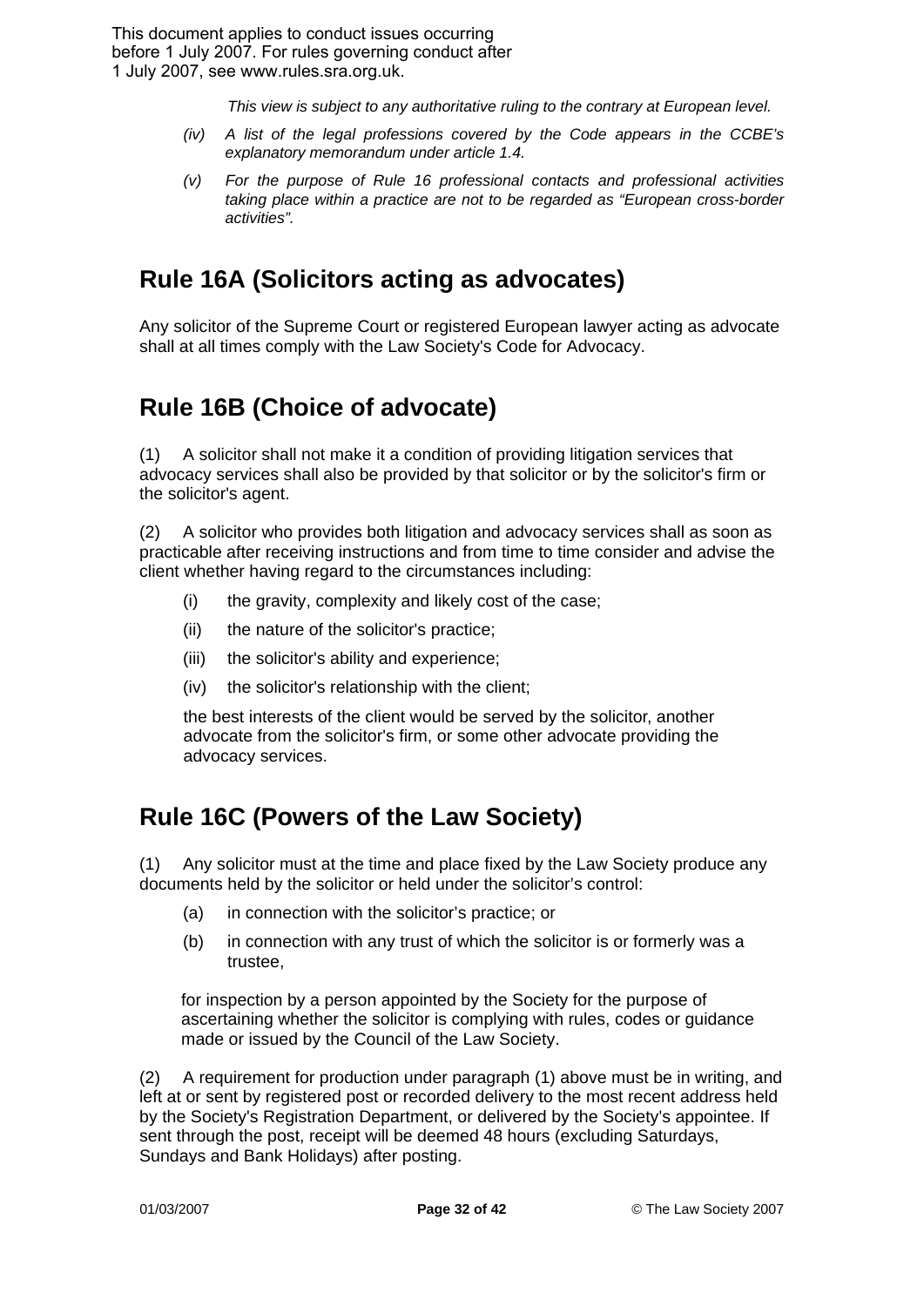<span id="page-32-0"></span>(3) Documents held electronically must be produced in the form required by the Society's appointee.

(4) The Society's appointee is entitled to seek verification from clients, staff and the banks, building societies or other financial institutions used by the solicitor. The solicitor must, if necessary, provide written permission for the information to be given.

(5) The Society's appointee is not entitled to take original documents away but must be provided with photocopies on request.

(6) The Society may use any information obtained under this rule in proceedings before the Solicitors' Disciplinary Tribunal and, if the information indicates that the solicitor or an employee of the solicitor may have committed a serious criminal offence, may disclose the information for use in investigating the possible commission of a criminal offence and in any subsequent prosecution. In the case of a registered European lawyer or registered foreign lawyer, the information may also be sent to the competent authority in that lawyer's home state or states. In the case of a solicitor of the Supreme Court who is established in another state under the Establishment of Lawyers Directive 98/5/EC, the report may also be sent to the competent authority in the host state.

(7) In paragraph (6) of this Rule, "an employee of the solicitor" includes a director of a recognised body which is a company, or a member of a recognised body which is a limited liability partnership.

# **Rule 16D (Conflict of interests)**

**[See also [guidance on Conflicts of interest and the duties of confidentiality and](http://www.lawsociety.org.uk/professional/conduct/guidance/view=article.law?POLICYID=280655)  [disclosure.](http://www.lawsociety.org.uk/professional/conduct/guidance/view=article.law?POLICYID=280655)]**

## **(1) (Introduction)**

- (a) This rule sets out provisions for dealing with conflicts of interest other than those conflicts in relation to conveyancing, property selling or mortgage related services which are dealt with in rule 6.
- (b) This rule applies to a regulated individual and a regulated practice.
- (c) Conflicts between the duty of confidence and duty of disclosure owed by an individual or a practice to two or more clients are dealt with in rule 16E.

### **(2) (Duty not to act)**

- (a) You must not act if there is a conflict of interests (except in the limited circumstances dealt with in paragraph (3)).
- (b) There is a conflict of interests if:
	- (i) you owe, or your practice owes, separate duties to act in the best interests of two or more clients in relation to the same or related matters, and those duties conflict, or there is a significant risk that those duties may conflict; or
	- (ii) your duty to act in the best interests of any client in relation to a matter conflicts, or there is a significant risk that it may conflict, with your own interests in relation to that or a related matter.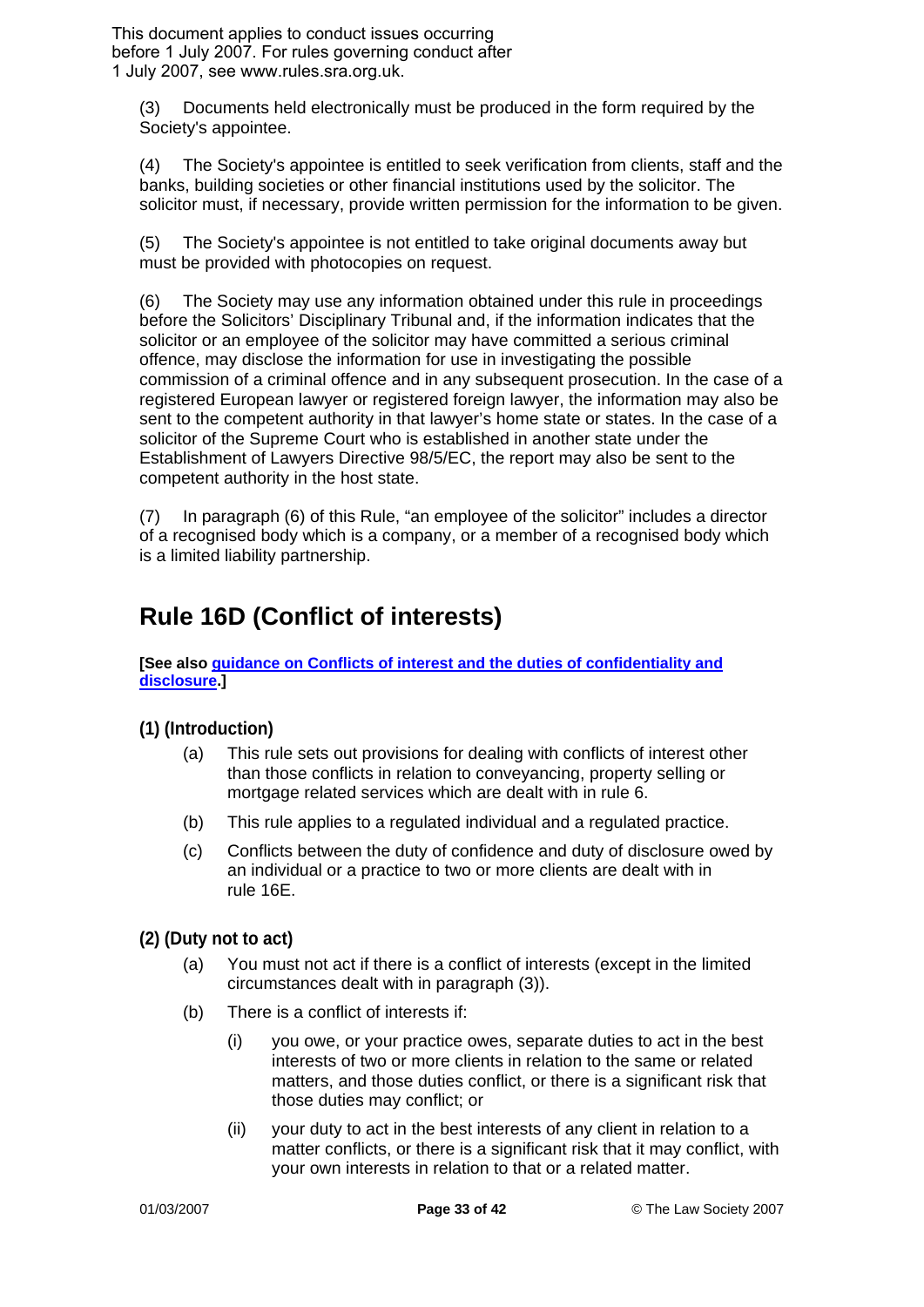> <span id="page-33-0"></span>(c) For the purpose of paragraph (2)(b) above, a related matter will always include any other matter which involves the same asset or liability.

### **(3) (Exceptions to duty not to act)**

- (a) You or your practice may act for two or more clients in relation to a matter in situations of conflict or possible conflict if:
	- (i) the different clients have a substantially common interest in relation to that matter or a particular aspect of it; and
	- (ii) all the clients have given in writing their informed consent to you or your practice acting.
- (b) Your practice may act for two or more clients in relation to a matter in situations of conflict or possible conflict if:
	- (i) the clients are competing for the same asset which, if attained by one client, will make that asset unattainable to the other client(s);
	- (ii) there is no other conflict, or significant risk of conflict, between the interests of any of the clients in relation to that matter;
	- (iii) the clients have confirmed in writing that they want your practice to act in the knowledge that your practice acts or may act for one or more other clients who are competing for the same asset; and
	- (iv) unless the clients specifically agree, no individual solicitor acts for, or is responsible for the supervision of, more than one of those clients.
- (c) When acting in accordance with paragraphs (3)(a) or (b) above it must be reasonable in all the circumstances for you or your practice to act for all those clients.
- (d) If you are relying on the exceptions in paragraphs  $(3)(a)$  or (b) above, you must:
	- (i) draw all the relevant issues to the attention of the clients before agreeing to act or, where already acting, when the conflict arises or as soon as is reasonably practicable, and in such a way that the clients concerned can understand the issues and the risks involved; and
	- (ii) have a reasonable belief that the clients understand the relevant issues; and
	- (iii) be reasonably satisfied that those clients are of full capacity.

## **(4) (Conflict when already acting)**

If you act, or your practice acts for more than one client in a matter and, during the course of the conduct of that matter, a conflict arises between the interests of two or more of those clients, you, or your practice, may only continue to act for one of the clients (or a group of clients between whom there is no conflict) provided that the duty of confidentiality to the other client(s) is not put at risk.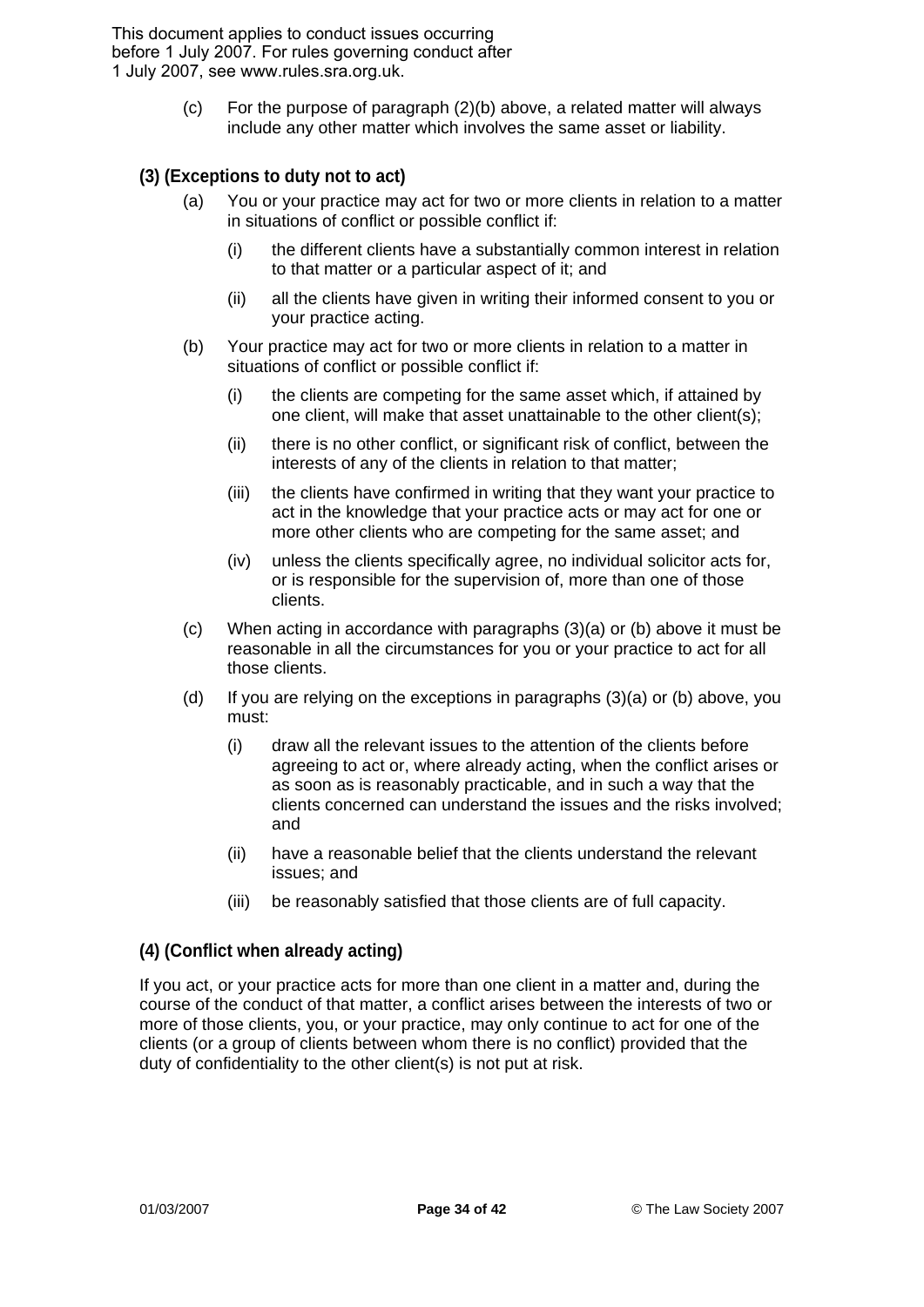## <span id="page-34-0"></span>**(5) (Accepting gifts from clients)**

Where a client proposes to make a lifetime gift or a gift on death to, or for the benefit of:

- (a) you;
- (b) any proprietor or employee of the practice; or
- (c) a family member of any of the above

and the gift is of a significant amount, in itself or having regard to the size of the client's estate and the reasonable expectations of the prospective beneficiaries, you must advise the client to take independent advice about the gift unless the client is a member of the beneficiary's family. If the client refuses, you must stop acting for the client in relation to the gift.

### **(6) (Public office or appointment leading to conflict)**

You must decline to act where you, or another proprietor or employee in your practice, or a member of your family holds some public office or appointment as a result of which:

- (a) a conflict of interests, or a significant risk of a conflict, arises; or
- (b) the public might reasonably conclude that you, or your firm, had been able to make use of the office or appointment for the advantage of the client; or
- (c) your ability to advise the client properly and impartially is inhibited.

## **(7) (Waivers)**

Notwithstanding Rule 17 of these rules, the Council of the Law Society shall not have power to waive any of the provisions of this rule.

# **Rule 16E (Confidentiality and disclosure)**

**[See also [guidance on Conflicts of interest and the duties of confidentiality and](http://www.lawsociety.org.uk/professional/conduct/guidance/view=article.law?POLICYID=280655)  [disclosure.](http://www.lawsociety.org.uk/professional/conduct/guidance/view=article.law?POLICYID=280655)]**

### **(1) (Introduction)**

- (a) This rule sets out provisions for dealing with the protection of clients' confidential information and the duty of disclosure owed to clients.
- (b) This rule applies to a regulated individual and a regulated practice.

## **(2) (Duty of confidentiality)**

You and your practice must keep the affairs of clients and former clients confidential except where disclosure is required or permitted by law or by your client or former client.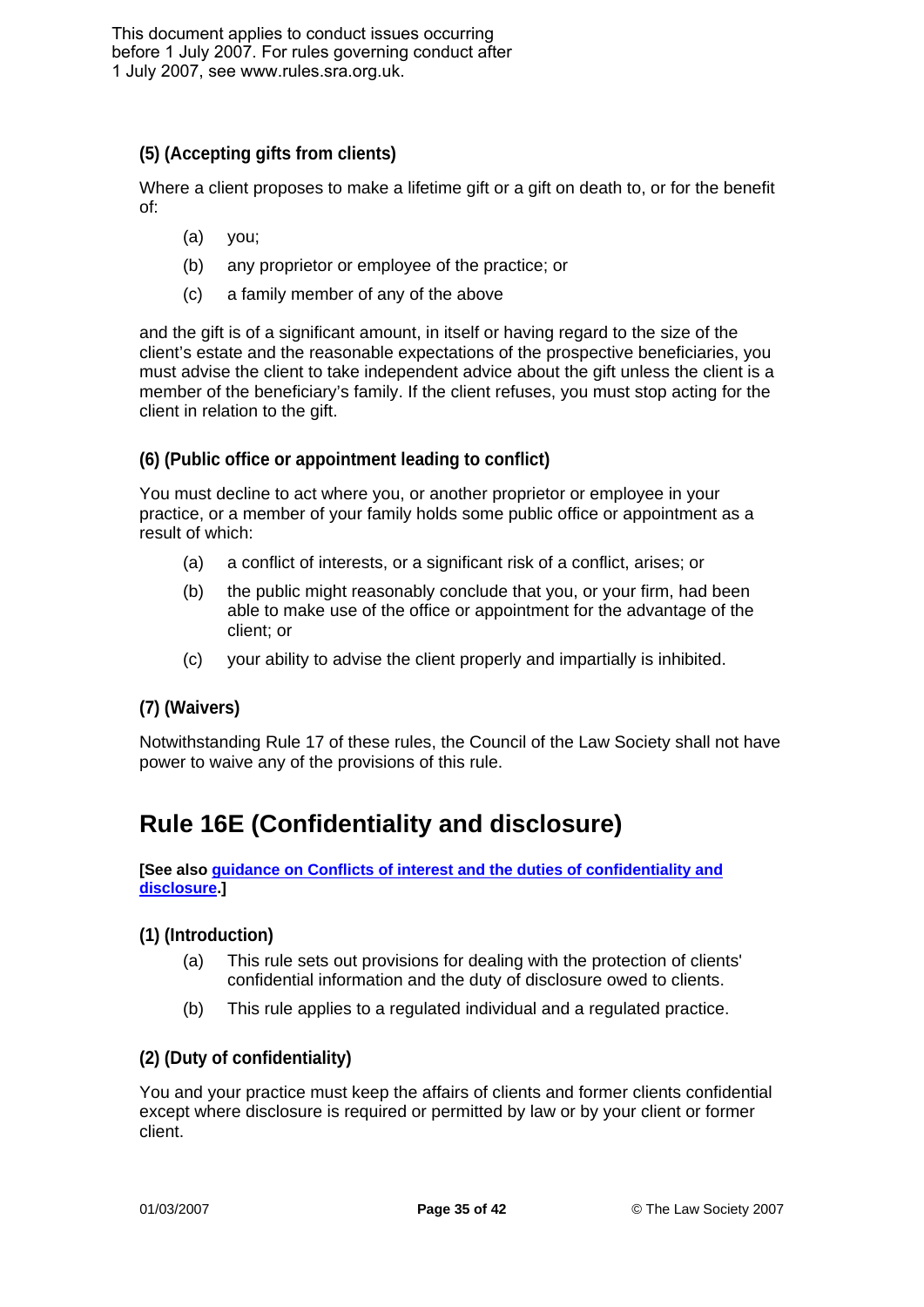## <span id="page-35-0"></span>**(3) (Duty of disclosure)**

You must disclose to a client all information of which you are aware which is material to that client's matter regardless of the source of the information unless:

- (i) there is a duty of confidentiality as referred to in paragraph (2) above, which always overrides the duty to disclose; or
- (ii) the following circumstances exist, as a consequence of which the duty does not apply:
	- (A) such disclosure is prohibited by law;
	- (B) it is agreed expressly that no duty to disclose arises or a different standard of disclosure applies; or
	- (C) you reasonably believe that serious physical or mental injury will be caused to any person if the information is disclosed to a client.

### **(4) (Duty not to put confidentiality at risk by acting)**

If you hold, or if your practice holds, confidential information in relation to a client or former client, you must not risk breaching confidentiality by acting, or continuing to act, for another client on a matter where:

- (i) that information might reasonably be expected to be material; and
- (ii) that client has an interest adverse to the first-mentioned client or former client

except where proper arrangements can be made to protect that information in accordance with paragraph (5) below.

### **(5) (Exception to duty not to put confidentiality at risk by acting – where clients consent)**

- (a) You may act, or continue to act, in the circumstances otherwise prohibited by paragraph (4) above with the informed consent of both clients but only if:
	- (i) the client for whom you act or are proposing to act knows that your practice, or a member of your practice, holds, or might hold, material information (in circumstances described in paragraph (4) above) in relation to their matter which you cannot disclose; and
	- (ii) you have a reasonable belief that both clients understand the relevant issues after these have been brought to their attention; and
	- (iii) both clients have agreed to the conditions under which you will be acting or continuing to act; and
	- (iv) it is reasonable in all the circumstances to do so.
- (b) "Both clients" in the context of paragraph (5) means:
	- (i) an existing or former client for whom your practice, or a member of your practice, holds confidential information; and
	- (ii) an existing or new client for whom you act or are proposing to act and to whom information held on behalf of the other client is material (in circumstances described in paragraph (4) above).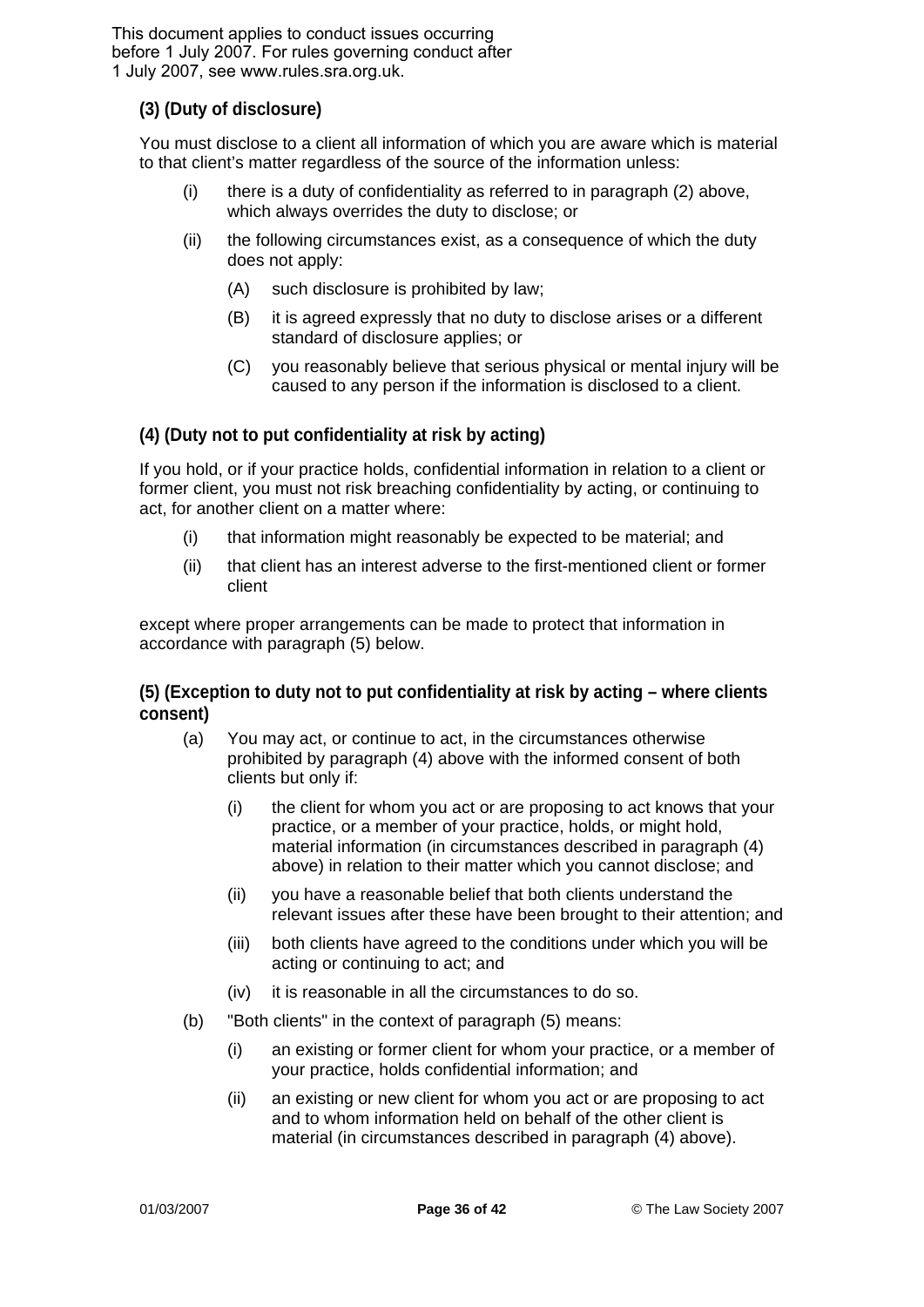> <span id="page-36-0"></span>(c) If you, or you and your practice, have been acting for two or more clients in reliance on rule 16D(3) (the conflict rule) and can no longer fulfil its requirements you may continue to act for one client with the consent of the other client provided you comply with paragraph (5).

## **(6) (Exception to duty not to put confidentiality at risk by acting – where no clients consent)**

You may continue to act for a client on an existing matter, or on a matter related to an existing matter, in the circumstances otherwise prohibited by paragraph (4) above without the consent of the client for whom your practice, or a member of your practice, holds, or might hold, confidential information which is material to your client (in circumstances described in paragraph (4) above) but only if:

- (a) it is not possible to obtain informed consent under paragraph (5) above from the client for whom your practice, or a member of your practice, holds, or might hold, material confidential information; and
- (b) your client has agreed to your acting in the knowledge that your practice, or a member of your practice, holds, or might hold, information material to their matter which you cannot disclose; and
- (c) safeguards which comply with the standards required by law at the time they are implemented are put in place; and
- (d) it is reasonable in all the circumstances to do so.

## **(7) (Waivers)**

Notwithstanding Rule 17 of these rules, the Council of the Law Society shall not have power to waive any of the provisions of this rule.

# **Rule 17 (Waivers)**

In any particular case or cases the Council of the Law Society shall have power to waive in writing any of the provisions of these rules for a particular purpose or purposes expressed in such waiver, and to revoke such waiver.

# **Rule 18 (Application and interpretation)**

## **(1) (Application to foreign lawyers)**

- (a) For the avoidance of doubt, neither registration in the register of foreign lawyers, nor anything in these rules or in any other rules made under Part II of the Solicitors Act 1974 or section 9 of the Administration of Justice Act 1985, shall entitle any registered foreign lawyer:
	- (i) to exercise any right of audience or right to conduct litigation, or supervise or assume responsibility for the exercise of any such right, unless:
		- (A) the right is not reserved by law to any category of persons but is open to any individual; or
		- (B) the right is an immigration service which could have been provided by an individual who is neither a lawyer nor a legal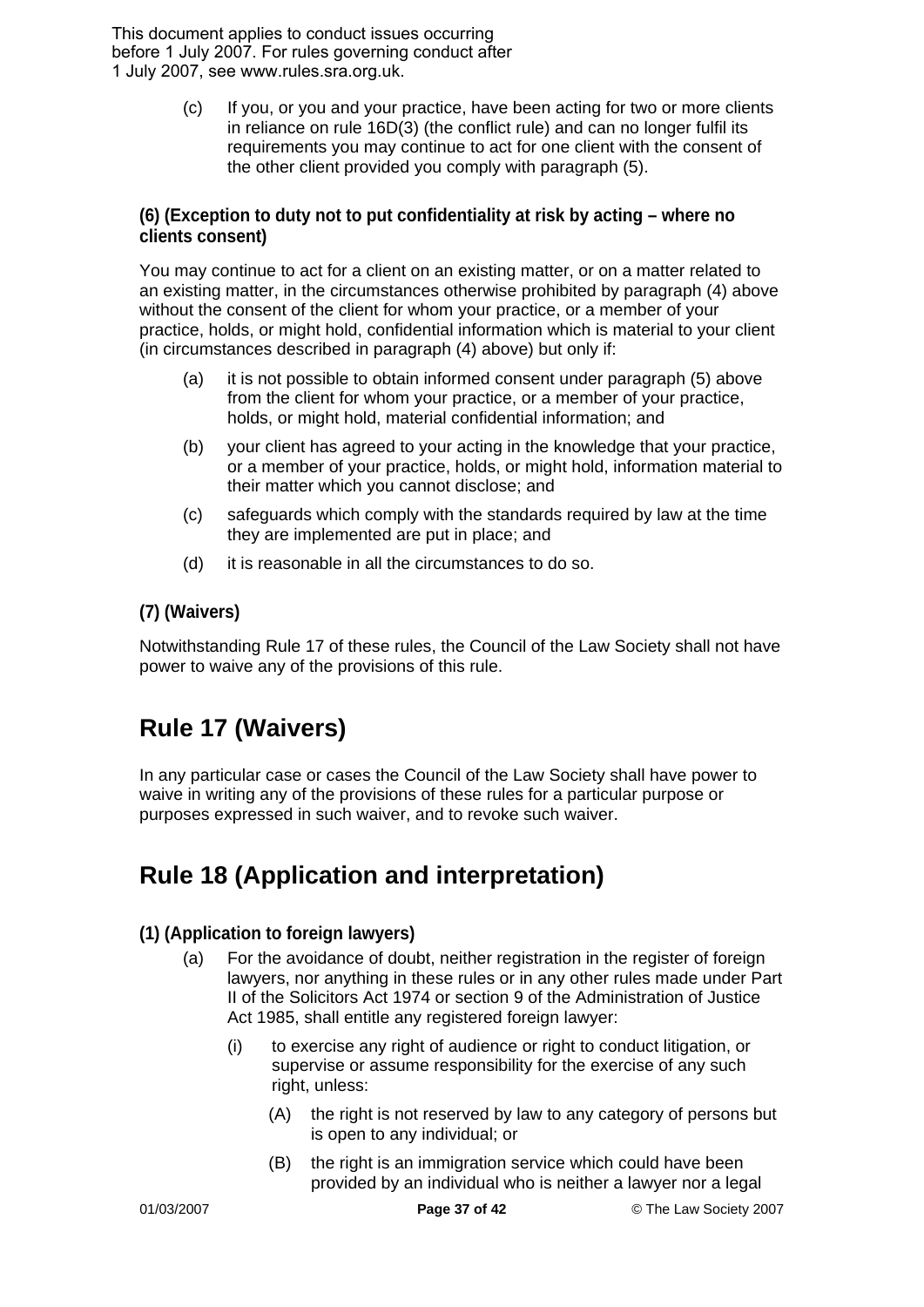> executive but is registered with the Office of the Immigration Services Commissioner, and the registered foreign lawyer is practising as a regulated individual; or

- (ii) to draw or prepare any instrument or papers, or make any application or lodge any document, whether relating to contentious proceedings, the conveyancing of land, the transfer of other property or the administration of estates, which is reserved to qualified persons by the Solicitors Act 1974, or to supervise or assume responsibility for any such work; unless he or she does the work
	- (A) as a director of a recognised body which is a company, at the direction and under the supervision of a director or employee of the body or
	- (B) as a member of a recognised body which is a limited liability partnership, at the direction and under the supervision of a member or employee of the body

in accordance with section 9(4) of the Administration of Justice Act 1985 and without breach of Rule 4(2) of these rules; or

- (iii) to hold him- or herself out as a registered foreign lawyer, or as regulated by or registered with the Law Society, in connection with a sole practice as a foreign lawyer, or any other practice or business where he or she is not practising as a regulated individual.
- (b) For the avoidance of doubt, neither registration in the register of European lawyers, nor anything in these rules or in any other rules made under Part II of the Solicitors Act 1974 or section 9 of the Administration of Justice Act 1985, shall entitle any registered European lawyer:
	- (i) to exercise any right of audience, unless:
		- (A) the right of audience is one which a solicitor of the Supreme Court could exercise without a higher courts qualification, and the registered European lawyer is instructed with, and appears in conjunction with, a solicitor of the Supreme Court or a barrister in accordance with regulation 11 of the European Communities (Lawyer's Practice) Regulations 2000; or
		- (B) the right of audience is one which a solicitor of the Supreme Court could not exercise without a higher courts qualification, and the registered European lawyer has a relevant higher courts qualification, and he or she is instructed with, and appears in conjunction with, a solicitor of the Supreme Court who has a relevant higher courts qualification or a barrister in accordance with regulation 11 of the European Communities (Lawyer's Practice) Regulations 2000; or
		- (C) the registered European lawyer is exercising the right of audience as an employee, and the same right of audience could be exercised by an unqualified employee; or
		- (D) the right of audience is not reserved by law to any category of persons but is open to any individual; or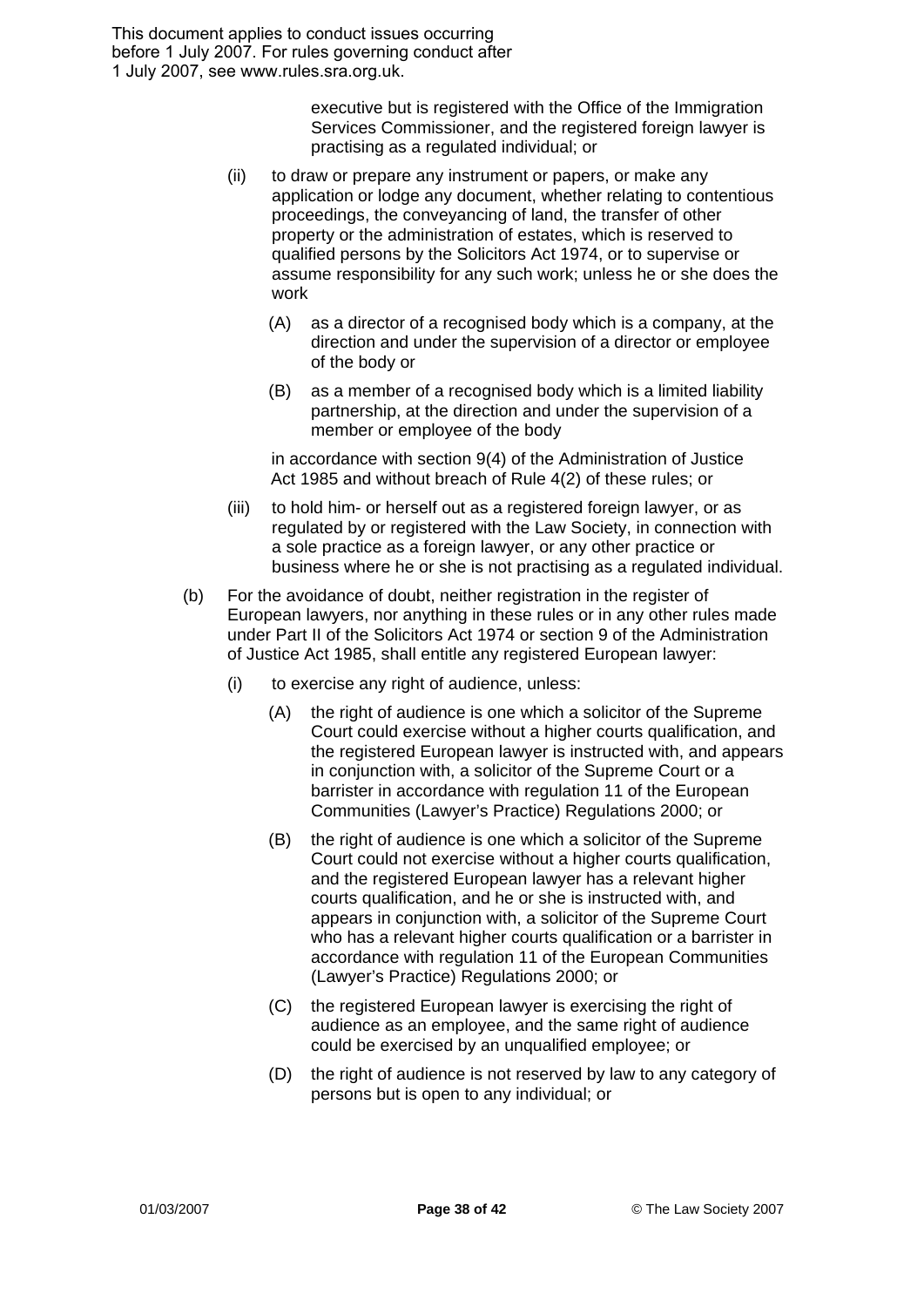- (ii) to exercise any right to conduct litigation, or to supervise or assume responsibility for the exercise of any such right, unless:
	- (A) he or she is instructed with, and acts in conjunction with, a solicitor of the Supreme Court, or a barrister entitled to exercise the right to conduct that litigation, in accordance with regulation 11 of the European Communities (Lawyer's Practice) Regulations 2000; or
	- (B) the right to conduct the litigation is not reserved by law to any category of persons but is open to any individual; or
	- (C) the right to conduct litigation is an immigration service which could have been provided by an individual who is neither a lawyer nor a legal executive but is registered with the Office of the Immigration Services Commissioner; or
- (iii) to draw or prepare any instrument relating to contentious proceedings which is reserved to qualified persons by the Solicitors Act 1974, or to supervise or assume responsibility for any such work, unless:
	- (A) he or she is instructed with, and acts in conjunction with, a solicitor of the Supreme Court or barrister in accordance with regulation 11 of the European Communities (Lawyer's Practice) Regulations 2000; or
	- (B) he or she draws or prepares the instrument
		- (I) as an employee, at the direction and under the supervision of an employer or fellow employee in accordance with section 22(2A) of the Solicitors Act 1974 or
		- (II) as a director or employee of a recognised body which is a company, at the direction and under the supervision of a director or employee of the body in accordance with section 9(4) of the Administration of Justice Act 1985 or
		- (III) as a member or employee of a recognised body which is a limited liability partnership, at the direction and under the supervision of a member or employee of the body in accordance with section 9(4) of the Administration of Justice Act 1985; or
- (iv) to draw or prepare any instrument or papers, or make any application or lodge any document, relating to the conveyancing of land or the administration of estates, which is reserved to qualified persons by the Solicitors Act 1974, or to supervise or assume responsibility for any such work; unless:
	- (A) he or she is qualified to do so under regulation 12 or 13 of the European Communities (Lawyer's Practice) Regulations 2000; or
	- (B) he or she draws or prepares the instrument or papers, makes the application or lodges the document:
		- (I) as an employee, at the direction and under the supervision of an employer or fellow employee in accordance with section 22(2A) or 23(3) of the Solicitors Act 1974 or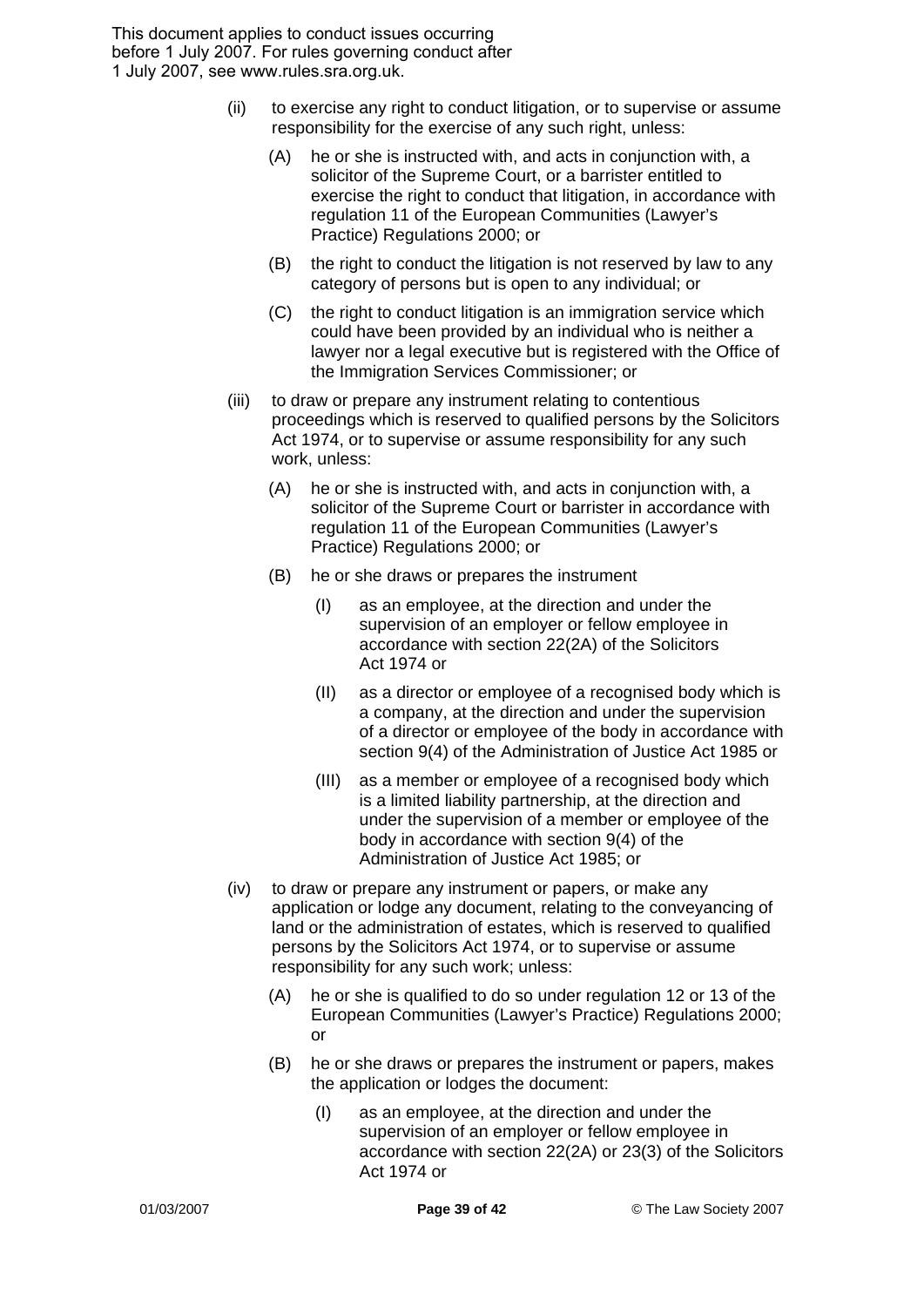- (II) as a director or employee of a recognised body which is a company, at the direction and under the supervision of a director or employee of the body in accordance with section 9(4) of the Administration of Justice Act 1985, and without breach of Rule 4(2) of these rules, or
- (III) as a member or employee of a recognised body which is a limited liability partnership, at the direction and under the supervision of a member or employee of the body in accordance with section 9(4) of the Administration of Justice Act 1985, and without breach of Rule 4(2) of these rules.
- (c) All the principles and requirements of conduct affecting solicitors shall apply in all respects, *mutatis mutandis*:
	- (i) to a registered European lawyer established in the United Kingdom; and
	- (ii) to a registered foreign lawyer practising as a partner in a partnership permitted by Rule 7(6)(b) or (c) or as a director of a recognised body which is a company or as a member of a recognised body which is a limited liability partnership;

as they apply to a solicitor of the Supreme Court.

(d) When a registered European lawyer becomes a solicitor of the Supreme Court, any separate practice which he or she may conduct in England and Wales as a lawyer of a state, other than the United Kingdom, to which the Establishment of Lawyers Directive 98/5/EC applies shall be deemed to be that of a solicitor of the Supreme Court practising as such, and these rules and all other rules, principles and requirements of conduct affecting solicitors shall apply in all respects, *mutatis mutandis*, to that practice.

### **Notes**

- *(i) When a registered European lawyer exercises a right to conduct litigation in conjunction with a solicitor of the Supreme Court who is not in the same firm, it is essential that all concerned should be clear which of the two firms has overall responsibility for the conduct of the matter. Accordingly, it must be made clear to the court, the client and all other parties which is the correct address for correspondence. Only this address, and not the address of the other firm, should be used for all normal purposes. A similar situation may arise when a European lawyer conducts litigation in England and Wales under the Lawyers' Services Directive 77/249/EEC.*
- *(ii) Registered European lawyers qualified in Cyprus, the Czech Republic, Denmark, Finland, Hungary, Iceland, the Irish Republic, Liechtenstein, Norway, Slovakia and Sweden are entitled to do reserved conveyancing work in England and Wales.*
- *(iii) Registered European lawyers qualified in Austria, Cyprus, Denmark, Finland, Germany, Iceland, the Irish Republic, Liechtenstein, Norway, Slovakia and Sweden are entitled to do reserved probate work in England and Wales.*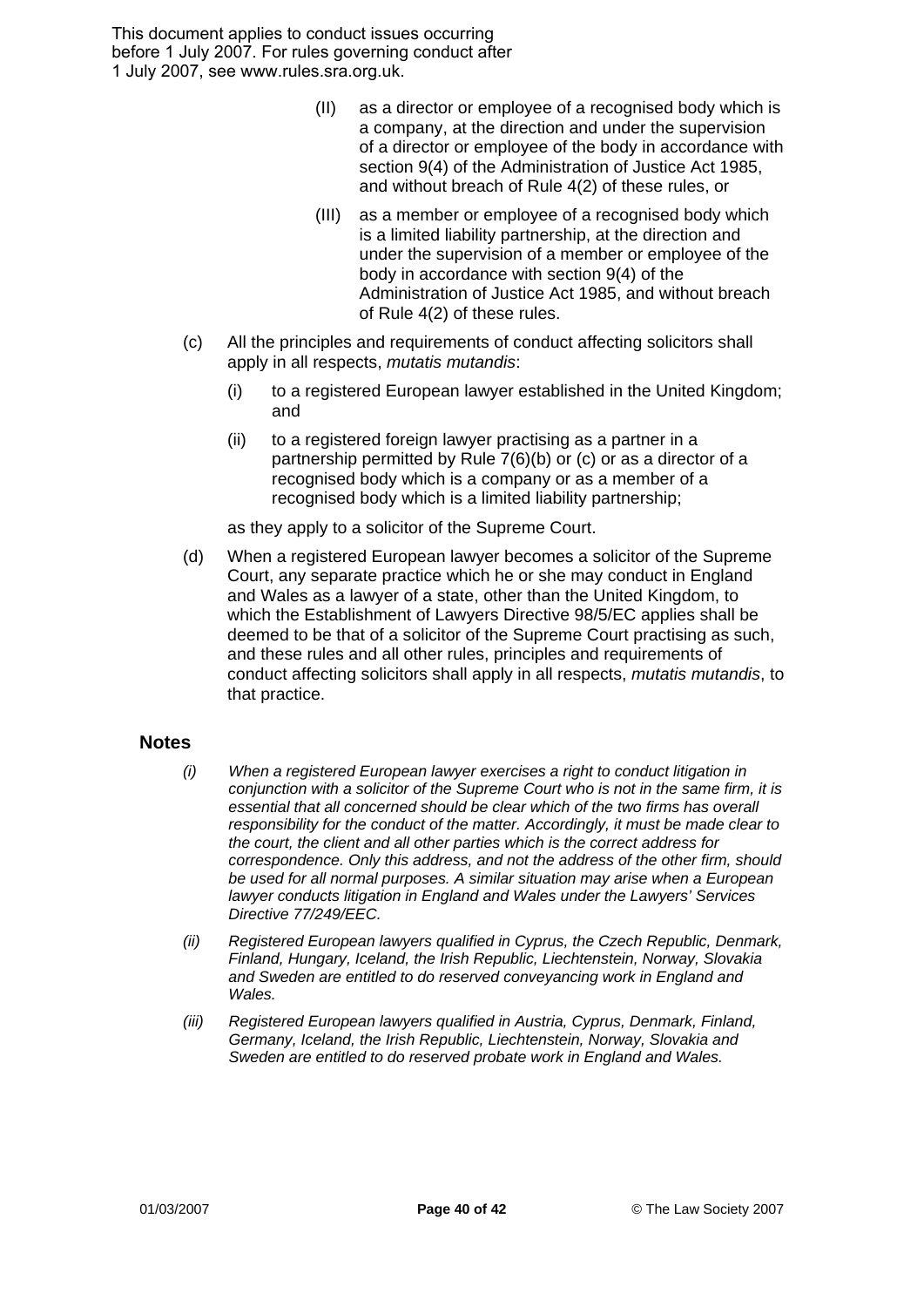## <span id="page-40-0"></span>**(2) (Interpretation)**

In these rules, except where the context otherwise requires:

- (a) "arrangement" (in the singular) means any express or tacit agreement between a solicitor and another person whether contractually binding or not;
- (aa) "charity" shall have the same meaning as in section 96(1) of the Charities Act 1993;
- (b) "contentious proceeding" is to be construed in accordance with the definition of "contentious business" in section 87 of the Solicitors Act 1974;
- (c) "contingency fee" means any sum (whether fixed, or calculated either as a percentage of the proceeds or otherwise howsoever) payable only in the event of success in the prosecution or defence of any action, suit or other contentious proceeding;
- (ca) "director" means the director of a company;
- (d) "firm" includes a sole practitioner or a recognised body;
- (da) "foreign lawyer" means an individual who is not a solicitor of the Supreme Court but is a member, and entitled to practise as such, of a legal profession regulated within a jurisdiction outside England and Wales;
- (db) "limited liability partnership" means a limited liability partnership formed by being incorporated under the Limited Liability Partnerships Act 2000;
- (dc) "partnership" means an unincorporated partnership, and does not include a limited liability partnership;
- (e) "person" includes a body corporate or unincorporated association or group of persons;
- (f) "recognised body" means a body corporate for the time being recognised by the Council under the Solicitors' Incorporated Practice Rules from time to time in force;
- (fa) "registered European lawyer" means an individual registered with the Law Society under regulation 17 of the European Communities (Lawyer's Practice) Regulations 2000; and "register of European lawyers" means the register maintained by the Society for that purpose;
- (fb) "registered foreign lawyer" means an individual registered with the Law Society under section 89 of the Courts and Legal Services Act 1990; and "register of foreign lawyers" means the register maintained by the Society for that purpose;
- (fc) "regulated individual" means:
	- (i) a solicitor of the Supreme Court;
	- (ii) a registered European lawyer who is established in the United Kingdom; or
	- (iii) a registered foreign lawyer practising as a partner in a partnership permitted by Rule 7(6)(b) or (c) or as a director of a recognised body which is a company or as a member of a recognised body which is a limited liability partnership;